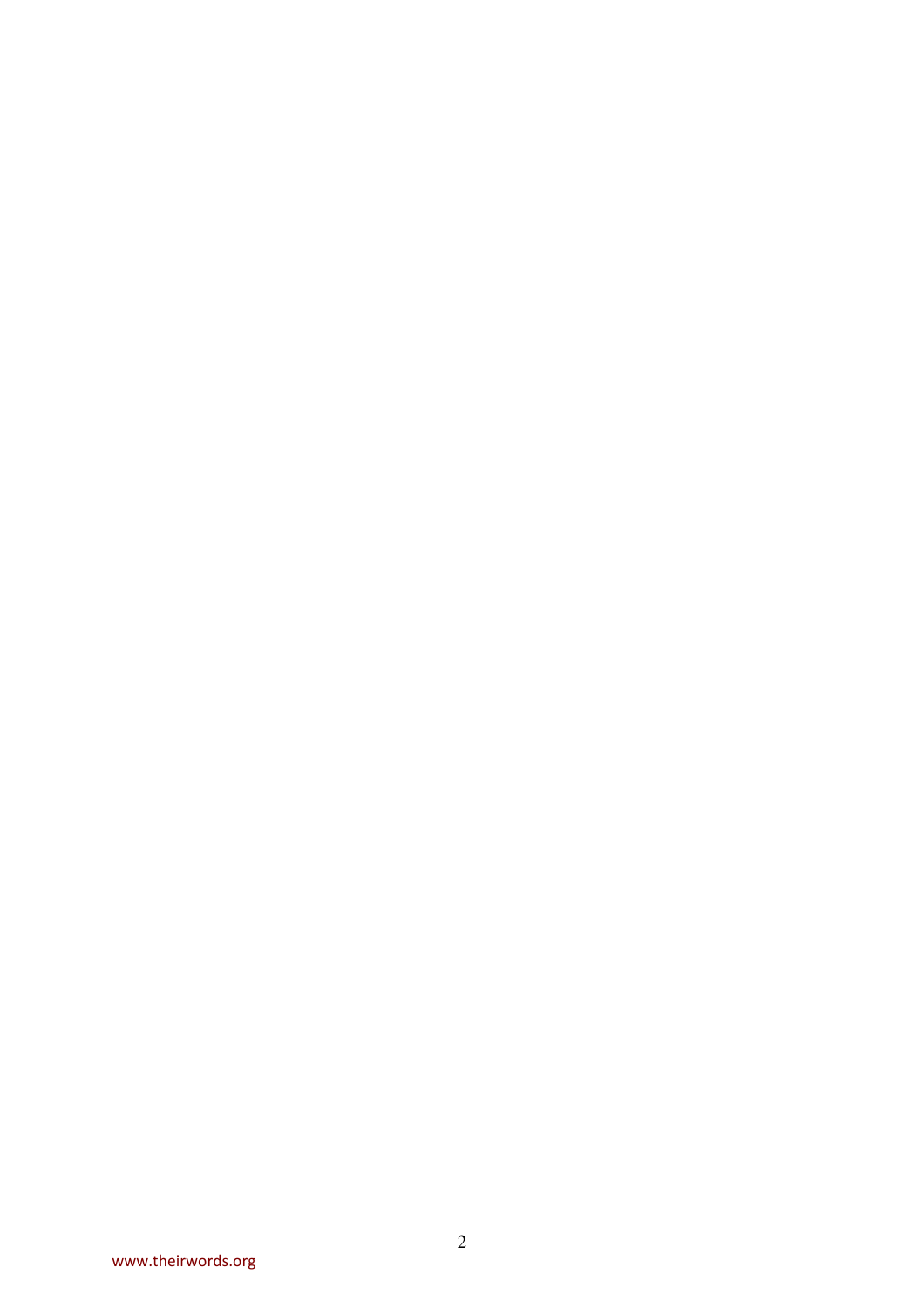#### **Contents**

| Introduction                                                         | 3  |
|----------------------------------------------------------------------|----|
| 1. Underage-recruitment                                              | 4  |
| 1.1 Identifying and protecting at-risk children                      | 6  |
| 1.2 Evolution of LTTE, CRC & Optional protocol                       | 6  |
| 1.3 Current LTTE Policy                                              | 7  |
| 1.4 Concerns about the UNICEF list                                   | 8  |
| 1.5 ESDC – Education and Skill Development Centre                    | 11 |
| 2. Killing-disappearance-injuries                                    | 13 |
| 2.1 During the two decades of war prior to CFA                       | 13 |
| 2.2 From the signing of the CFA until June 2006                      | 15 |
| 3. Schools-hospitals-destroyed                                       | 19 |
| 3.1 Hospitals damaged or destroyed                                   | 19 |
| 3.2 List Schools destroyed and damaged in the Northeast              | 21 |
| Annexure                                                             | 30 |
| 1. Early efforts: Senchcholai                                        | 31 |
| 2. Today's programs: NGOs carrying on the early efforts              | 33 |
| 2.1 The creation of more children's homes                            | 33 |
| 2.2 Support for families                                             | 34 |
| 2.3 Education program                                                | 34 |
| 2.4 Article 38 of the CRC                                            | 35 |
| 3. Dedication and the drive to improve children's lives in Northeast | 36 |

#### **Introduction**

The problem of children in armed conflict in the Northeast of the island of Sri Lanka is a very significant and complex problem that affects Tamil children, their families and their community. The LTTE urgently wants to work to resolve this problem.

The situation of children in armed conflict is a humanitarian issue, and resolution should start with an understanding of the context in which it has become a problem. It is an error to politicise such an issue that affects children for the benefit of one side or the other. Rather, the problem should be understood and dealt with as a humanitarian and human rights issue.

Much of the focus and attention on violations of children's rights in the Northeast has been on underage recruitment. The LTTE is interested in working to resolve this one issue, in cooperation with those working for the benefit of children such as UNICEF, Save the Children, etc. The LTTE, as the organization responsible for the overall well-being of the children in the areas it governs and attempting to be responsible for all children of the Northeast, wishes to urgently concern itself with all violations of children's rights, including killings, disappearances, malnutrition, deprivation of education, etc., which the LTTE and the general population consider equally, if not more, important for a child's well-being.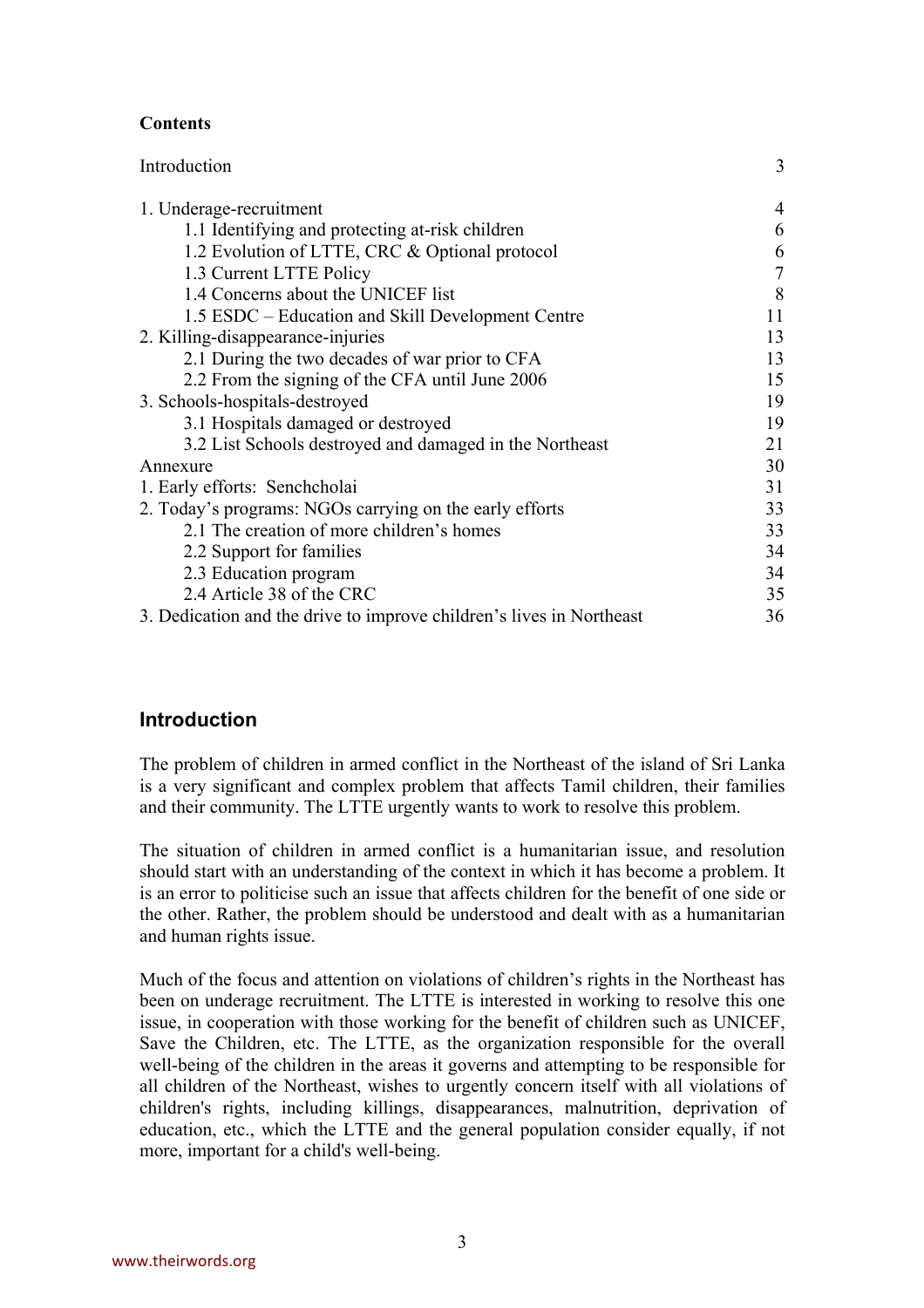The context of this problem is the struggle of the Tamil people in the defense of their right to self-determination, which has now gone on for close to three decades. The Tamil struggle has been in response to the systematic oppression of the Tamil people by the Government of Sri Lanka (GoSL).

During this time of war, the Tamil children living in the Northeast of the Island of Sri Lanka have been subject to repeated and innumerable violations of their rights by the armed forces of the GoSL. The schools where the Tamil children studied have been bombed, their homes torn down and their places of worship destroyed. There has been a destruction of the economy of the Tamil people and an intentional deprivation of food and medicines has been used as an instrument of war. As a result of the deliberate destruction of the Northeast, infant mortality has at least quadrupled since the start of the war, more than 90 percent of children are malnourished or undernourished, half of all children do not go to school, 500,000 Tamils are internally displaced, many multiple times, one third of the population has fled overseas, large numbers of children have been orphaned and thousands of children have been killed or disappeared. All these efforts to destroy the social framework of the Northeast has been well documented.

Serous violations of the rights of Tamil children temporarily decreased with the signing of the Ceasefire Agreement (CFA) in February 2002. However, these violations have significantly increased since December 2005.

In this report we consider in particular the violations cited in United Nations Security Council Resolution 1539. These are: underage recruitment, the killing and disappearance of children and the destruction of schools and hospitals. We discuss both the pre-CFA and post-CFA periods. Some of the child welfare programs run by the LTTE and other Tamil organizations functioning in the LTTE-governed areas are described in the annexure.

#### **1. Underage-recruitment**

Underage youths wanting to take up arms are of great concern to the international community. As part of the family of nations, the Tamil nation is also concerned about this phenomenon. The reasons for the phenomenon have been studied by many, and the factors leading to underage recruitment have been described as 'push' and 'pull' factors. Push factors are those that push a underage child into this situation and pull factors are those characteristics of the armed force that recruit underage children. The Coalition to Stop the Use of Child Soldiers summarizes the findings in their website, (http://www.child-soldiers.org/childsoldiers/why-children-join). A relevant section states the following:

*<sup>&</sup>quot;Children are forcibly recruited into armed groups in many conflicts but the vast majority of child soldiers are adolescents between the age of 14 and 18 who "volunteer" to join up. However, research has shown that a number of factors may be involved in making the decision to actually join an armed conflict and in reality many such adolescents see few alternatives to enlisting. War itself is a major determinant. Economic, social, community and family structures are frequently ravaged by armed conflict and joining the ranks of the fighters is often the only means of survival. Many youths have reported that desire to avenge the killing of relatives or other violence arising from war is an important motive.*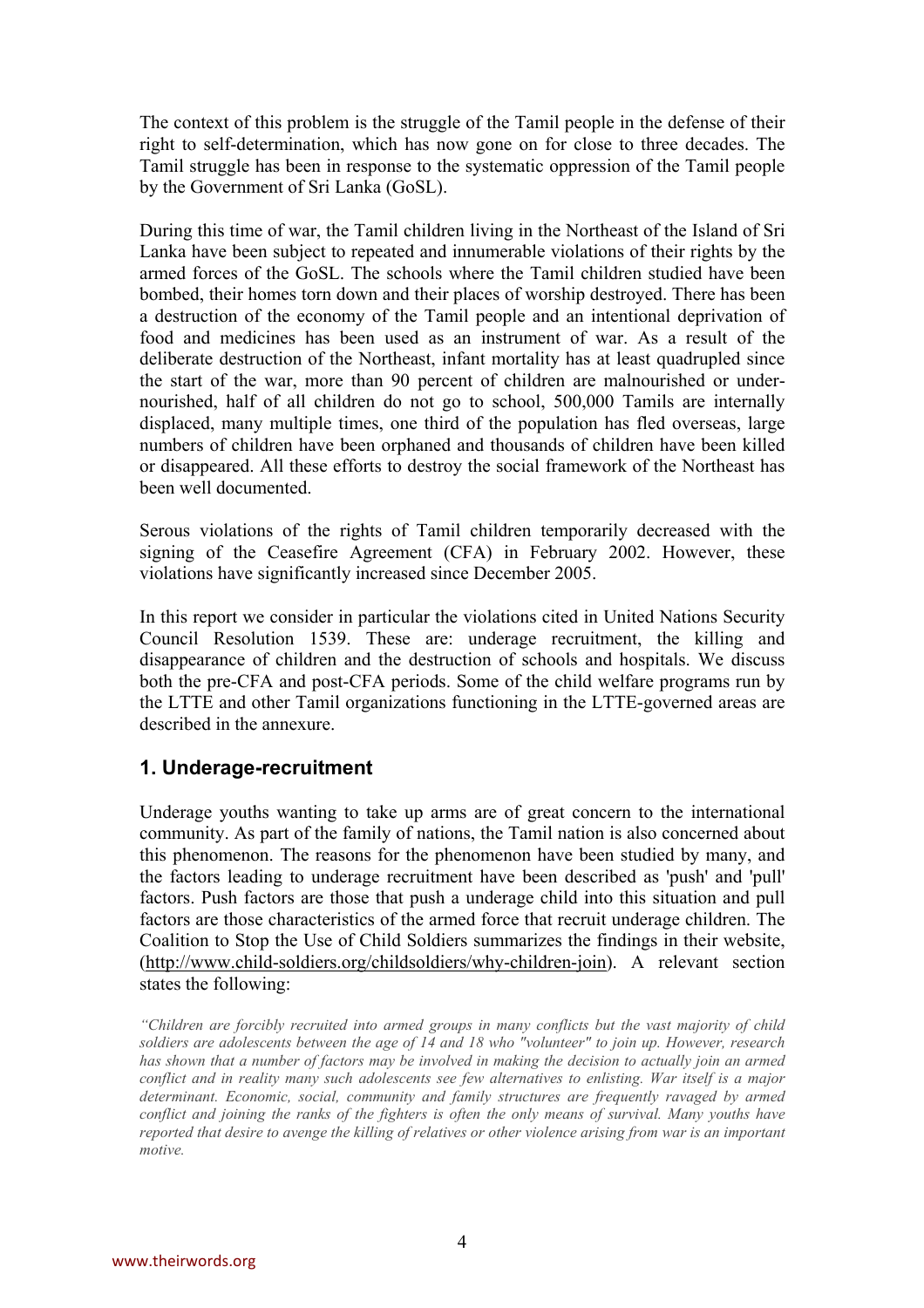*Poverty and lack of access to educational or work opportunities are additional factors - with joining up often holding out either the promise or the reality of an income or a means of getting one. Coupled with this may be a desire for power, status or social recognition. Family and peer pressure to join up for ideological or political reasons or to honour family tradition may also be motivating factors. Girl soldiers have reported joining up to escape domestic servitude or enforced marriage or get away from domestic violence, exploitation and abuse."* 

The above describes the experience of Tamil youth in the past decades of struggle against Sri Lankan government oppression. The pervasive violence by the Sri Lankan government targeting Tamil youth living the Northeast, and the need to escape it, has also functioned as a major push factor, in addition to the economic and other problems mentioned above. Particularly vulnerable are those children who have been orphaned in the war.

Three case histories will help to understand the experiences of the some of the Tamil children. The names are changed to protect the identity of the child, but they can be identified, with permission and consent of the relevant parties, for any confidential verification of their story.

*Steven was four years old when his mother died. His father did not provide the care needed for him and he was left with a businessman in Vavuniya, a town in the GoSLcontrolled area. The businessman used Steven as free child labour. When he was older, Steven ran away from the businessman and joined the LTTE by misrepresenting his age. At this time his father, who had failed to care for him, lodged a complaint with UNICEF, the Sri Lanka Monitoring Mission, and NESHOR claiming that Steven was forcibly recruited by the LTTE. As Steven had run away from his previous situation, he was offered an opportunity to study at the Economic and Social Development Centre (ESDC. A vocational training and schooling centre for at-risk children and youths. See Section 1.5 below), and thus avoid going back to the situation from which he had tried to escape. But, at his father's insistence, Steven was released and he had to go back to the businessman in Vavuniya.* 

This is an example of a male child attempting to escape his life situation caused by family disruption and poverty, and the impact of interested parties who then get involved in the problem with motives that are questionable.

As mentioned in the report by the Coalition to Stop the Use of Child Soldiers, many girls have also joined the LTTE to escape domestic abuse*.* 

*Kamalini joined* the *LTTE at 16. Her parents lodged a complaint with NESOHR and she was released. She refused to go back to her home saying that she wanted to fight for her country. The family had the economic means to support her and her school performance, too, was satisfactory. Yet Kamalini refused to go back to her family. The reason for this is that, there was a strong possibility that she was being sexually abused at her home.* 

The services available to families in the Northeast to deal with such sensitive problems are woefully inadequate. In many such cases, as in Kamlini's, the families are unaware of the real problem facing the girls at home. Resistance to going back is one of the symptoms of such secret problems faced by girls in their homes and community. But, even in such cases, the families often lodge complaints about forced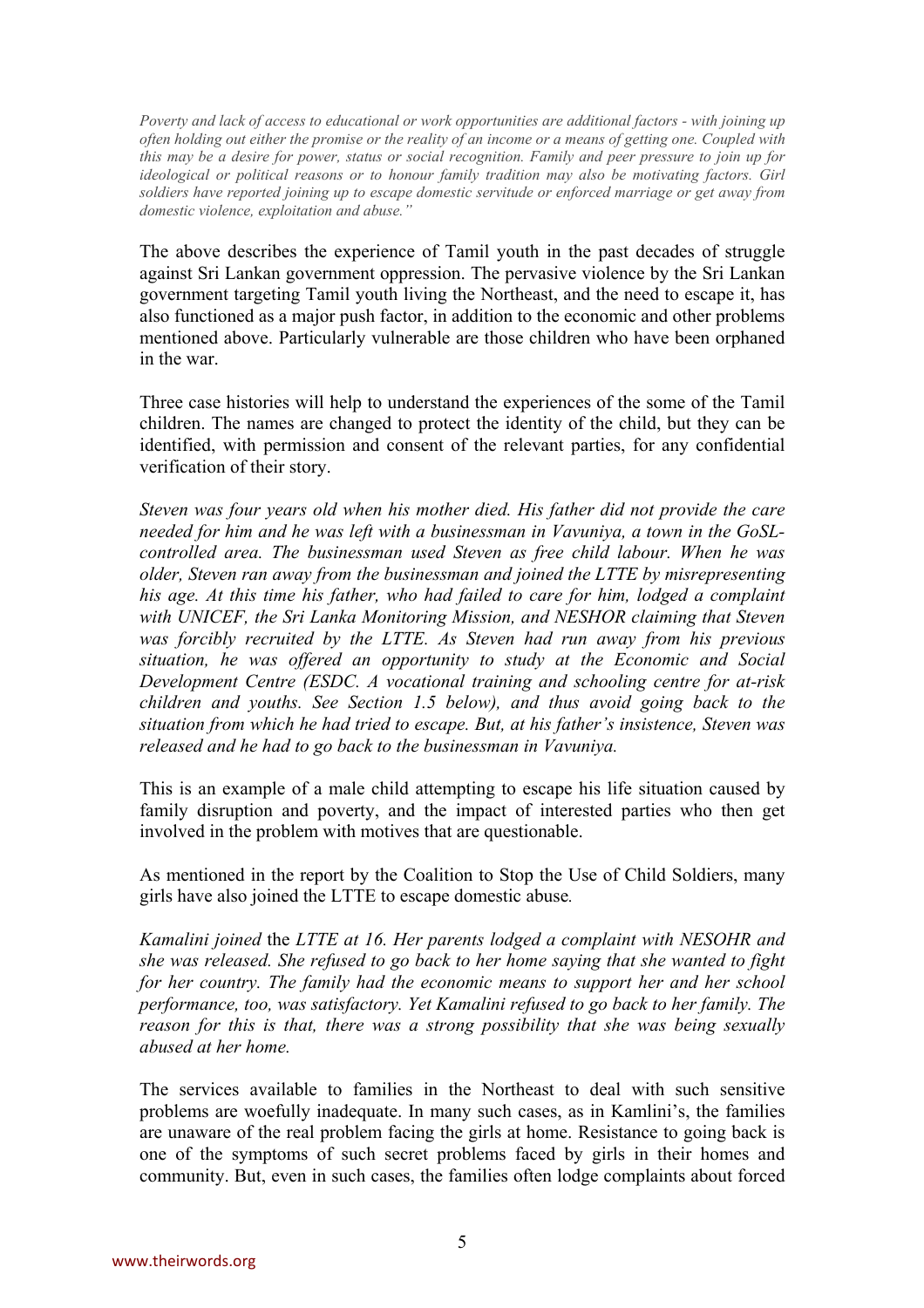recruitment or abduction, without knowing the real problem facing the girls. In Kamilini's case, she was allowed to join the ESDC, where she is now a student.

*Seetha has five older sisters who are all married and have young children. All her sisters face the economic need to work in order to support their families. They thus work for daily wages. Seetha was forced into the role of caring for her sisters' young children. Seetha tried to escape this situation by joining the LTTE. As she was underage, she was enrolled at the ESDC to improve her education.* 

#### **1.1 Identifying and protecting at-risk children**

The structures available to identify and protect children at risk, such those described above, are inadequate. This is well known to professionals and others working in the field. While this may be a universal problem, and is also very definitely a problem in the rest of the island of Sri Lanka, the situation has been made worse in the Tamil areas in the Northeast of the island by systematic discrimination in government, NGO and INGO budgets and over twenty years of war. The LTTE has had to step into this vacuum created by inadequate resources in the community to help children who seek protection from their life situations. UNICEF functions to monitor the situation of the children and does not take on the resource-intensive responsibility of caring for the children in need. It does not provide the direct aid that is needed in many instances. There are few other NGOs or INGOs providing services to at risk children. Thus, in the Tamil areas affected by the war, there is a need to increase the availability of resources that can effectively help children with poor living conditions to be cared for and nurtured in a safer environment.

#### **1.2 Evolution of LTTE, CRC & Optional protocol**

The LTTE began as a movement to fight for the rights of the Tamils in the early 1970s, when neither the Convention on the Rights of the Child (CRC), nor its Optional Protocol were in place. The CRC, which came into effect as of 1990, allows recruitment of those attaining 15 years of age into military forces. This essentially duplicated the provisions in existing humanitarian law, exemplified by Article 77 of Additional Protocol I to the Geneva Conventions of 12 August 1949.

Additional Protocol I applies to both State armed forces and those fighting for the defence of the right to self-determination. The Optional Protocol does not change the age of recruitment stated in both the CRC and the Geneva Convention.

It is worth noting that, when the Optional Protocol to the CRC became effective in 2002, the LTTE was functioning both as a military force in an armed conflict for the defence of the right to self-determination, and also as a government administering the areas under its jurisdiction. Thus, the LTTE recognizes that it has a role, as a government, to protect and care for children in the areas they govern, as any government should. The LTTE has set up a civil administration that is known to be without corruption, effective and with a demonstrated focus on humanitarian concerns. However, in face of the enormous burden on children and their families due to the war, the LTTE does recognize that its resources are not sufficient to deal with the entire problem faced by children.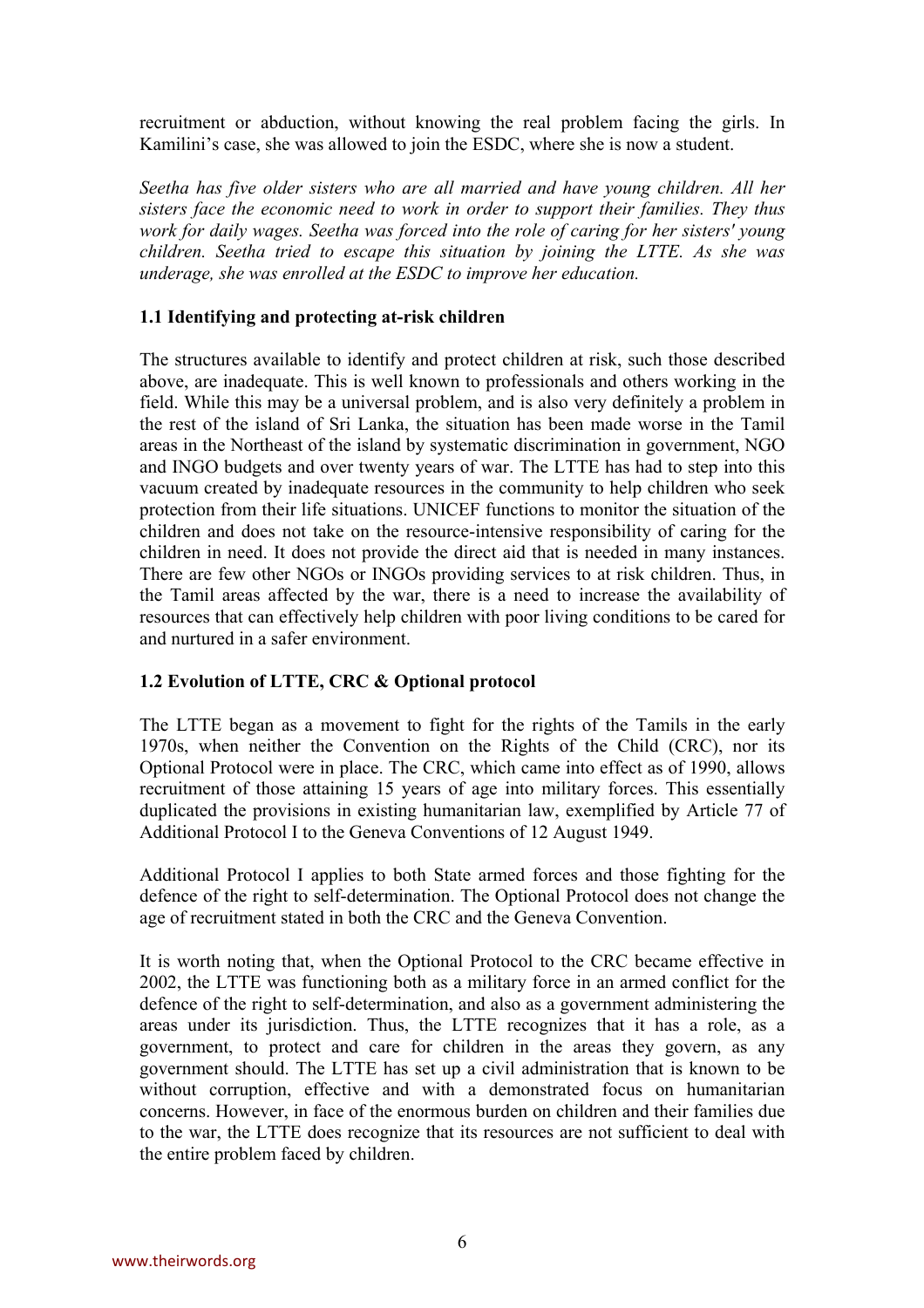During the almost 30 years of its evolution before 2002, underage youth did join the LTTE. The younger youths did not generally participate in any military operations, but rather attended schools, were given vocational training or were taught other useful skills appropriate to their age. The provisions of international law during that period did not suggest that such recruitment was a violation of the rights of the child. It is an observation made by many that, given the war and the inadequacy of the services to the Tamil children, children in LTTE camps fared considerably better than those living in government-controlled areas. There have been studies that have documented this.

Many of these underage youths are educated and respectable citizens; some of them are even accomplished leaders in the Tamil areas and also in the rest of the world. Many of these youths who joined the LTTE during the earlier periods learned skills that are in demand in the Northeast and outside the Tamil-governed areas, and many who have left the LTTE are presently working in many fields as skilled workers. Often these individuals avoid honestly stating their past for fear that it may jeopardize their employment in the larger world.

#### **1.3 Current LTTE Policy**

The LTTE fully appreciates and supports the ideals of the international community with respect to children as expressed in the various international conventions, specially the Optional Protocol on Children in Armed Conflict. While the LTTE notes that the Optional Protocol has neither attained the status of customary international law, nor does it have retroactive application, the LTTE shares its ideals.

As a government of a *de facto* state, possessing a defined territory, a government, a population and a capability to enter into international relations, the necessary attributes of a state under international law, the LTTE assumes the responsibility imposed on States**.** The LTTE insists that underage children, attend school or enroll in a job-training program. While this remains the policy, it should be acknowledged that fully implementing this policy has been difficult for a variety of reasons. Foremost of these is that many underage still want to join the LTTE as full members given the political and military ground reality.

As a government of a *de facto* state, the LTTE has the responsibility to prevent underage children from either volunteering or being part of any military training or operations. In this regard, it should be noted that, until very recently, there have been no military operations since the signing of the CFA in 2002, and hence the question of underage children being used for combat has not been an issue**.** 

The current policy of the LTTE is also to return all underage children back to their families or to enroll them in the Education and Skill Development Centre (see Section on the ESDC), if they refuse to go back to their families. At ESDC, these youths either continue with their education or are placed in some vocational training program. The ESDC skill development centre is open for visits from parents and relatives of the child, and also from NGOs, UNICEF and other international agencies.

A problem faced by the LTTE is that often children seeking to join them misrepresent their ages in order to be able to get into full training and combat. Many children and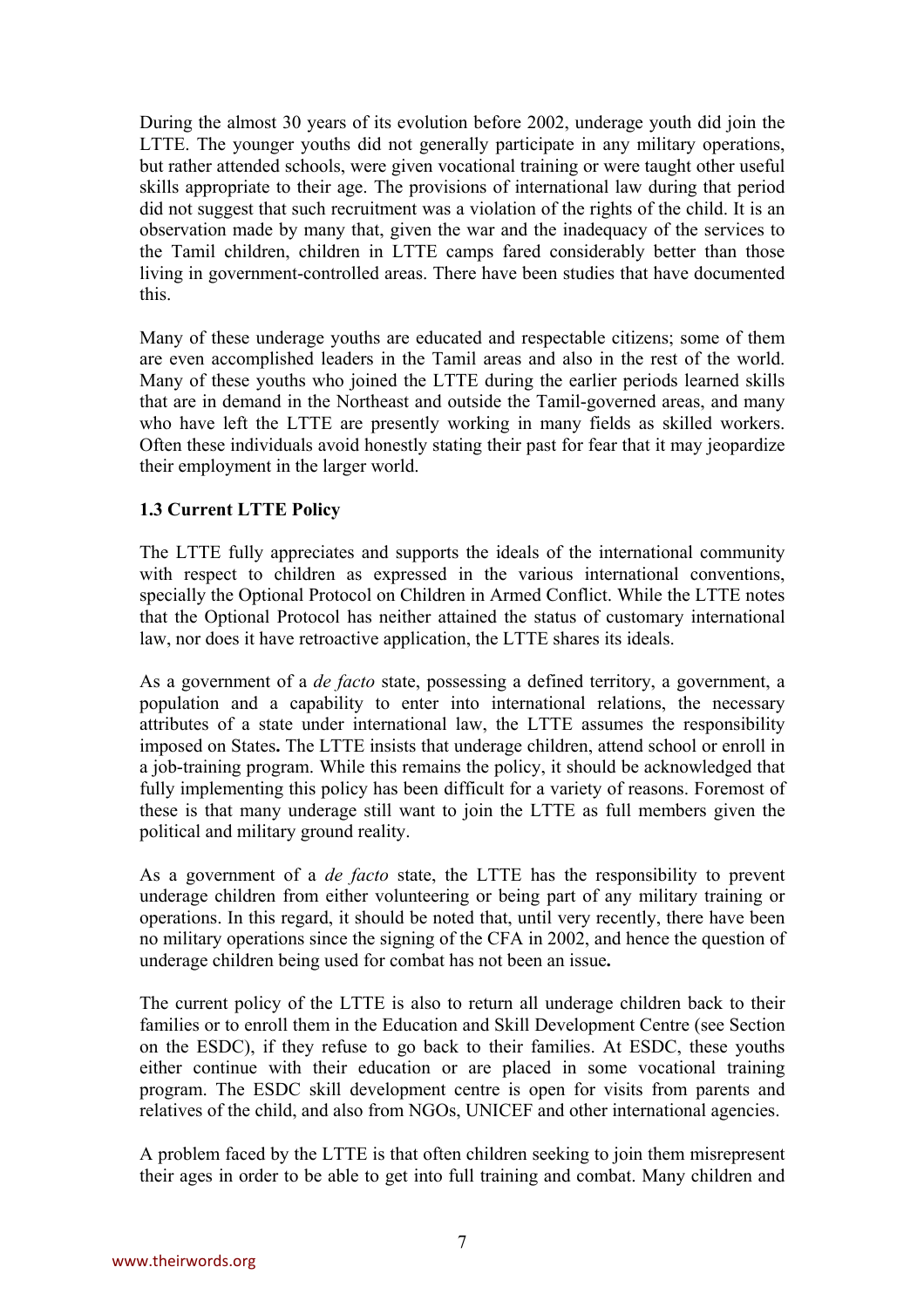adults are missing their birth certificates or other documents because of a quarter century of turmoil, which makes determining age difficult. If such misrepresentation is found out, the LTTE releases these children and, as of 31 May 2006, the LTTE has released 1670 underage youths who joined the LTTE by misrepresenting their age.

Some of the sections in international conventions relevant to the problem of underage recruitment of children in armed conflicts can be found in Annexure 2.4.

#### **1.4 Concerns about the UNICEF list**

Until recently the LTTE had not invested the time or personnel specifically to process the UNICEF list. Prior to writing this report, efforts were made to process this list in detail. At that stage the LTTE was only in possession of a UNICEF list dated December 2005. This list had 1255 names. The LTTE came across a few hurdles in this process. In order to overcome these hurdles LTTE made three written requests to UNICEF. The three requests are: (1) for UNICEF to provide the LTTE with the latest list; (2) for UNICEF to provide the LTTE with an electronic copy of the list; (3) for UNICEF to provide the addresses of the youths in the list. (*Note that on 26 June 2005 UNICEF provided the LTTE with a later list dated June 2006. This list is discussed later.*)

*Triplicates and duplicates in UNICEF list:* One of the problems faced in processing the UNICEF list was the triplicate and duplicate names that were observed. Since it was too tedious to identify them on a hardcopy, the decision was made to request an electronic copy from UNICEF. It is worth noting here that LTTE has previously requested UNICEF on several occasions for an electronic copy and our requests were not met. Since there was a delay in UNICEF response this time as well, the above UNICEF list was converted to electronic format and immediately it was possible to identify several duplicate and some triplicate name entries. This is shown below with a few details omitted to hide the full identity. There are 19 redundant entries in this UNICEF list. This is one of the reasons for the LTTE request to UNICEF to provide an electronic copy of the UNICEF list.

*Released youths not removed from UNICEF list:* There were, also, at least 40 names of youths who have already been released. The LTTE has been consistently handing over the list of names of the youths who were released during the ceasefire period. The lists were handed over to the Head of the Kilinochchi branch of the UNICEF at regular intervals. The list of those released by the LTTE includes the home addresses of the youths so that UNICEF could readily confirm the release with the family. It is a very tedious task for the LTTE to check the UNICEF list against the list of youths released by the LTTE without an electronic copy. This is the second reason for our request for an electronic copy.

*Outdated list:* In addition, the LTTE believes that many names in the UNICEF list are outdated. Many names could have entered the UNICEF list, for instance, without the youth ever formally joining the LTTE. The database system of the LTTE members that is maintained by the LTTE has limitations imposed on it for security reasons, so those enlisted in the LTTE cannot be tracked in the database by name alone.

The LTTE, therefore, on several occasions, requested UNICEF that the addresses of those on the UNICEF list are provided to the LTTE so that the LTTE can quickly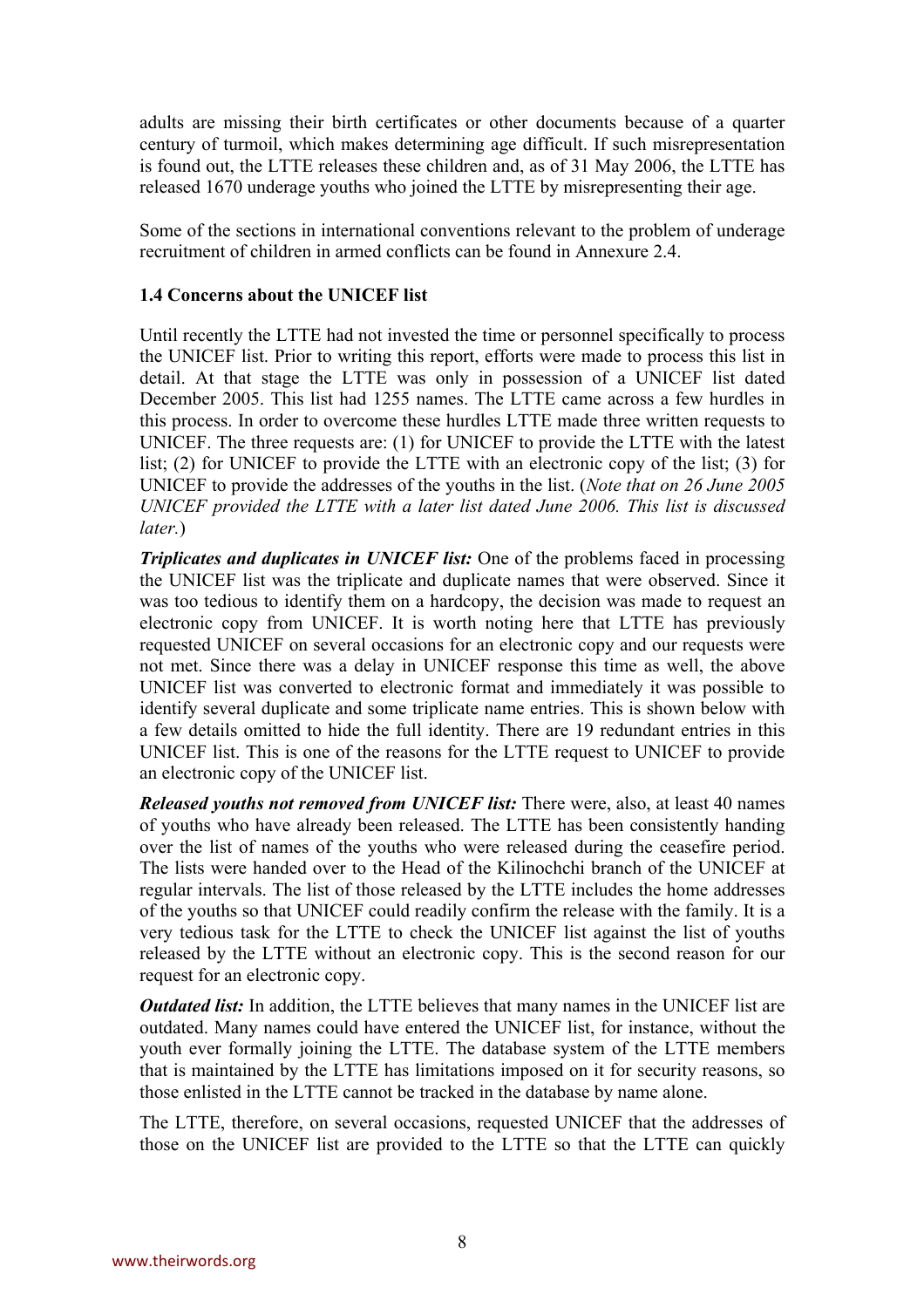identify if a member with that name is in fact with the LTTE. UNICEF has consistently not responded to this request of the LTTE also.

In relation to probable inaccuracies on the list, attention must be drawn to the small project carried out by the LTTE in March 2005 in the Kokkadichcholai area of Batticaloa. Using the birth certificates provided to us by UNICEF, possible villages of some of the youths on the UNICEF list was identified. 25 youths in the UNICEF list who are living at home were thus located.

The UNICEF Batticaloa list has around 200 names. A fair estimation based on population is that 40% of these are from Kokkadichcholai. Thus, out of 80 names in the UNICEF list, 25 errors were located related to youths who were with their parents, but who were on the UNICEF list. This type of error in the UNICEF list should be enough reason for UNICEF to provide the LTTE with the addresses of those on the list for double-checking.

#### **Triplicates and Duplicates in the December 2005 UNICEF Hardcopy List**

| Given name    | <b>DOB</b> | Date of<br>Joining | <b>District</b><br>(UNICEF list no) |
|---------------|------------|--------------------|-------------------------------------|
| Sutha         | 16/10/88   | 10/04/04           | Ampara (13)                         |
| <b>Sutha</b>  | 16/10/88   | 06/06/04           | Ampara (26)                         |
| Sutha         | 16/10/88   | 27/07/03           | Ampara (30)                         |
| Sashi         | 5/01/87    | 13/05/04           | Trincomalee (87)                    |
| Sasshi        | 5/01/87    | 5/01/02            | Trincomalee (151)                   |
| Sashi         | 5/01/87    | 30/12/01           | Trincomalee (152)                   |
| Loji          | 29/07/86   | 5/03/04            | Kilinochchi (78)                    |
| Loji          | 29/07/86   | 8/08/03            | Kilinochchi (85)                    |
| Loji          | 29/07/86   | 7/01/03            | Kilinochchi (90)                    |
| <b>Balu</b>   | 21/11/88   | 25/12/04           | Batticaloa (122)                    |
| <b>Balu</b>   | 21/11/88   | 20/09/04           | Batticaloa (141)                    |
| <b>Kuha</b>   | 2/10/88    | 1/10/04            | Trincomalee (75)                    |
| <b>Kuha</b>   | 2/10/88    | 2/09/04            | Trincomalee (78)                    |
| Ravi          | 09/04/88   | 23/05/05           | Batticaloa (107)                    |
| Ravi          | 09/04/88   | 02/02/05           | Batticaloa (118)                    |
| Arul          | 1/01/88    | 24/09/03           | Vavuniya (102)                      |
| Arul          | 16/12/87   | 24/09/03           | Vavuniya (101)                      |
| <b>Manchu</b> | 12/12/87   | 7/02/03            | <b>Jaffna (240)</b>                 |
| <b>Manchu</b> | 12/12/87   | 28/11/02           | <b>Jaffna (255)</b>                 |
| <b>Selva</b>  | 15/11/87   | 1/09/02            | Vavuniya(178)                       |
| <b>Selva</b>  | 15/11/87   | 4/12/02            | <b>Jaffna (254)</b>                 |
| Naresh        | 04/08/87   | 11/06/05           | Batticaloa (92)                     |
| Naresh        | 04/08/87   | 20/10/04           | Batticaloa (131)                    |
| Jee           | 24/02/87   | 10/01/04           | Ampara (15)                         |
| Jee           | 24/02/87   | 24/08/04           | Ampara (17)                         |
| Yathe         | 22/02/87   | 18/06/02           | Trincomalee (133)                   |
| Yathe         | 22/02/87   | 17/06/02           | Trincomalee (134)                   |
| <b>Niro</b>   | 21/07/86   | 1/03/03            | Vavuniya (136)                      |
| <b>Niro</b>   | 21/07/86   | 31/08/03           | Vavuniya (108)                      |
| <b>Kris</b>   | 29/05/86   | 2/08/02            | Jaffna (301)                        |
| <b>Kris</b>   | 29/05/86   | 28/07/02           | <b>Jaffna (305)</b>                 |
| <b>Alos</b>   | 22/12/85   | 6/04/02            | <b>Jaffna (334)</b>                 |
| <b>Alos</b>   | 22/12/85   | 3/06/02            | <b>Jaffna (335)</b>                 |
| Pooba         | 3/04/85    | 19/07/02           | Vavuniya (201)                      |
| Pooba         | 9/03/85    | 19/07/02           | Vavuniya (202)                      |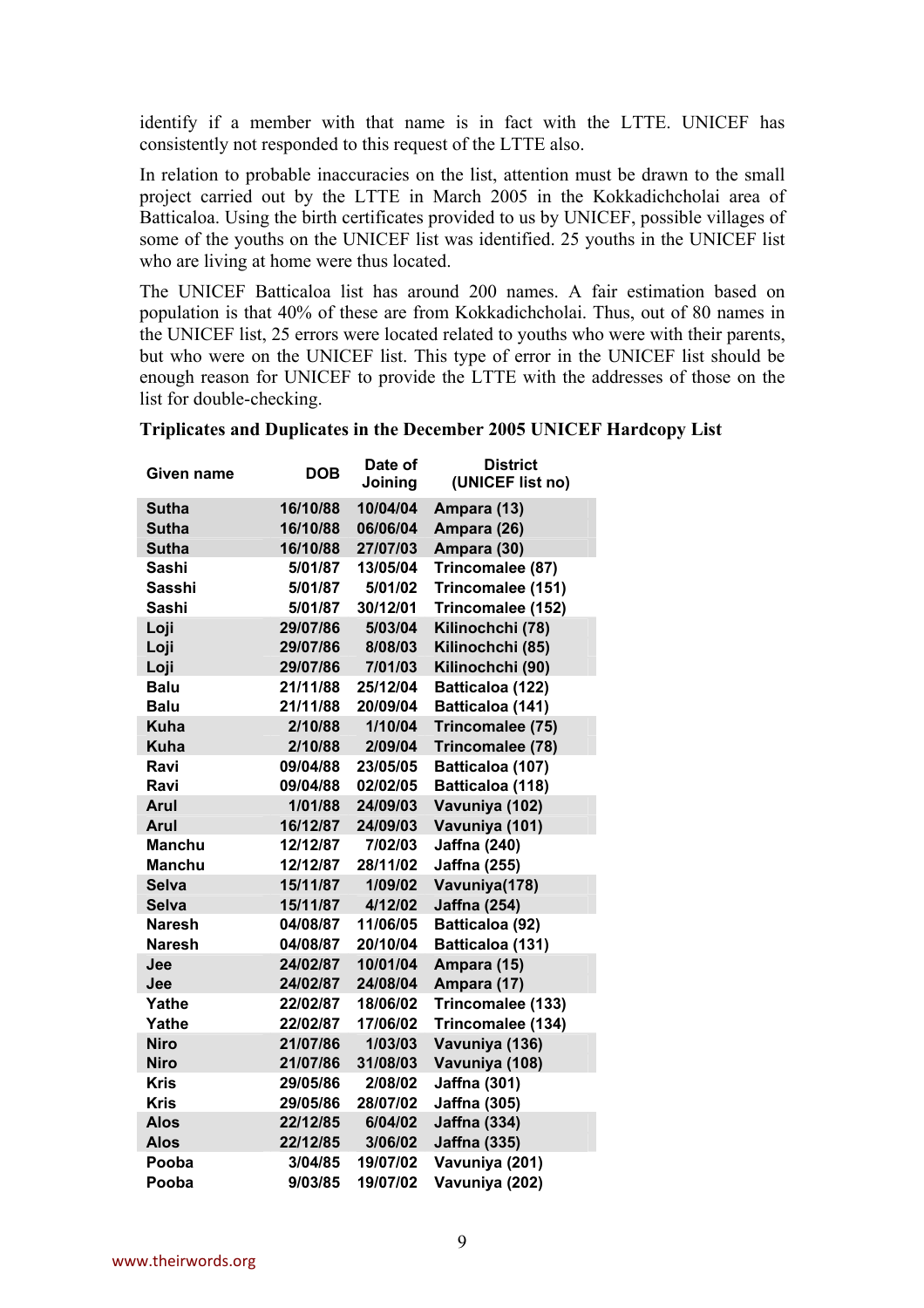*UNICEF response to the three LTTE requests:* In response to our three requests on 6 June, UNICEF met the LTTE Child Protection Authority on 28 June and handed them another hardcopy list dated 20 June 2006. *Out requests for an electronic copy and addresses were unheeded. UNICEF informed the LTTE that these two requests are under consideration and UNICEF was unable to say when LTTE will be told of the decision.*

*Status of the June 2006 UNICEF list:* Of the 40 who were earlier noted as released 36 names still remained in the latest list. It is the opinion of the LTTE that the present UNICEF list has many more names of youths who are actually with their families or released to the ESDC and are not with the LTTE. Most of the duplicates and triplicates in the December 2005 UNICEF list have been fixed in the June 2006 UNICEF list after the LTTE pointed them out, although a few still persists in the latest list of June 2006.

The second, the latest, June 2006 UNICEF list has 1387 entries. *It must be noted this total number of entries in the hardcopy list given to the LTTE differs from the total of 1470 outstanding cases given in the summary sheet given by UNICEF.* Of the 1387 entries in the hardcopy list, 36 names were released prior to 31 December 2005 but still remained in the June 2006 list. At least a further 17 names in the UNICEF list are known to the LTTE as released. Thus a total of 53 names in the UNICEF list are definitely not with the LTTE. That leaves 1334. As of 20 June 2006, the following is the status of this UNICEF list.

| Names in UNICEF June 2006 list           | 1387 |
|------------------------------------------|------|
| On list, but previously released by LTTE | 54   |
| Number over the age 21                   | 107  |
| Number over the age 20                   | 197  |
| Number over the age of 19                | 247  |
| Number over 18                           | 285  |
| Number over 17                           | 207  |
| Number under the age of 17               | 293  |

It is worth noting one last point of concern in the UNICEF hardcopy list and summary sheet. The total number joining in the year 2006 based on the hardcopy list is 136. However, the total number for 2006 represented in the graph "Total annual recruitment and re-recruitment" in the UNICEF summary sheet handed to the LTTE 186. One is at loss to explain the difference of 50 occurring within a span of under six months.

For the above reasons, the LTTE is unable to accept the UNICEF list as error free, and at the same time, the LTTE is unable to double-check to find all the errors and bring them to UNICEF's attention with out an electronic copy with addresses included.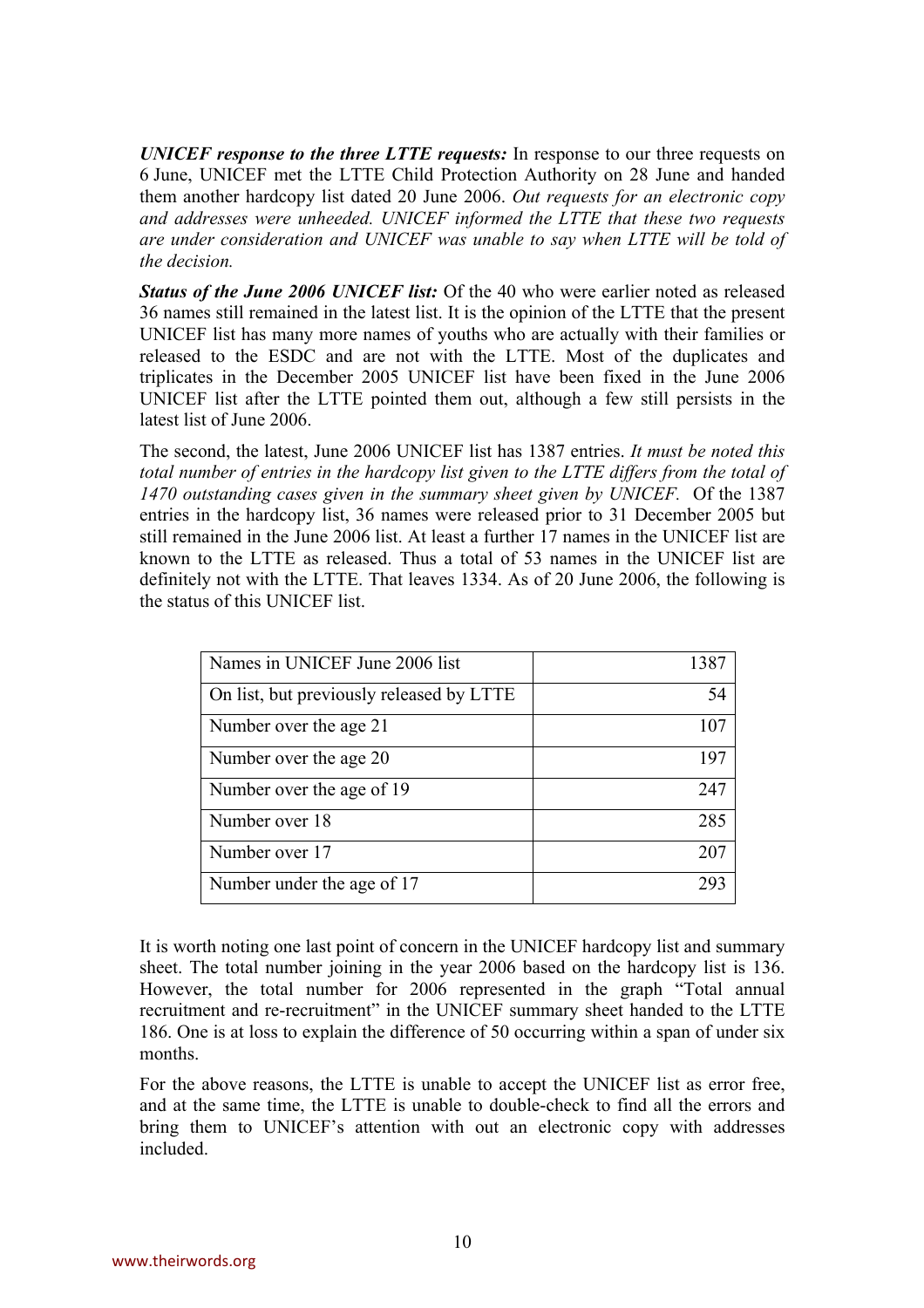UNICEF also has stated that it cannot accept those released to the ESDC (described below) as released from the LTTE. This UNICEF concern is discussed below after a description of the ESDC.



#### **1.5 ESDC – Education and Skill Development Centre**



The Educational Skills and Development Centre (ESDC), was opened two years ago to teach vocational skills to young people affected by the war. The centre provides basic counselling, guidance, and either educational or vocational courses based on the needs of the individual. ESDC primarily serves the 15 to 18 year old individuals and presently has an enrolment of over one hundred youths. The ESDC is funded and managed by the Tamils Rehabilitation Organisation (TRO) and Rural Education and Economic Development Organisation (REERDO). In addition it also received substantial funding from the International Labour Organization (ILO). Funding has also been obtained from the President's Fund through the Government Agent.

ESDC has two types of students.

 (1) Those youths identified in the community as needing vocational assistance. Sometimes parents have brought their children directly to join the ESDC for learning and vocational training. Youths who are unable to read and write have also joined the ESDC. Special classes are conducted for them. It must be remembered that ESDC does not provide standard mainstream style learning. ESDC only provides catch up education and vocational training for those who have missed out on appropriate education.

(2) The other category of youths who are learning at ESDC are the underage youths released from the LTTE who either refuse to go to their families or are unable to go to their families due to the security situation in the GoSL controlled areas. It is this category that will be described here and the UNICEF concerns in relation to this.

*Curriculum:* The students at ESDC, follow a very strict routine and have long day with book learning, vocational training and extra curricular activities. The students are kept engaged and the program tries to use the time available in the most profitable manner. Most youths stay in the program for around a year but some who enjoy the learning experiences have stayed longer. The day starts at 5.00 am with exercise; followed by morning tea at 6.00 am, and school starts at 8.30. They have standard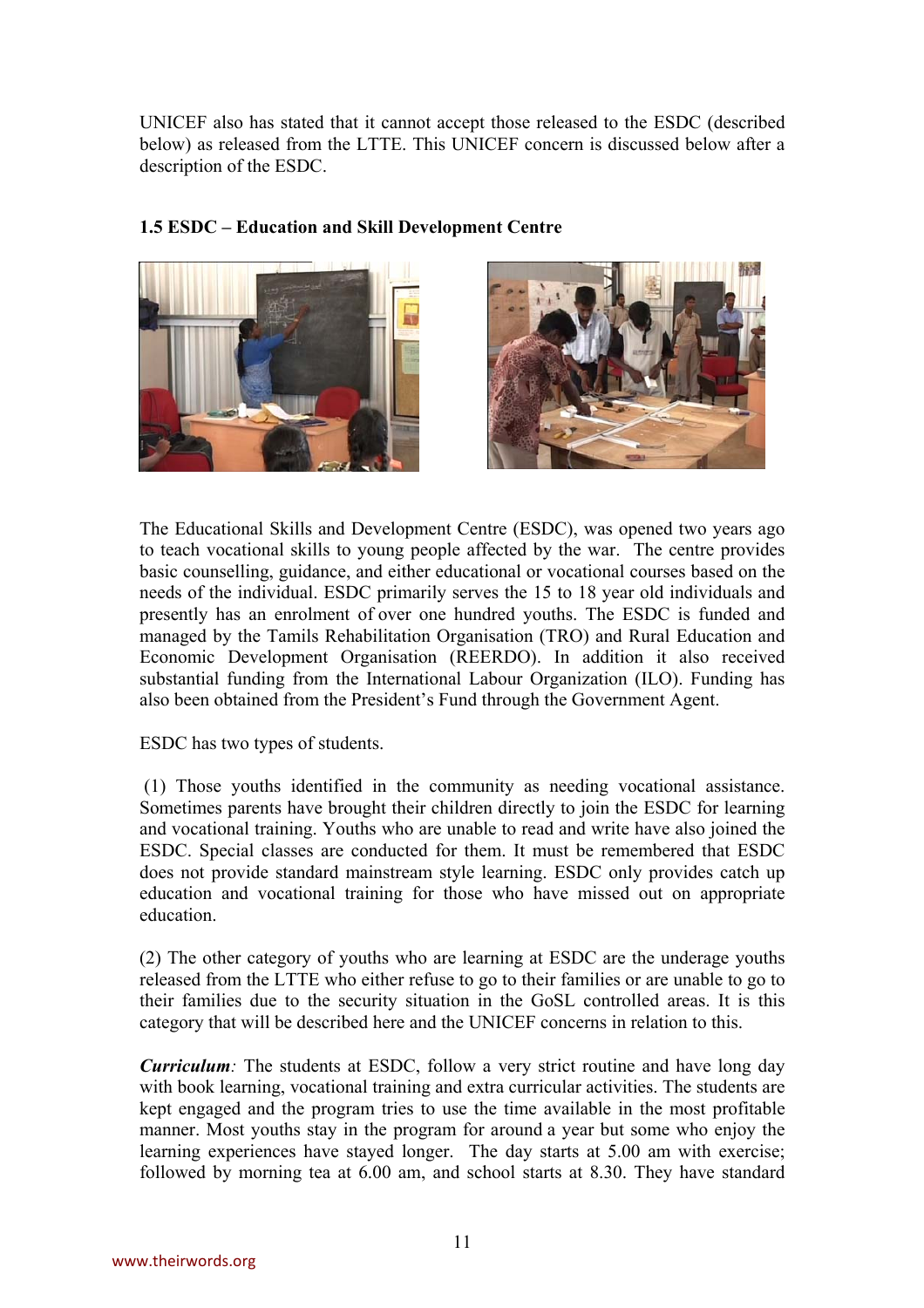learning classes till 2.30 pm. The students have lunch break and then from 3.00 pm - 5.30 pm, they have vocational training classes. After an hour of free time they have night classes for music, dance, drama, etc.

It has been observed that many children are noted to come from homes with only one meal and sometimes they have difficulty adjusting to the three meals and snack schedules in the school. This is a reflection of the general breakdown of the economy and food supply in many parts of the Northeast of the island. The aim of ESDC is to return the youths as good citizens to their family. Parents are encouraged to visit and see their children periodically.

*Families and Background:* Almost all the children at ESDC have been denied their right to education by the socio-economic situation of their families, caused by the policies of the GoSL to destroy schools, hospitals and livelihoods of the people. In this destroyed and depressed socio-economic context**,** struggling families are forced to keep the children at home as an extra hand to help them in earning a living. In many cases children are sent elsewhere to work as child labour. In the depressed socioeconomic context parents have also pampered their academically able off-springs while neglecting the not so academically able off-springs and using them to do the hard physical work instead. Many of these children turn to the LTTE for refuge.

Some children in the war torn areas are victims of physical and sexual abuse and they seek refuge in the LTTE. If they are underage and are unwilling or unable to return home they are enrolled in the ESDC to upgrade their educational level.

There are instances when families strongly protest that their children are not returned to them and instead are educated at ESDC according to the child's wish. There are also cases of parents pulling children out the ESDC program and taking them back and then returning them again to ESDC a few months later when they see the advantage of being educated in the ESDC.

*UNICEF's concern:* UNICEF has raised some concerns in relation to educating the underage youths released from the LTTE at ESDC. Their concern is that the youths**,**  after release from the LTTE**,** continue to be taken care of by a body, TRO, which also comes under the LTTE'**s** jurisdiction. UNICEF, thus, is unable to consider these youths as having been released from the LTTE. UNICEF, however, does not offer an alternative resource-intensive solution to these children and their dilemma. UNICEF appears to be taking the stand that they will recognize only two types of actions as release from LTTE. One is when the youth rejoins with the family and the other is when the youth is released to their custody.

**Dilemma of interpreting the LTTE:** There is ambiguity in identifying the status of the LTTE under international law. This is a difficulty for UNICEF as it is for others. For the people who reside in the LTTE areas, and indeed for the majority of Tamils in the Northeast, the LTTE is a government providing services in several areas**,** similar to other recognized governments. The LTTE provides these services in an area comprising 70 percent of the Tamil homeland in the Northeast**.** International bodies like UNICEF, are in a dilemma, because on the one hand these bodies operating in the LTTE areas are aware of that the LTTE is a government comprising a civil administration, judiciary, police force and other institutions of a State, but at the same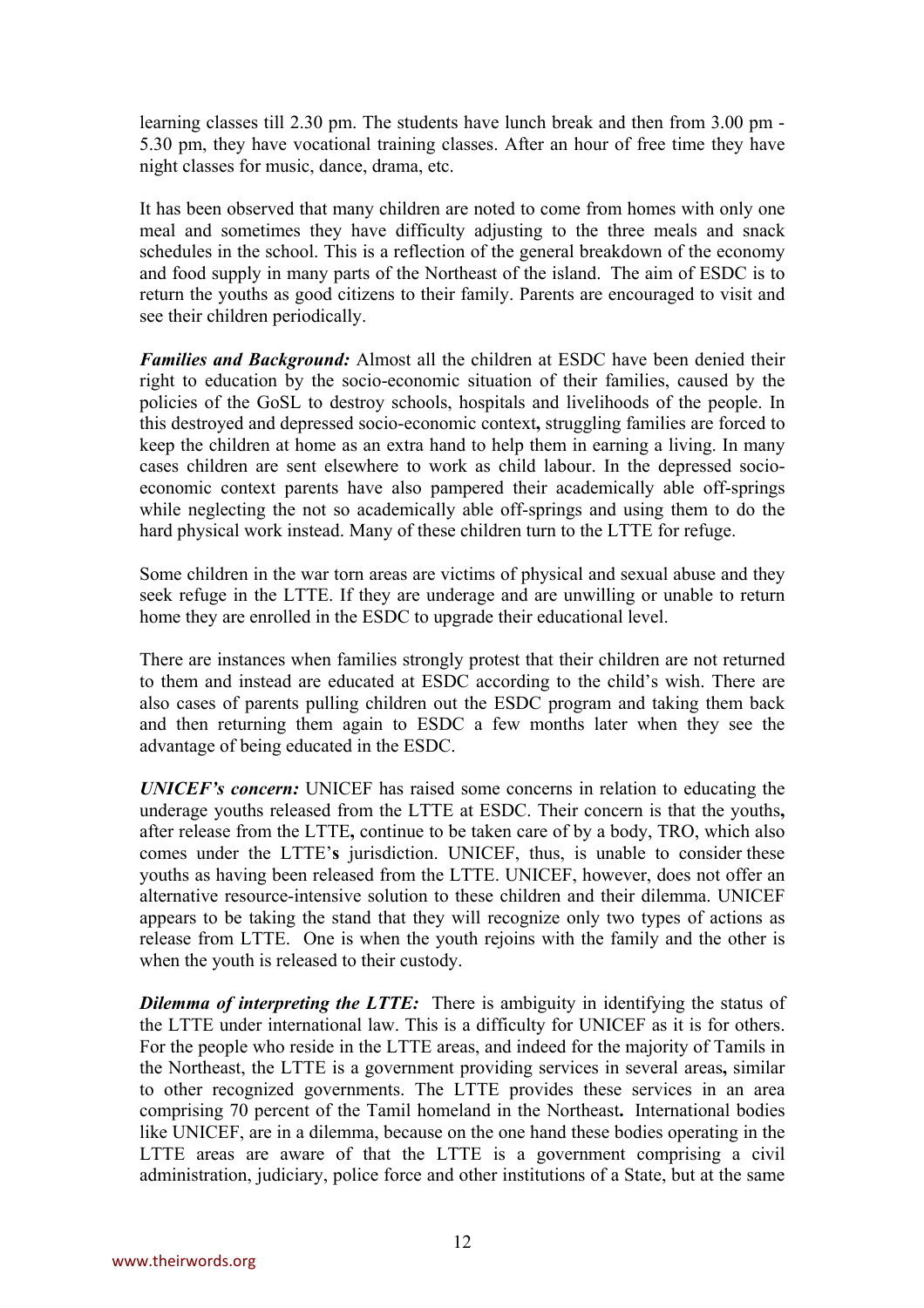time these international organisations have to report to their parent body that has its own decision makers out of the LTTE governed areas. Many of these decision makers have not yet legally accepted the reality on the ground and thus continue to view the LTTE merely as an armed group.

UNICEF concerns about the LTTE releasing underage youths to ESDC stems from this difficulty. It is clear that the LTTE has taken better care of the war- affected youths, than any international agencies as described in the annexure. This is possible because the LTTE's civil authorities have demonstrated capability and experience in caring for the area's war-affected children. The LTTE civil administration musters financial resources for this task from international agencies and from the Tamil Diaspora. Local branches of UNICEF are fully aware of this.

#### **2. Killing-disappearance-injuries**

"The Security Council … Recalling the responsibilities of States to end impunity and prosecute those responsible for genocide, crimes against humanity, war crimes and other egregious crimes perpetrated against children …." S/Res/1539 (2004)

#### **2.1 During the two decades of war prior to CFA**

The Northeast Secretariat on Human Rights (NESOHR) together with Northeast Statistical Division undertook an extensive survey of the damage due to 25 years of war during 2004. This is the first time such a survey had been attempted. Unfortunately, the December 2004 tsunami disrupted this survey. The data that was collected remains incomplete due to this disaster, and also due to the massive displacement of approximately half of the population to locations outside the Northeast which makes data collection difficult.

Based on this statistics collected, 365 children under the age of 5; 494 children between the ages of 5 and 10; and 4094 children between the ages of 11 and 17 were killed during the war prior to the CFA. This data is given as a table below. It should be borne in mind that this is incomplete data, and the actual death toll will be far higher than this.

| Under the age of 5 killed   | 365  |
|-----------------------------|------|
| Between 5 and 10 years old  | 494  |
| Between 11 and 17 years old | 4094 |

The events listed below are typical incidents in which a large number of children were killed.

**Saththurukondan massacre on** *9 September 1990***:** Five infants under the age of 1 and 42 children under the age of 10 were killed. A total of 74 children under the age of 18 were killed After families were allowed back to resettle in their homes, the Sri Lankan armed forces surrounded the village and took 184 people. On that night they raped and murdered several women; altogether, 85 women were killed. Twenty-eight men were chopped to death.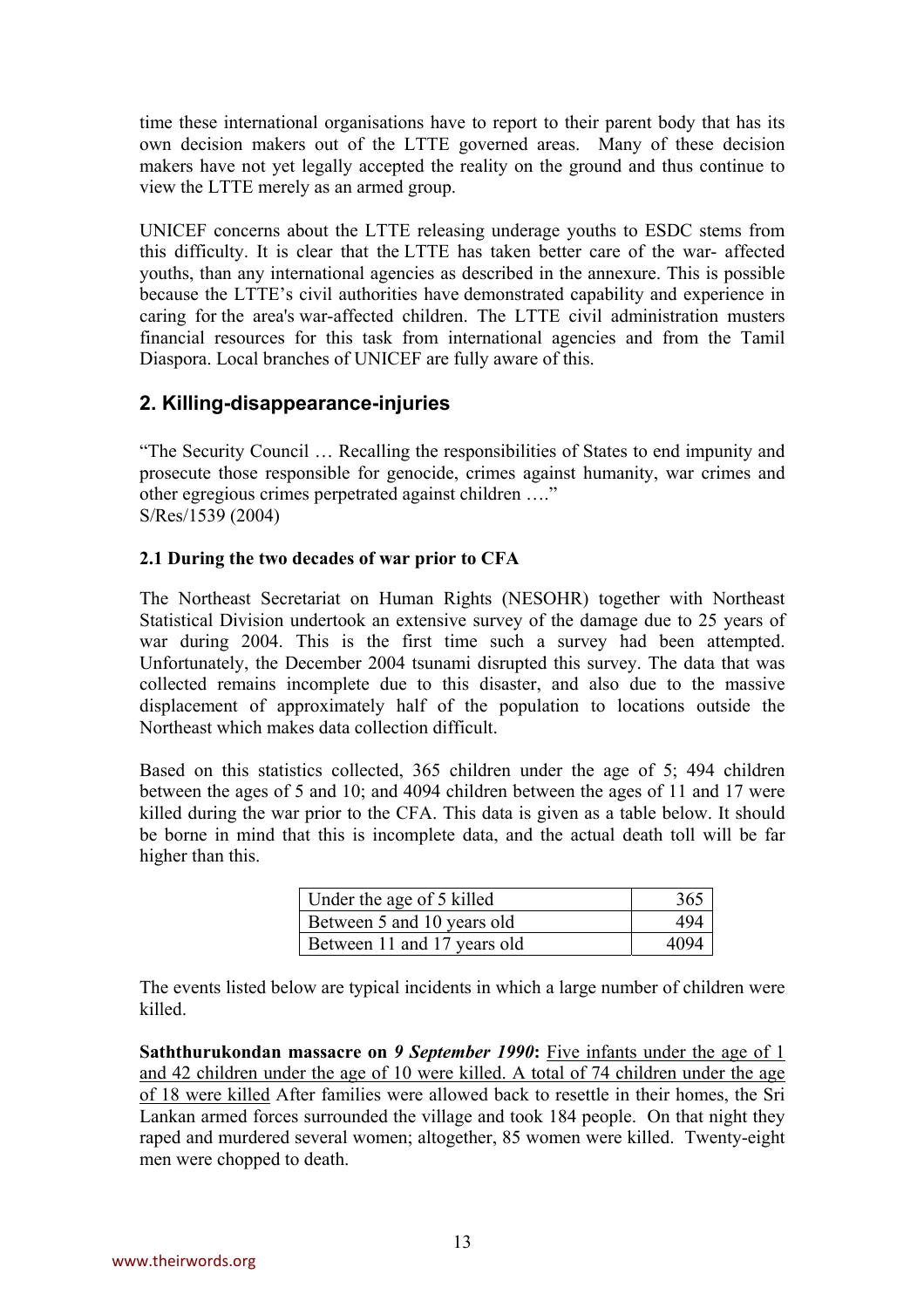**Navali Church bombing** *9 July 1995:* 43 children under the age of 18 were killed. Eight rocket bombs were dropped by the army on Navali Church and its surroundings. The church was crammed with people who had taken refuge in the church when they realized the army was bombing their village. 155 bodies of civilians were recovered from the church.

**Nagar Kovil School massacre on** *22 September 1995:* 29 children under the age of 18 were killed. There were 810 students at the Nagar Kovil School when the SLAF bombing started. Twenty-nine were killed and 42 were injured. Among them were several students who lost their limbs.

**Madhu church massacre on** *20 November 1999:* 16 children under the age of 18 were killed. During the 1990s, following the SLAF attacks, many people from Jaffna, Mannar and Vavuniya were displaced to the church's surroundings, as it was considered a safe refuge. At 9:45 p.m. the SLAF started shelling. Forty people including children died.

#### **2.2 From the signing of the CFA until the present**

After a short lull period, Tamil civilians have been targeted yet again by GoSLoperated forces (Sri Lankan armed forces and its paramilitaries) since December 2005. Among the victims are scores of children who have been brutally killed, disappeared and injured. The table below gives details about the children and the circumstances in which they have been killed. Many of these killings have directly targeted the children in the most gruesome manner.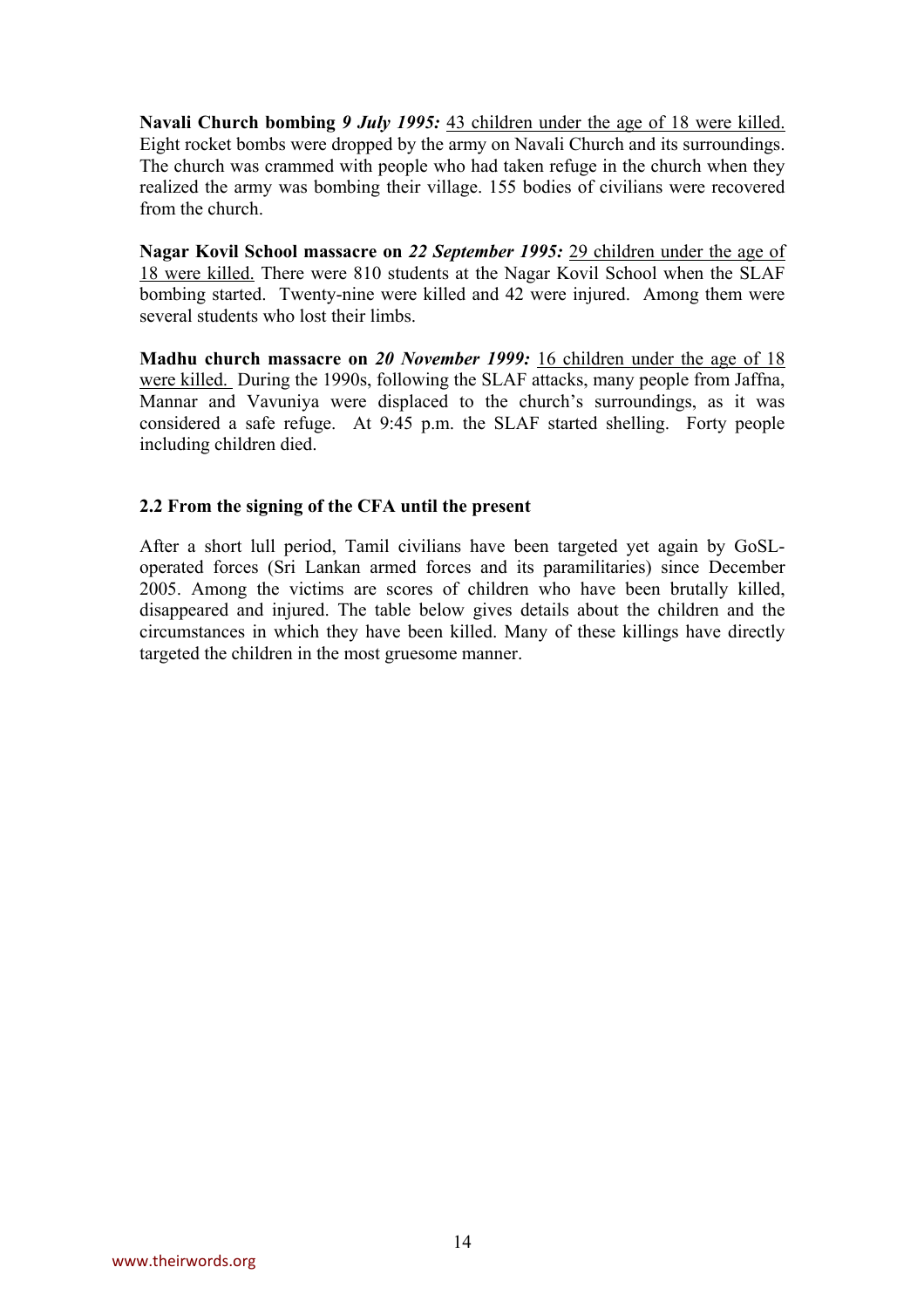|                                                               |                            |             | <b>Children killed</b>                                                                                                                                                                    |   |                                         |
|---------------------------------------------------------------|----------------------------|-------------|-------------------------------------------------------------------------------------------------------------------------------------------------------------------------------------------|---|-----------------------------------------|
| <b>Name</b>                                                   | Age                        | <b>Date</b> | Incident description                                                                                                                                                                      |   | M/F Residence                           |
| Dilexan                                                       | 4                          | 23-Dec-05   | <b>Pesalai Massacre:</b> burnt to death with his<br>mother by SL Navy setting fire to home -<br>Pesalai, Mannar                                                                           | M | 45, Victoria 100<br><b>House Scheme</b> |
| Thambirajah Arulajanthan                                      | 17                         | 29-Dec-05   | Killed by SL Army shooting at his home in front of his<br>parents - Kodikammam, Jaffna                                                                                                    | M | Kodikammam                              |
| Gopalakrishnan Suresh                                         | 16                         | 16-Jan-06   | Killed by SLAFs shooting - Akkaraipattu, Batticaloa                                                                                                                                       | М | <b>RKM Road</b><br>Akkaraipattu         |
| Nishanthan                                                    | 17                         | 13-Apr-06   | Killed in SLAFs planted claymore in LTTE area -<br>Semamadu, Vavuniya                                                                                                                     | М | Vavuniya                                |
| Atputharasa Sureshkumar                                       | 16                         | 17-Apr-06   | Killed by SLAFs claymore in Chavakachcheri, Jaffna                                                                                                                                        | М | Chavakachcheri                          |
| Pakkiaraja Baskaran (Batchcha)                                | 16                         | 22-Apr-06   | He was arrested by SLAFs. Villagers reported hearing<br>screams from the SLAFs camp where he was taken to.<br>His dead body found along road the next day -<br>Bharathipuram, Trincomalee |   | Kanniya                                 |
| Meiyan Kishanthan<br>Thuraiappa Ratheesh<br>Varathan Rajkumar | $\overline{4}$<br>15<br>16 | 25-Apr-06   | <b>SLAFs Aerial Bombing:</b> Killed by constant aerial<br>bombing - Sampoor, Trincomalee                                                                                                  |   | Sampoor, Muttur<br>east                 |
|                                                               |                            |             |                                                                                                                                                                                           |   |                                         |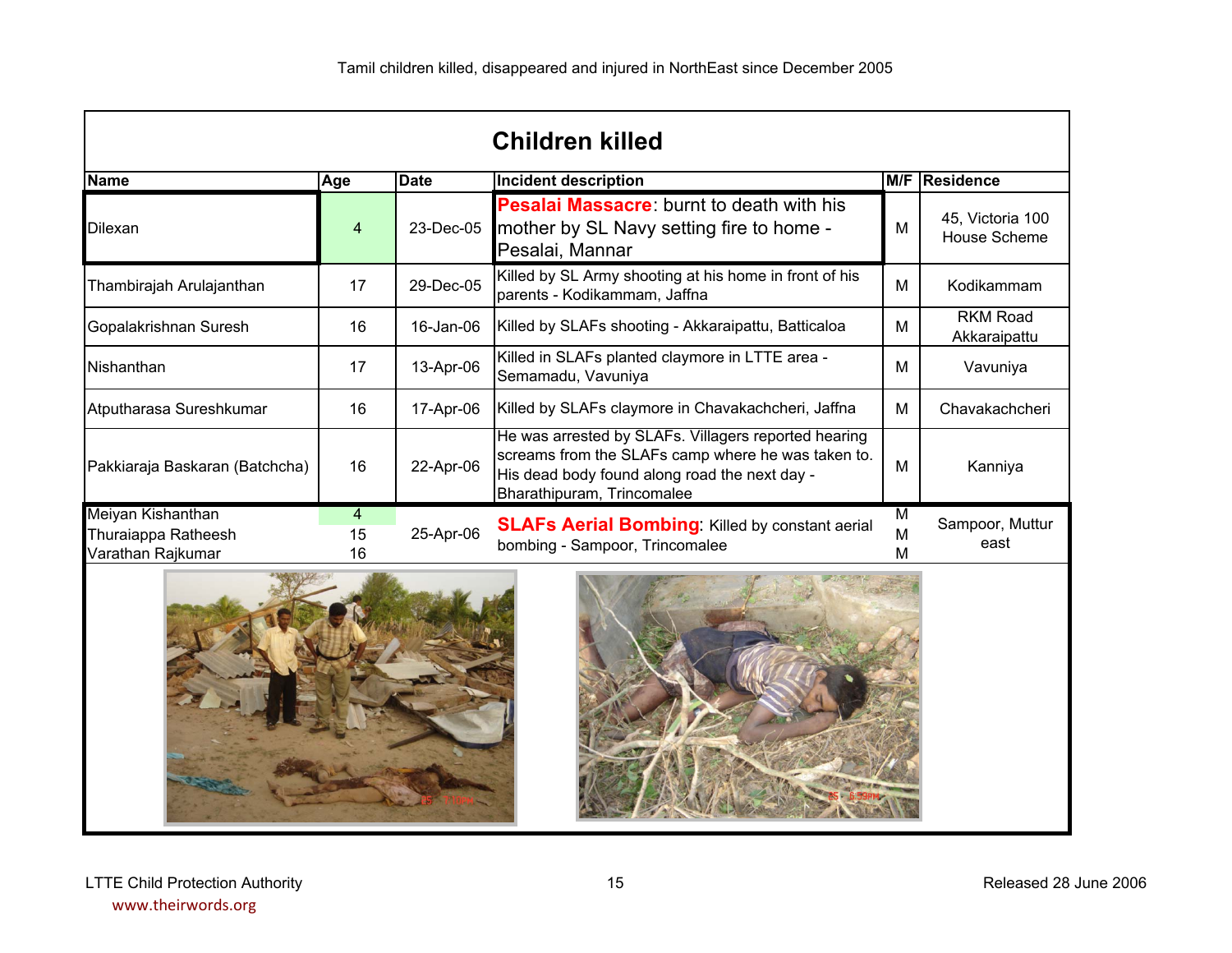| <b>Name</b>                  | Age             | <b>Date</b> | <b>Incident description</b>                                                                                                                                                                               |                         | <b>M/F Residence</b> |
|------------------------------|-----------------|-------------|-----------------------------------------------------------------------------------------------------------------------------------------------------------------------------------------------------------|-------------------------|----------------------|
| Thamotharampillai Sharmilian | 17              | $4$ -May-06 | He was one of the seven traveling in two three-wheelers<br>when all were shot and killed by SLAFs-fired RPG.<br>SLMM has ruled this as a violation because excessive<br>force was used - Nelliady, Jaffna | М                       | Karaveddy            |
| Balakumar                    | 17              | 12-May-06   | Killed by Paramilitary shooting - Church Road, Muttur<br>town, Trincomalee                                                                                                                                | M                       | Muttur               |
| Ketheeswaran Yathursan       | $\mathbf 0$     |             | <b>Allaipiddy Massacre:</b> Killed by SL Navy while they                                                                                                                                                  | M                       |                      |
| Ketheeswaran Thanushkanth    | 4               | 13-May-06   | were sleeping between their parents - Allaipiddy, Jaffna                                                                                                                                                  | M                       | Allaipiddy           |
|                              |                 |             |                                                                                                                                                                                                           |                         |                      |
| Selvarajah Ravichandran      | 12              | 20-May-06   | Killed by Paramilitary shooting while he was with his<br>grandmother at his home - Mavadivembu, Batticaloa                                                                                                | M                       | Mavadivembu          |
| <b>Chandran Linton</b>       | 15              | 21-May-06   | Killed by SLAFs claymore in LTTE area - Periya<br>Pandivirichan, Mannar                                                                                                                                   | м                       | Mannar               |
| Kanthaiya Sathiyanathan      | 17              | 23-May-06   | Killed by SLAFs shooting - LB3 Trincomalee                                                                                                                                                                | $\overline{\mathsf{M}}$ | Trincomalee          |
| Kanapathy Balu               | 12              | 27-May-06   | Killed by SLAFs claymore in LTTE area - Thikiliveddai,                                                                                                                                                    | M                       | Batticaloa           |
| Vinayagamoorthy Nanthan      | $\overline{15}$ |             | Batticaloa                                                                                                                                                                                                | M                       | <b>Batticaloa</b>    |
| Sivanesan Sinthujan          | $\overline{0}$  |             | Vadamunai Massacre: 10 civilians with these                                                                                                                                                               | M                       |                      |
| Saravanamuttu Chandrakumar   | 10              | 7-Jun-06    | three children killed by SLAFs landmine - Vadamunai,                                                                                                                                                      |                         | Vadamunai            |
| Saravanamuttu Dineshkumar    | 11              |             | <b>Batticaloa</b>                                                                                                                                                                                         | M                       |                      |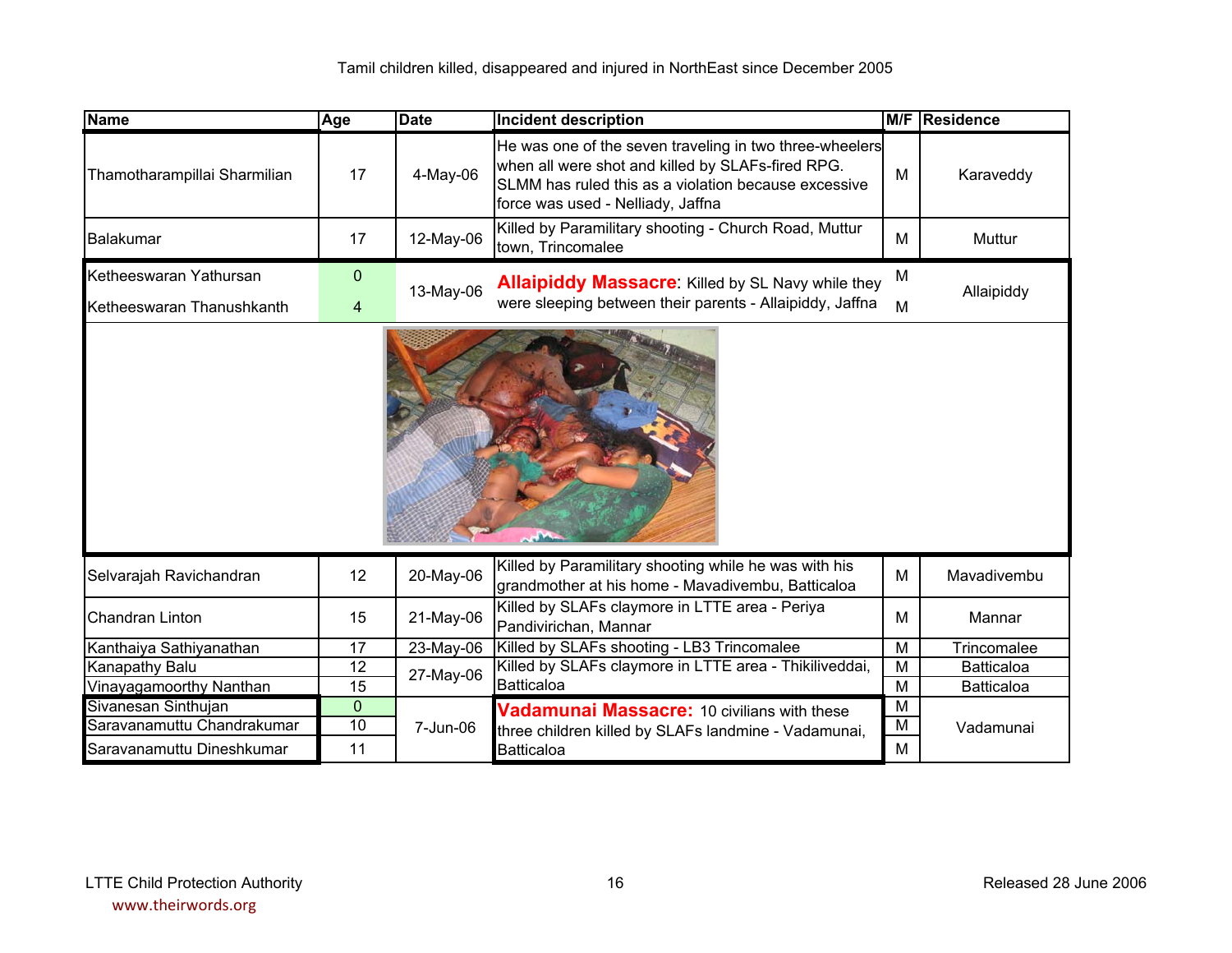| <b>Name</b>                      | Age              | <b>Date</b> | <b>Incident description</b>                                                                                  |   | M/F Residence     |
|----------------------------------|------------------|-------------|--------------------------------------------------------------------------------------------------------------|---|-------------------|
| Deluxan                          |                  |             | Vankalai Massacre: Family of four massacred by                                                               | M |                   |
| <b>Ann Deluxi</b>                | 9                | 8-Jun-06    | SLAFs - Vankalai, Mannar                                                                                     | F | Vankalai          |
|                                  |                  |             |                                                                                                              |   |                   |
| Vimalanathan Sajeevan            | 12               | 10-Jun-06   | Paramilitary stopped, entered bus and shot this child<br>with another adult - Puliyadichchanthi, Trincomalee | M | Koonitheivu       |
| Sri Ravindrarajah Thineswaran    | 16               | 17-Jun-06   | Missing for two weeks, dead body found - Muhamalai,<br>Jaffna                                                | M | Jaffna            |
| Simion Antony Gnanapragasam      | 17               | 28-Jun-06   | Transporting sand in tractor when tractor hit SLA<br>planted claymore in LTTE area                           | М | Kokupadaiyan      |
| <b>Total Children Killed: 26</b> |                  |             |                                                                                                              |   |                   |
|                                  |                  |             | <b>Children disappeared/abducted</b>                                                                         |   |                   |
| Arulraj                          | $\overline{15}$  | 3-Feb-06    | Abducted by Paramilitary - Batticaloa (released)                                                             | M | <b>Batticaloa</b> |
| Sellathamby Kangeswaran          | 14               |             |                                                                                                              | M | Miniminithaveli   |
| Sellathamby Thangarajah          | 16               | 12-Mar-06   | Abducted by Paramilitary - Akkuranai, Batticaloa                                                             | M | Akkuranai         |
| Sivalingam Vaneswaran            | 17               |             |                                                                                                              | M | Miniminithaveli   |
| Mylvaganam Mohanasingham         | $\boldsymbol{9}$ | 26-Apr-06   | Abducted by SLAFs home guards with black cloth<br>covering faces; entered home - Thanganagar, Seruvila,      | M | Thanganagar       |
| Yoganathan Alagendran            | 11               |             | Trincomalee                                                                                                  | М | Thanganagar       |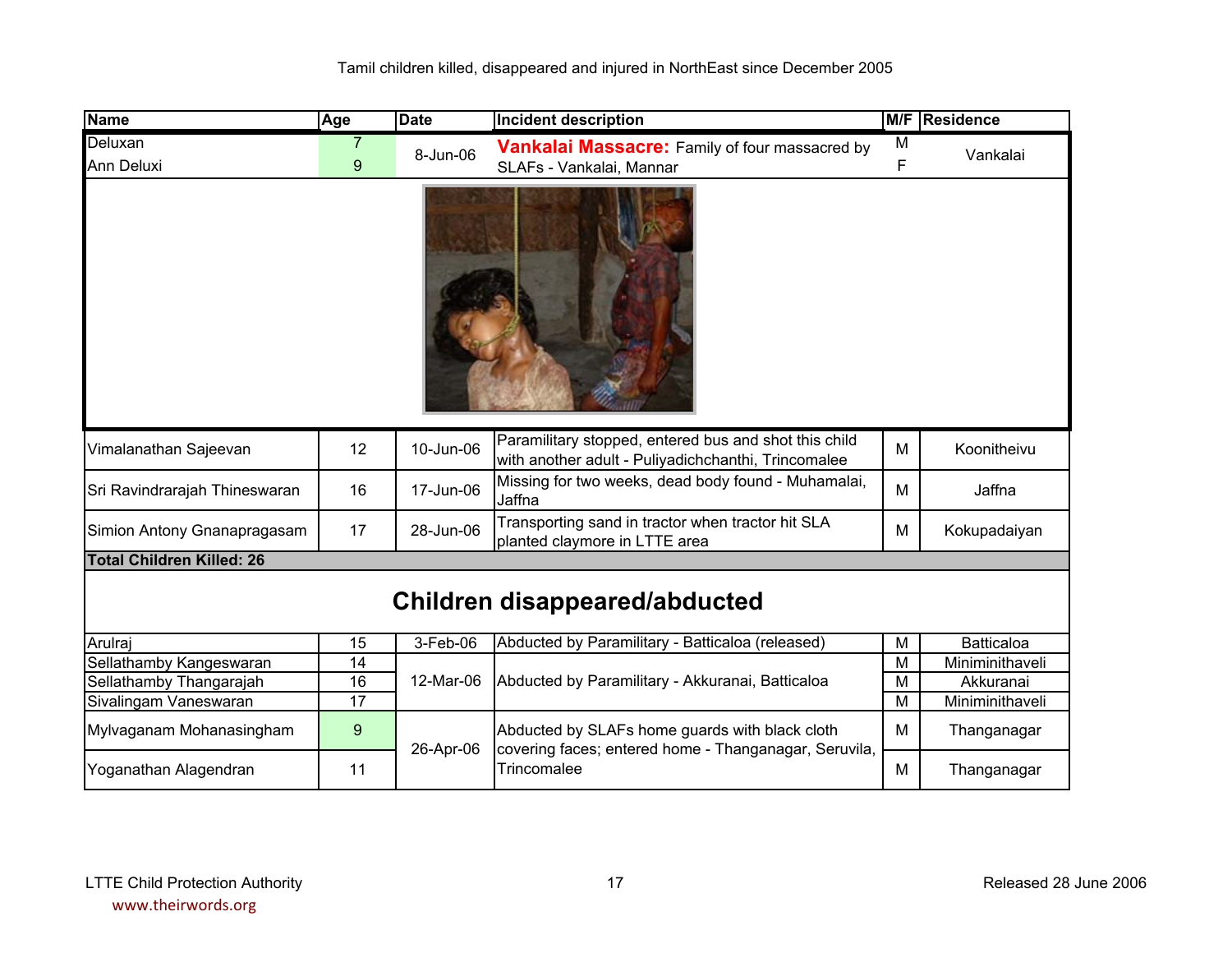| <b>Name</b>                                                                 | Age            | <b>Date</b> | <b>Incident description</b>                                                                   |                         | M/F Residence              |
|-----------------------------------------------------------------------------|----------------|-------------|-----------------------------------------------------------------------------------------------|-------------------------|----------------------------|
| Johnson                                                                     | 13             | 10-May-06   | Has not returned from school since 14 April -<br>Kallimoddai in Murunkan, Mannar              | M                       | Kallimoddai in<br>Murunkan |
| Antony Sureshkumar                                                          | 17             | 10-May-06   | Has not returned home since 24 April - Panankattikottu,<br>Mannar                             | M                       | Panankattikottu            |
| Amelandiran Lohandiran                                                      | 14             |             |                                                                                               |                         |                            |
| Krishnapillai Puvanediran                                                   | 15             |             |                                                                                               |                         |                            |
| Maheswaran Satheeswaran                                                     | 16             |             | Abducted by Paramilitary groups. Up to 200 children                                           | M                       |                            |
| Nageswaran Sritharan                                                        | 16             | 15-Jun-06   | abducted from Santhiveli, Kiran, Mankerni,                                                    | M                       | <b>Batticaloa</b>          |
| Kunesekaram Konthiran                                                       | 17             |             | Valaichchenai and Iruthayapuram in Manmunai North -                                           | $\overline{\mathsf{M}}$ |                            |
| Velmuruhu Puviraj                                                           | 17             |             | <b>Batticaloa</b>                                                                             | M                       |                            |
| Sathasivam Selvanayagam                                                     | 17             |             |                                                                                               | $\overline{\mathsf{M}}$ |                            |
| 30 children (UNICEF confirmed)                                              |                |             |                                                                                               | M                       |                            |
| <b>Total Children Disappeared: 45 (possibly 200)</b>                        |                |             |                                                                                               |                         |                            |
|                                                                             |                |             | <b>Children injured</b>                                                                       |                         |                            |
| Baby Yogeswari                                                              | $\overline{2}$ | 7-Dec-05    | Injured by paramilitary shooting at home - Ampara                                             | $\overline{F}$          | Ampara                     |
| Tharmalingam Rajakumar                                                      | 16             | 12-Jan-06   | Injured by SLAFs shooting - Parameswara Junction,<br>Jaffna                                   | M                       | Navatkuly                  |
| James Nirojan                                                               | 14             | 24-Feb-06   | Injured by SLN beating - Kanthipuran, Kerniyadi, Jaffna                                       | M                       | Mathahal                   |
| Marilidoss Sureshkumar                                                      | $\overline{4}$ | 28-Apr-06   | Injured by Paramilitary shooting - Urkavathurai, Kayts,<br>Jaffna                             | F.                      | Jaffna                     |
| Mahendrarasa Gajendran                                                      | 17             | 12-May-06   | Injured by Paramilitary shooting - Trincomalee                                                | M                       | Trincomalee                |
| Chandran Sangeetha                                                          | 6              | 13-May-06   | Injured by SLAFs shelling - Eravur, Batticaloa                                                | F                       | Ward 5                     |
| A. Lorenzia                                                                 | 12             | $2$ -Jun-06 | Injured by SLAFs shooting - Naruvilikulam, Mannar                                             | $\overline{\mathsf{F}}$ | Mannar                     |
| Pradeepan                                                                   | $\mathbf{1}$   |             | Vadamunai Massacre: Injured by SLAFs planted                                                  | M                       |                            |
| Kavitha                                                                     | $\overline{2}$ | 7-Jun-06    | landmine. 10 killed, 14 wounded - Vadamunai,                                                  | $\overline{F}$          | Vadamunai                  |
| Sritharan Ano                                                               | $6\phantom{1}$ |             | Batticaloa                                                                                    | $\overline{\mathsf{M}}$ |                            |
| Saravanamuttu Santhiran                                                     | 16             |             |                                                                                               | $\overline{\mathsf{M}}$ |                            |
| Vijayaratnam Suvaruban                                                      | 15             | 25-Jun-06   | Injured by SLAFs beating - Jaffna                                                             | M                       | <b>Batticaloa</b>          |
| 90 children                                                                 |                | 26-Jun-06   | Injury by SLAFs beating when soldierd entered St<br>Xavier Boys College and attacked students | M                       | Mannar                     |
| Total Children Injured: 12 (90 children attacked at St Xavier Boys College) |                |             |                                                                                               |                         |                            |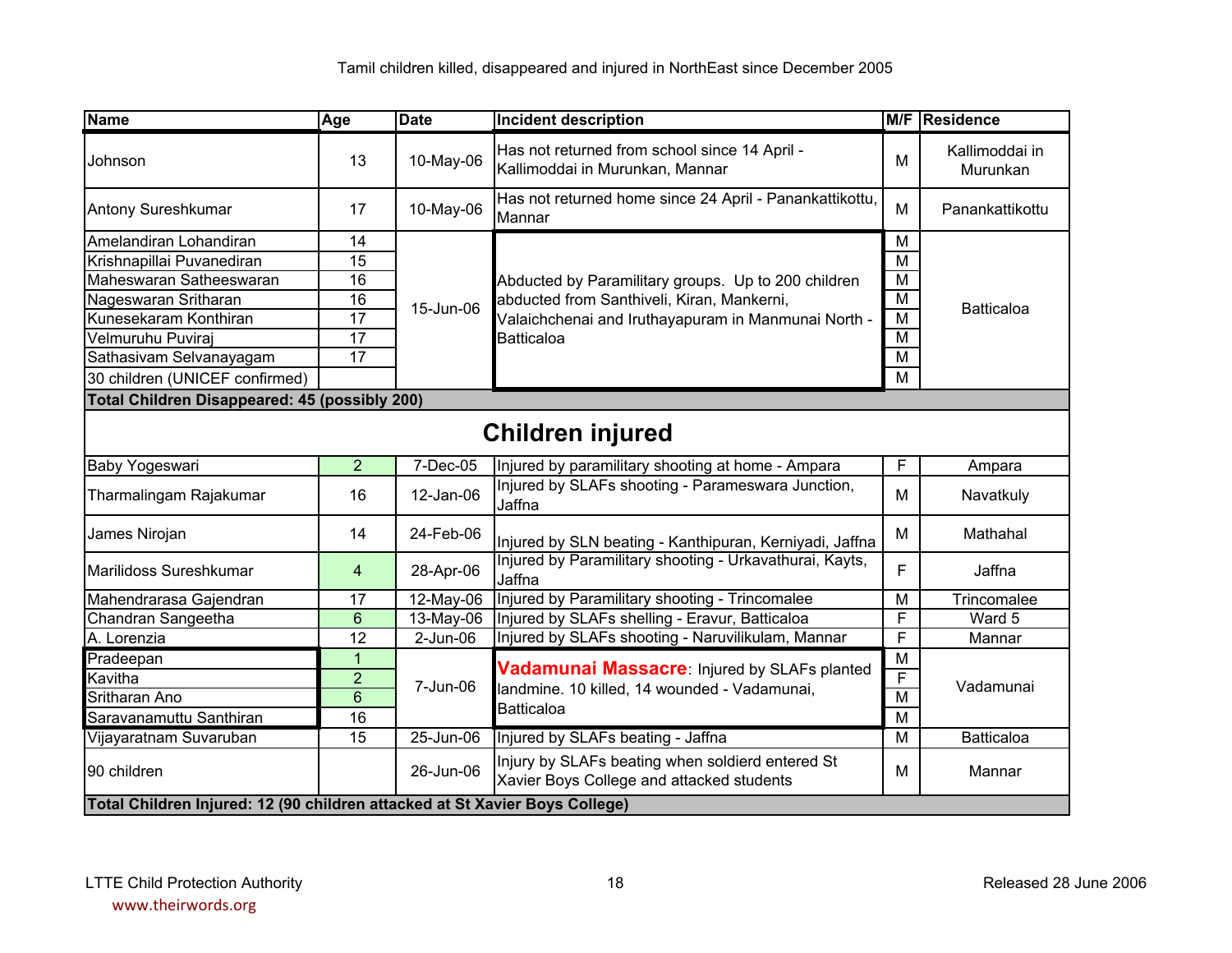#### **3. Schools-hospitals-destroyed**

"The Security Council … strongly condemns … denial of humanitarian access to children attacks against schools and hospitals …." S/Res/1539 (2004)

#### **3.1 Hospitals damaged or destroyed**

(Source: World Health Organization (WHO) *"Health System and Health Needs of the North-East Sri Lanka", August 2002*)

During the two decades of war until the signing of the ceasefire agreement in February 2002, 36 hospitals of varying sizes were damaged within the Northeast. The hospitals damaged include Teaching Hospitals (serving the entire Northeast province); District Hospitals, which serve each of the eight districts in the Northeast province; Rural Hospitals, which also serve a significant population; Maternity Homes; Outpatient clinics; and Peripheral Units. Many of these damaged hospitals have not been rebuilt. The majority of these hospitals were deliberately targeted by the armed forces.

| <b>Type of hospital</b> | <b>Number</b><br>destroyed |
|-------------------------|----------------------------|
| Teaching hospitals      |                            |
| District hospitals      |                            |
| Rural hospitals         |                            |
| Maternity homes         |                            |
| Outpatient clinics      | 16                         |
| Peripheral units        |                            |
| <b>Total destroyed</b>  |                            |

Below is a list of the damaged hospitals in each Northeast district.

#### **Batticaloa**



| Vakarai          | (Peripheral Unit)   |
|------------------|---------------------|
| Mandapathadi     | (Rural Hospital)    |
| Bakiella         | (Outpatient clinic) |
| Mahilavedduvan   | (Outpatient clinic) |
| Mankerny         | (Outpatient clinic) |
| Periyapullumalai | (Outpatient clinic) |
| Unnichchai       | (Outpatient clinic) |

#### **Trincomalee**



| Echchalampattai | (Outpatient clinic) |
|-----------------|---------------------|
| Thiriyai        | (Outpatient clinic) |
| Thoppur         | (Outpatient clinic) |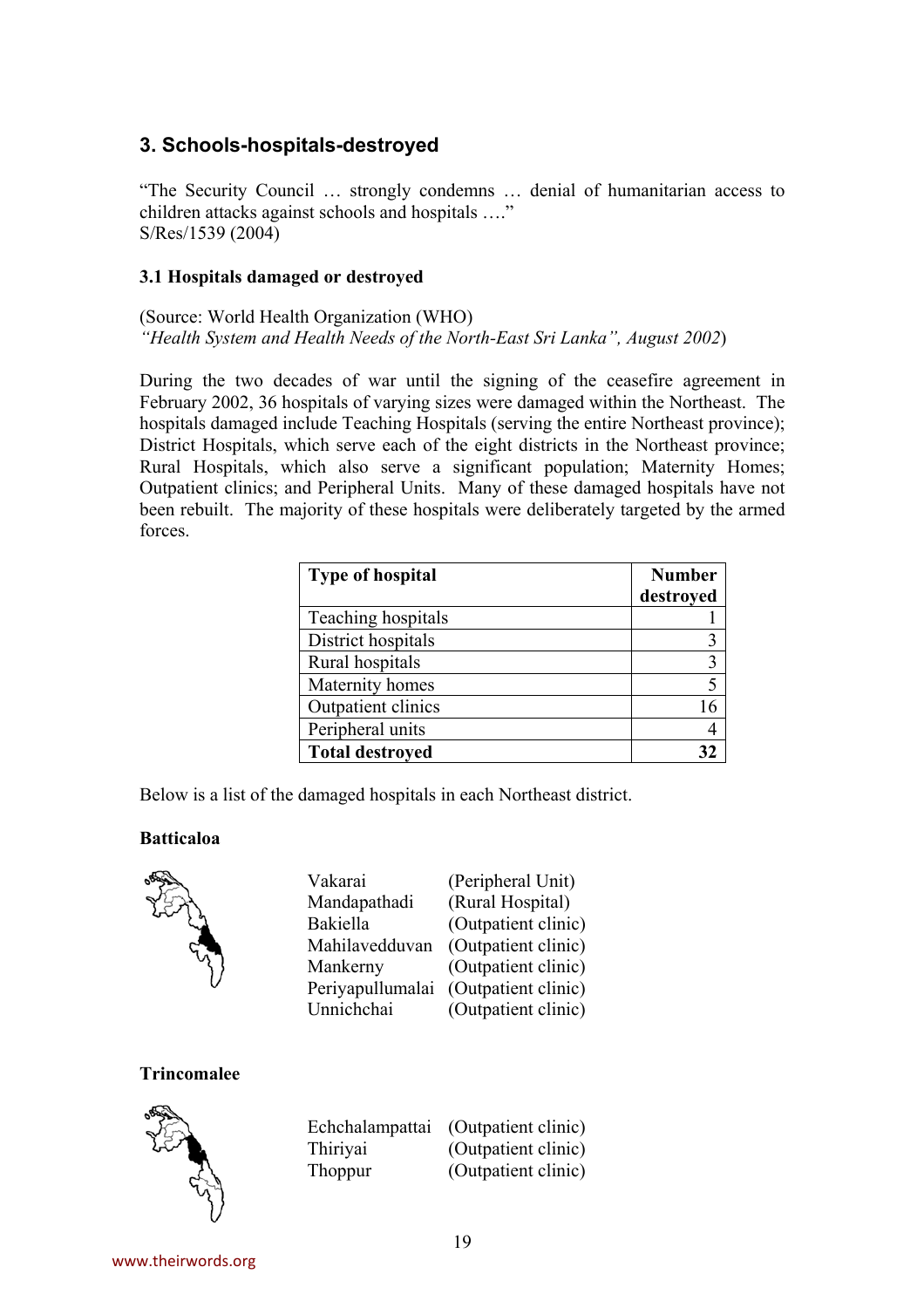#### **Jaffna**



Jaffna (Teaching Hospital) \*Repeatedly damaged since 1987

Pannai (Chest Clinic)

Chavakachcheri (District Hospital) Maruthankerny (Rural Hospital) Mandaitivu (Maternity Home) Mulliyan (Outpatient clinic) Kaithady (Outpatient clinic)

#### **Mullaitivu**



Mullaitivu (District Hospital) Mankulam (Maternity Home) Nattankandal (Maternity Home) Oddusuddan (Outpatient clinic) Alampil (Outpatient clinic)

#### **Kilinochchi**



| Kilinochchi          |
|----------------------|
| Poonakary            |
| Pallai               |
| Uruthirapuram        |
| Vaddakachchi         |
| <b>Elephant Pass</b> |

District Hospital) (Peripheral Unit) (Peripheral Unit) (Maternity Home) (Maternity Home) (Outpatient clinic)

#### **Mannar**



Chilavathurai (Rural Hospital) Periyamadhu (Outpatient clinic) Marichchukaddi (Outpatient clinic)

#### **Vavuniya**



Nedunkerny (Peripheral Unit) Omanthai (Outpatient clinic)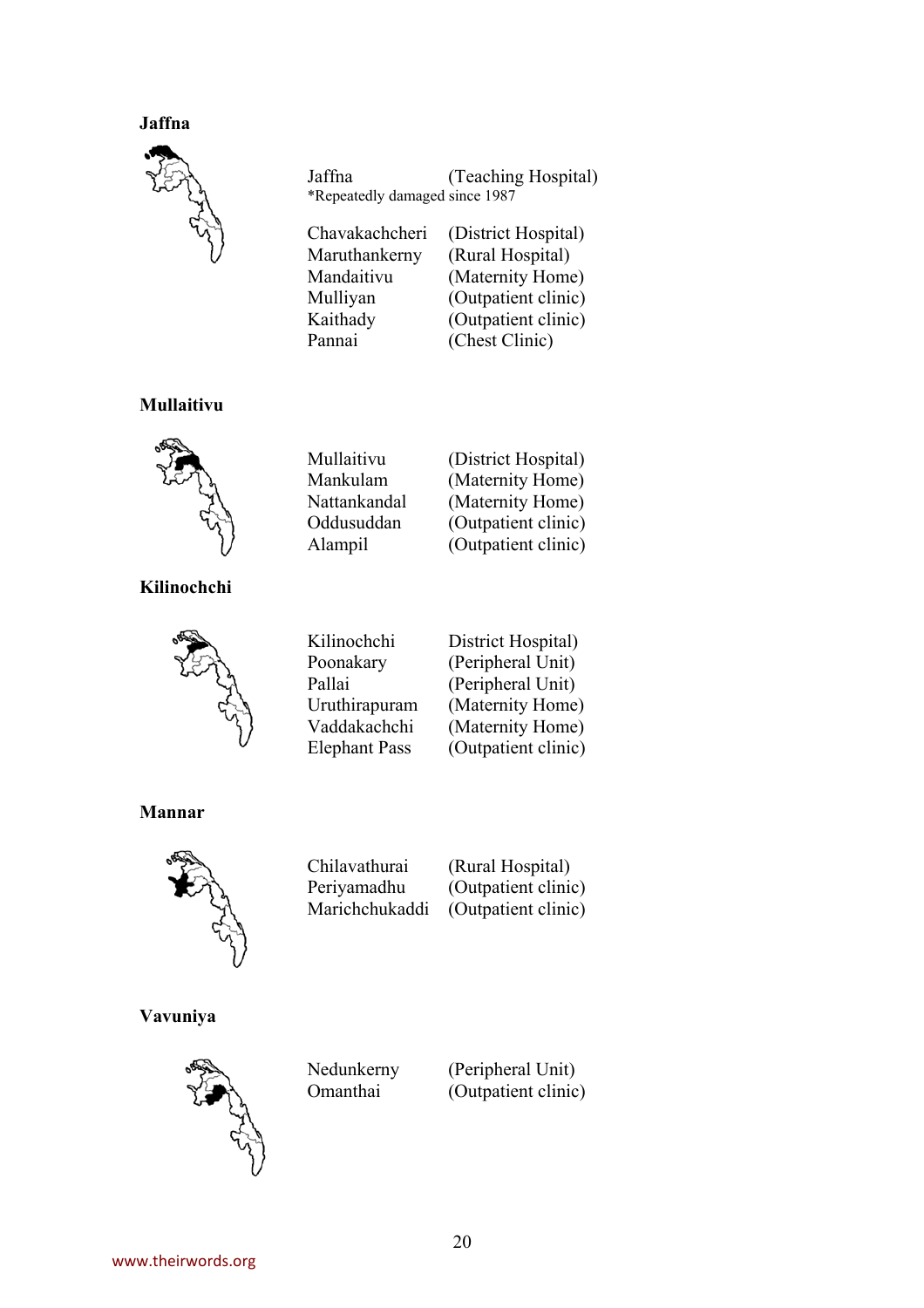#### *3.2 List Schools destroyed and damaged in the Northeast by Sri Lankan military aerial bombing and shelling*

|  |  | (Source: Department of Education, Zonal Divisions) |  |  |
|--|--|----------------------------------------------------|--|--|
|  |  |                                                    |  |  |

| Akkaraipattu<br>AK/ PanamaG T M S<br>$\mathbf{1}$<br>$\overline{c}$<br>AK/ Kanchchikudiyaru Kanesha V<br>Akkaraipattu<br>3<br>Akkaraipattu<br>AK/ ThangavelauthapuramG T M S<br>$\overline{\mathcal{L}}$<br>Akkaraipattu<br>AK/ AllikampaiG T M S<br>5<br>Akkaraipattu<br>AK/ KanakipuramG T M S<br>Akkaraipattu<br>AK/ Thandiyadi Vicneswara V<br>6<br>Akkaraipattu<br>AK/ SagmamG T M S<br>7<br>8<br>Akkaraipattu<br>AK/ Hijra NagarG T M S<br>9<br>Akkaraipattu<br>AK/ As/Shifaya V<br>10<br>Akkaraipattu<br>AK/ Ampalaththaru SSOV<br>Akkaraipattu<br>AK/ Urani Saraswathy Vid<br>11<br>12<br>Akkaraipattu<br>AK/ Pottuvil Methodist MTV<br>13<br>Akkaraipattu<br>AK/ Vinayakapuram M M V<br>14<br>Akkaraipattu<br>AK/PanamaGTMS<br>15<br>Akkaraipattu<br>AK/Kanchikudigiruppu Ganesha V<br>16<br>Akkaraipattu<br>AK/ThangavelauthapuramGTMS<br>AK/ Alikkambai GTMS<br>Akkaraipattu<br>17<br>18<br>Akkaraipattu<br>AK/Kannakipuram GTMS<br>19<br>Akkaraipattu<br>AK/Thandiyadi Vicneswara V<br>20<br>Akkaraipattu<br>AK/SagmamGTMS<br>21<br>Akkaraipattu<br>AK/Hijra NagarG T M S . Pottuvil<br>22<br>Akkaraipattu<br>AK/ As/Shifaya V. Pottuvil<br>23<br>Akkaraipattu<br>AK/ Ambalaththaru S S O Vid<br>Akkaraipattu<br>AK/ Urani Saraswathy V<br>24<br>25<br>Akkaraipattu<br>AK/ Pottuvil Methodist M M M T M S<br>Akkaraipattu<br>26<br>AK/ Vinayakapuram<br>M N V<br>1c<br>27<br>Ampara<br>AM/Hulanuge School M V<br>28<br>Ampara<br>AM/Bakmidiyaba School<br>29<br>AM/ Gonahala School<br>Ampara<br>30<br>Jaffna<br>Columpuththurai Hindu M V<br>J/<br>31<br>Jaffna<br>J/<br>Jaffna Central College<br>32<br>Jaffna<br>Holly Family Convent<br>J/<br>33<br>Jaffna<br>J/<br>St.Charles M V<br>Jaffna<br>34<br>J/<br>James Boys School<br>Jaffna<br>Vaitheeswara College<br>J/<br>35<br>36<br>Jaffna<br>J/<br>Vempady Girls College<br>37<br>Jaffna<br>J/<br>Columpuththurai St. Joseph s V<br>Columpuththurai Thuraiappa V<br>38<br>Jaffna<br>J/<br>39<br>Jaffna<br>J/<br>Koddady Namasivaja V<br>40<br>Jaffna<br>J/<br>Nallur South Sri Vigneswara V<br>41<br>Jaffna<br>J/<br>Navanthurai RCTMS | Zone | <b>Name of School</b> | Grade |
|----------------------------------------------------------------------------------------------------------------------------------------------------------------------------------------------------------------------------------------------------------------------------------------------------------------------------------------------------------------------------------------------------------------------------------------------------------------------------------------------------------------------------------------------------------------------------------------------------------------------------------------------------------------------------------------------------------------------------------------------------------------------------------------------------------------------------------------------------------------------------------------------------------------------------------------------------------------------------------------------------------------------------------------------------------------------------------------------------------------------------------------------------------------------------------------------------------------------------------------------------------------------------------------------------------------------------------------------------------------------------------------------------------------------------------------------------------------------------------------------------------------------------------------------------------------------------------------------------------------------------------------------------------------------------------------------------------------------------------------------------------------------------------------------------------------------------------------------------------------------------------------------------------------------------------------------------------------------------------------------------------------------------------------------------------------------------------------------------------|------|-----------------------|-------|
|                                                                                                                                                                                                                                                                                                                                                                                                                                                                                                                                                                                                                                                                                                                                                                                                                                                                                                                                                                                                                                                                                                                                                                                                                                                                                                                                                                                                                                                                                                                                                                                                                                                                                                                                                                                                                                                                                                                                                                                                                                                                                                          |      |                       |       |
|                                                                                                                                                                                                                                                                                                                                                                                                                                                                                                                                                                                                                                                                                                                                                                                                                                                                                                                                                                                                                                                                                                                                                                                                                                                                                                                                                                                                                                                                                                                                                                                                                                                                                                                                                                                                                                                                                                                                                                                                                                                                                                          |      |                       |       |
|                                                                                                                                                                                                                                                                                                                                                                                                                                                                                                                                                                                                                                                                                                                                                                                                                                                                                                                                                                                                                                                                                                                                                                                                                                                                                                                                                                                                                                                                                                                                                                                                                                                                                                                                                                                                                                                                                                                                                                                                                                                                                                          |      |                       |       |
|                                                                                                                                                                                                                                                                                                                                                                                                                                                                                                                                                                                                                                                                                                                                                                                                                                                                                                                                                                                                                                                                                                                                                                                                                                                                                                                                                                                                                                                                                                                                                                                                                                                                                                                                                                                                                                                                                                                                                                                                                                                                                                          |      |                       |       |
|                                                                                                                                                                                                                                                                                                                                                                                                                                                                                                                                                                                                                                                                                                                                                                                                                                                                                                                                                                                                                                                                                                                                                                                                                                                                                                                                                                                                                                                                                                                                                                                                                                                                                                                                                                                                                                                                                                                                                                                                                                                                                                          |      |                       |       |
|                                                                                                                                                                                                                                                                                                                                                                                                                                                                                                                                                                                                                                                                                                                                                                                                                                                                                                                                                                                                                                                                                                                                                                                                                                                                                                                                                                                                                                                                                                                                                                                                                                                                                                                                                                                                                                                                                                                                                                                                                                                                                                          |      |                       |       |
|                                                                                                                                                                                                                                                                                                                                                                                                                                                                                                                                                                                                                                                                                                                                                                                                                                                                                                                                                                                                                                                                                                                                                                                                                                                                                                                                                                                                                                                                                                                                                                                                                                                                                                                                                                                                                                                                                                                                                                                                                                                                                                          |      |                       |       |
|                                                                                                                                                                                                                                                                                                                                                                                                                                                                                                                                                                                                                                                                                                                                                                                                                                                                                                                                                                                                                                                                                                                                                                                                                                                                                                                                                                                                                                                                                                                                                                                                                                                                                                                                                                                                                                                                                                                                                                                                                                                                                                          |      |                       |       |
|                                                                                                                                                                                                                                                                                                                                                                                                                                                                                                                                                                                                                                                                                                                                                                                                                                                                                                                                                                                                                                                                                                                                                                                                                                                                                                                                                                                                                                                                                                                                                                                                                                                                                                                                                                                                                                                                                                                                                                                                                                                                                                          |      |                       |       |
|                                                                                                                                                                                                                                                                                                                                                                                                                                                                                                                                                                                                                                                                                                                                                                                                                                                                                                                                                                                                                                                                                                                                                                                                                                                                                                                                                                                                                                                                                                                                                                                                                                                                                                                                                                                                                                                                                                                                                                                                                                                                                                          |      |                       |       |
|                                                                                                                                                                                                                                                                                                                                                                                                                                                                                                                                                                                                                                                                                                                                                                                                                                                                                                                                                                                                                                                                                                                                                                                                                                                                                                                                                                                                                                                                                                                                                                                                                                                                                                                                                                                                                                                                                                                                                                                                                                                                                                          |      |                       |       |
|                                                                                                                                                                                                                                                                                                                                                                                                                                                                                                                                                                                                                                                                                                                                                                                                                                                                                                                                                                                                                                                                                                                                                                                                                                                                                                                                                                                                                                                                                                                                                                                                                                                                                                                                                                                                                                                                                                                                                                                                                                                                                                          |      |                       |       |
|                                                                                                                                                                                                                                                                                                                                                                                                                                                                                                                                                                                                                                                                                                                                                                                                                                                                                                                                                                                                                                                                                                                                                                                                                                                                                                                                                                                                                                                                                                                                                                                                                                                                                                                                                                                                                                                                                                                                                                                                                                                                                                          |      |                       |       |
|                                                                                                                                                                                                                                                                                                                                                                                                                                                                                                                                                                                                                                                                                                                                                                                                                                                                                                                                                                                                                                                                                                                                                                                                                                                                                                                                                                                                                                                                                                                                                                                                                                                                                                                                                                                                                                                                                                                                                                                                                                                                                                          |      |                       |       |
|                                                                                                                                                                                                                                                                                                                                                                                                                                                                                                                                                                                                                                                                                                                                                                                                                                                                                                                                                                                                                                                                                                                                                                                                                                                                                                                                                                                                                                                                                                                                                                                                                                                                                                                                                                                                                                                                                                                                                                                                                                                                                                          |      |                       |       |
|                                                                                                                                                                                                                                                                                                                                                                                                                                                                                                                                                                                                                                                                                                                                                                                                                                                                                                                                                                                                                                                                                                                                                                                                                                                                                                                                                                                                                                                                                                                                                                                                                                                                                                                                                                                                                                                                                                                                                                                                                                                                                                          |      |                       |       |
|                                                                                                                                                                                                                                                                                                                                                                                                                                                                                                                                                                                                                                                                                                                                                                                                                                                                                                                                                                                                                                                                                                                                                                                                                                                                                                                                                                                                                                                                                                                                                                                                                                                                                                                                                                                                                                                                                                                                                                                                                                                                                                          |      |                       |       |
|                                                                                                                                                                                                                                                                                                                                                                                                                                                                                                                                                                                                                                                                                                                                                                                                                                                                                                                                                                                                                                                                                                                                                                                                                                                                                                                                                                                                                                                                                                                                                                                                                                                                                                                                                                                                                                                                                                                                                                                                                                                                                                          |      |                       |       |
|                                                                                                                                                                                                                                                                                                                                                                                                                                                                                                                                                                                                                                                                                                                                                                                                                                                                                                                                                                                                                                                                                                                                                                                                                                                                                                                                                                                                                                                                                                                                                                                                                                                                                                                                                                                                                                                                                                                                                                                                                                                                                                          |      |                       |       |
|                                                                                                                                                                                                                                                                                                                                                                                                                                                                                                                                                                                                                                                                                                                                                                                                                                                                                                                                                                                                                                                                                                                                                                                                                                                                                                                                                                                                                                                                                                                                                                                                                                                                                                                                                                                                                                                                                                                                                                                                                                                                                                          |      |                       |       |
|                                                                                                                                                                                                                                                                                                                                                                                                                                                                                                                                                                                                                                                                                                                                                                                                                                                                                                                                                                                                                                                                                                                                                                                                                                                                                                                                                                                                                                                                                                                                                                                                                                                                                                                                                                                                                                                                                                                                                                                                                                                                                                          |      |                       |       |
|                                                                                                                                                                                                                                                                                                                                                                                                                                                                                                                                                                                                                                                                                                                                                                                                                                                                                                                                                                                                                                                                                                                                                                                                                                                                                                                                                                                                                                                                                                                                                                                                                                                                                                                                                                                                                                                                                                                                                                                                                                                                                                          |      |                       |       |
|                                                                                                                                                                                                                                                                                                                                                                                                                                                                                                                                                                                                                                                                                                                                                                                                                                                                                                                                                                                                                                                                                                                                                                                                                                                                                                                                                                                                                                                                                                                                                                                                                                                                                                                                                                                                                                                                                                                                                                                                                                                                                                          |      |                       |       |
|                                                                                                                                                                                                                                                                                                                                                                                                                                                                                                                                                                                                                                                                                                                                                                                                                                                                                                                                                                                                                                                                                                                                                                                                                                                                                                                                                                                                                                                                                                                                                                                                                                                                                                                                                                                                                                                                                                                                                                                                                                                                                                          |      |                       |       |
|                                                                                                                                                                                                                                                                                                                                                                                                                                                                                                                                                                                                                                                                                                                                                                                                                                                                                                                                                                                                                                                                                                                                                                                                                                                                                                                                                                                                                                                                                                                                                                                                                                                                                                                                                                                                                                                                                                                                                                                                                                                                                                          |      |                       |       |
|                                                                                                                                                                                                                                                                                                                                                                                                                                                                                                                                                                                                                                                                                                                                                                                                                                                                                                                                                                                                                                                                                                                                                                                                                                                                                                                                                                                                                                                                                                                                                                                                                                                                                                                                                                                                                                                                                                                                                                                                                                                                                                          |      |                       |       |
|                                                                                                                                                                                                                                                                                                                                                                                                                                                                                                                                                                                                                                                                                                                                                                                                                                                                                                                                                                                                                                                                                                                                                                                                                                                                                                                                                                                                                                                                                                                                                                                                                                                                                                                                                                                                                                                                                                                                                                                                                                                                                                          |      |                       |       |
|                                                                                                                                                                                                                                                                                                                                                                                                                                                                                                                                                                                                                                                                                                                                                                                                                                                                                                                                                                                                                                                                                                                                                                                                                                                                                                                                                                                                                                                                                                                                                                                                                                                                                                                                                                                                                                                                                                                                                                                                                                                                                                          |      |                       |       |
|                                                                                                                                                                                                                                                                                                                                                                                                                                                                                                                                                                                                                                                                                                                                                                                                                                                                                                                                                                                                                                                                                                                                                                                                                                                                                                                                                                                                                                                                                                                                                                                                                                                                                                                                                                                                                                                                                                                                                                                                                                                                                                          |      |                       |       |
|                                                                                                                                                                                                                                                                                                                                                                                                                                                                                                                                                                                                                                                                                                                                                                                                                                                                                                                                                                                                                                                                                                                                                                                                                                                                                                                                                                                                                                                                                                                                                                                                                                                                                                                                                                                                                                                                                                                                                                                                                                                                                                          |      |                       |       |
|                                                                                                                                                                                                                                                                                                                                                                                                                                                                                                                                                                                                                                                                                                                                                                                                                                                                                                                                                                                                                                                                                                                                                                                                                                                                                                                                                                                                                                                                                                                                                                                                                                                                                                                                                                                                                                                                                                                                                                                                                                                                                                          |      |                       |       |
|                                                                                                                                                                                                                                                                                                                                                                                                                                                                                                                                                                                                                                                                                                                                                                                                                                                                                                                                                                                                                                                                                                                                                                                                                                                                                                                                                                                                                                                                                                                                                                                                                                                                                                                                                                                                                                                                                                                                                                                                                                                                                                          |      |                       |       |
|                                                                                                                                                                                                                                                                                                                                                                                                                                                                                                                                                                                                                                                                                                                                                                                                                                                                                                                                                                                                                                                                                                                                                                                                                                                                                                                                                                                                                                                                                                                                                                                                                                                                                                                                                                                                                                                                                                                                                                                                                                                                                                          |      |                       |       |
|                                                                                                                                                                                                                                                                                                                                                                                                                                                                                                                                                                                                                                                                                                                                                                                                                                                                                                                                                                                                                                                                                                                                                                                                                                                                                                                                                                                                                                                                                                                                                                                                                                                                                                                                                                                                                                                                                                                                                                                                                                                                                                          |      |                       |       |
|                                                                                                                                                                                                                                                                                                                                                                                                                                                                                                                                                                                                                                                                                                                                                                                                                                                                                                                                                                                                                                                                                                                                                                                                                                                                                                                                                                                                                                                                                                                                                                                                                                                                                                                                                                                                                                                                                                                                                                                                                                                                                                          |      |                       |       |
|                                                                                                                                                                                                                                                                                                                                                                                                                                                                                                                                                                                                                                                                                                                                                                                                                                                                                                                                                                                                                                                                                                                                                                                                                                                                                                                                                                                                                                                                                                                                                                                                                                                                                                                                                                                                                                                                                                                                                                                                                                                                                                          |      |                       |       |
|                                                                                                                                                                                                                                                                                                                                                                                                                                                                                                                                                                                                                                                                                                                                                                                                                                                                                                                                                                                                                                                                                                                                                                                                                                                                                                                                                                                                                                                                                                                                                                                                                                                                                                                                                                                                                                                                                                                                                                                                                                                                                                          |      |                       |       |
|                                                                                                                                                                                                                                                                                                                                                                                                                                                                                                                                                                                                                                                                                                                                                                                                                                                                                                                                                                                                                                                                                                                                                                                                                                                                                                                                                                                                                                                                                                                                                                                                                                                                                                                                                                                                                                                                                                                                                                                                                                                                                                          |      |                       |       |
|                                                                                                                                                                                                                                                                                                                                                                                                                                                                                                                                                                                                                                                                                                                                                                                                                                                                                                                                                                                                                                                                                                                                                                                                                                                                                                                                                                                                                                                                                                                                                                                                                                                                                                                                                                                                                                                                                                                                                                                                                                                                                                          |      |                       |       |
|                                                                                                                                                                                                                                                                                                                                                                                                                                                                                                                                                                                                                                                                                                                                                                                                                                                                                                                                                                                                                                                                                                                                                                                                                                                                                                                                                                                                                                                                                                                                                                                                                                                                                                                                                                                                                                                                                                                                                                                                                                                                                                          |      |                       |       |
|                                                                                                                                                                                                                                                                                                                                                                                                                                                                                                                                                                                                                                                                                                                                                                                                                                                                                                                                                                                                                                                                                                                                                                                                                                                                                                                                                                                                                                                                                                                                                                                                                                                                                                                                                                                                                                                                                                                                                                                                                                                                                                          |      |                       |       |
| 42<br>Jaffna<br>J/<br>Passayoor St. Antoney s Girls Sc                                                                                                                                                                                                                                                                                                                                                                                                                                                                                                                                                                                                                                                                                                                                                                                                                                                                                                                                                                                                                                                                                                                                                                                                                                                                                                                                                                                                                                                                                                                                                                                                                                                                                                                                                                                                                                                                                                                                                                                                                                                   |      |                       |       |
| 43<br>Jaffna<br>James Girls Sc<br>J/                                                                                                                                                                                                                                                                                                                                                                                                                                                                                                                                                                                                                                                                                                                                                                                                                                                                                                                                                                                                                                                                                                                                                                                                                                                                                                                                                                                                                                                                                                                                                                                                                                                                                                                                                                                                                                                                                                                                                                                                                                                                     |      |                       |       |
| 44<br>Jaffna<br>J/<br>St. Mary s Vid                                                                                                                                                                                                                                                                                                                                                                                                                                                                                                                                                                                                                                                                                                                                                                                                                                                                                                                                                                                                                                                                                                                                                                                                                                                                                                                                                                                                                                                                                                                                                                                                                                                                                                                                                                                                                                                                                                                                                                                                                                                                     |      |                       |       |
| 45<br>Jaffna<br>Annaipanthy Gurunathashamy V<br>J/                                                                                                                                                                                                                                                                                                                                                                                                                                                                                                                                                                                                                                                                                                                                                                                                                                                                                                                                                                                                                                                                                                                                                                                                                                                                                                                                                                                                                                                                                                                                                                                                                                                                                                                                                                                                                                                                                                                                                                                                                                                       |      |                       |       |
| St.Roches Vid<br>46<br>Jaffna<br>J/                                                                                                                                                                                                                                                                                                                                                                                                                                                                                                                                                                                                                                                                                                                                                                                                                                                                                                                                                                                                                                                                                                                                                                                                                                                                                                                                                                                                                                                                                                                                                                                                                                                                                                                                                                                                                                                                                                                                                                                                                                                                      |      |                       |       |
| 47<br>Jaffna<br>Periyakadai Barathy absha V<br>J/                                                                                                                                                                                                                                                                                                                                                                                                                                                                                                                                                                                                                                                                                                                                                                                                                                                                                                                                                                                                                                                                                                                                                                                                                                                                                                                                                                                                                                                                                                                                                                                                                                                                                                                                                                                                                                                                                                                                                                                                                                                        |      |                       |       |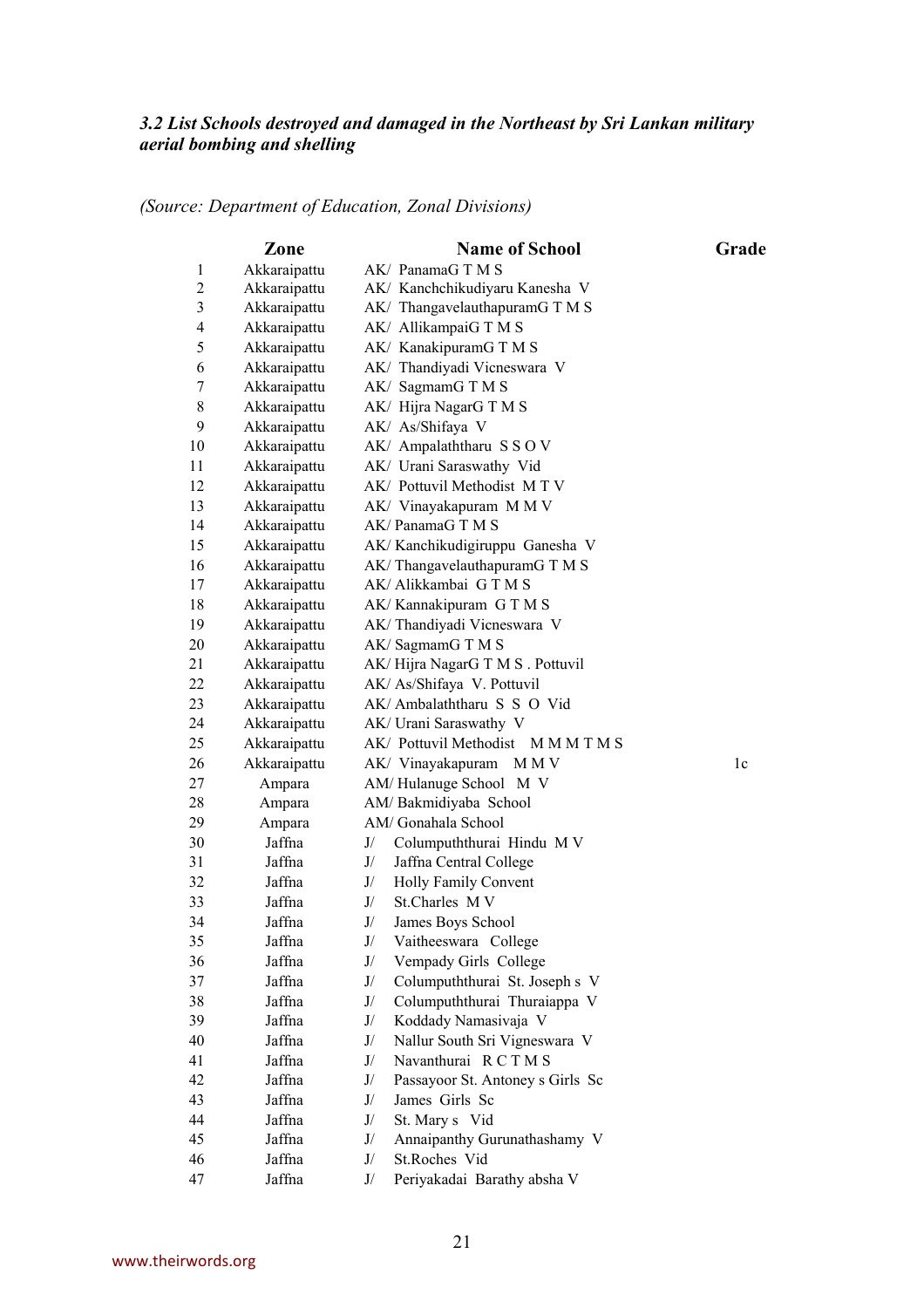| 48  | Jaffna | J/                                                  | Sinkala MMV                                |
|-----|--------|-----------------------------------------------------|--------------------------------------------|
| 49  | Jaffna | J/                                                  | Katheeya M V                               |
| 50  | Jaffna | J/                                                  | Osmaniya Muslim College                    |
| 51  | Jaffna | J/                                                  | Mayarudeen G M M S                         |
| 52  | Jaffna | J/                                                  | Vannai West G M M S                        |
| 53  | Jaffna | J/                                                  | Chundikkulam Girls Girls                   |
| 54  | Jaffna | J/                                                  | St. Jhones College                         |
| 55  | Jaffna | J/                                                  | St. Pattrics College                       |
| 56  | Jaffna | J/                                                  | Mohamadeeja Muslim College P.S             |
| 57  | Jaffna | J/                                                  | Pomaiveli G M M S                          |
| 58  | Jaffna | J/                                                  | Canagaretnam M M V                         |
| 59  | Jaffna | J/                                                  | Senguntha Hindu College                    |
| 60  | Jaffna | J/                                                  | Muththuthamby M V                          |
| 61  | Jaffna | J/                                                  | Jaffna Hindu Ladies P V                    |
| 62  | Jaffna | $\mathrm{J}/% \mathcal{S}$                          |                                            |
| 63  | Jaffna | $\mathrm{J}/% \mathcal{S}$                          |                                            |
| 64  | Jaffna | $\mathrm{J}/% \mathcal{S}$                          |                                            |
| 65  | Jaffna | J/                                                  |                                            |
| 66  | Jaffna | J/                                                  | Nallur Station CCTMS                       |
| 67  | Jaffna | J/                                                  | Najanmarkaddu Makeswary V                  |
| 68  | Jaffna | J/                                                  |                                            |
| 69  | Jaffna | J/                                                  | Ariyalai East G T M S<br>Nallur Ananda Vid |
|     |        |                                                     |                                            |
| 70  | Jaffna | J/                                                  | Kalady MMTMS                               |
| 71  | Jaffna | J/                                                  | Kalviankadu HTMS                           |
| 72  | Jaffna | J/                                                  | Nallur Gnothaya Vi                         |
| 73  | Jaffna | J/                                                  | Nallur Kassipilai V                        |
| 74  | Jaffna | J/                                                  | Nallur St. Benadic Vid                     |
| 75  | Jaffna | J/                                                  | Thirunalvely R C T M S                     |
| 76  | Jaffna | J/                                                  | Poompukar GTMS                             |
| 77  | Jaffna | J/                                                  | Atchuwely RCTMS                            |
| 78  | Jaffna | J/                                                  | Attiyar Hindu College                      |
| 79  | Jaffna | J/                                                  | Idaikadu MV                                |
| 80  | Jaffna | J/                                                  | Kopay christien College                    |
| 81  | Jaffna | J/                                                  | Kopay MV                                   |
| 82  | Jaffna | J/                                                  | Sri Somaskanda College                     |
| 83  | Jaffna | $\mathrm{J}/% \mathcal{S}=\mathrm{J}/% \mathcal{S}$ | Urumpirai Hindu College                    |
| 84  | Jaffna | ${\mathrm J}/$                                      | Atchelu Saivapragasa Vi                    |
| 85  | Jaffna | J/                                                  | Atchuwely Sarasvathy V                     |
| 86  | Jaffna | J/                                                  | St. Thiresha Girls College                 |
| 87  | Jaffna | J/                                                  | Avarangal Magajana Vid                     |
| 88  | Jaffna | J/                                                  | Avaranga Nadarajah Ramalinga V             |
| 89  | Jaffna | J/                                                  | Kopay Sharavanapavanantha Vid              |
| 90  | Jaffna | J/                                                  | Puthtahaladdy Sri Vishnu Vid               |
| 91  | Jaffna | J/                                                  | Urelu Ganesha V                            |
| 92  | Jaffna | J/                                                  | Urumpirai Saiva Tamil Vi                   |
| 93  | Jaffna | J/                                                  | Watharawatha Vigneswara Vid                |
| 94  | Jaffna | J/                                                  | Atchchelu MMTMS                            |
| 95  | Jaffna | J/                                                  | Atchuweli North R C T M S                  |
| 96  | Jaffna | J/                                                  | Iruppalai CCTMS                            |
| 97  | Jaffna | J/                                                  | Kathiripay Subramaniya Vid                 |
| 98  | Jaffna | J/                                                  | Kopay Navalar Vid                          |
| 99  | Jaffna | J/                                                  | Kopay North CCTMS                          |
| 100 | Jaffna | ${\mathrm J}/$                                      | Kopay North RCTMS                          |
| 101 | Jaffna | J/                                                  | Kopay North RCTMS                          |
|     |        |                                                     |                                            |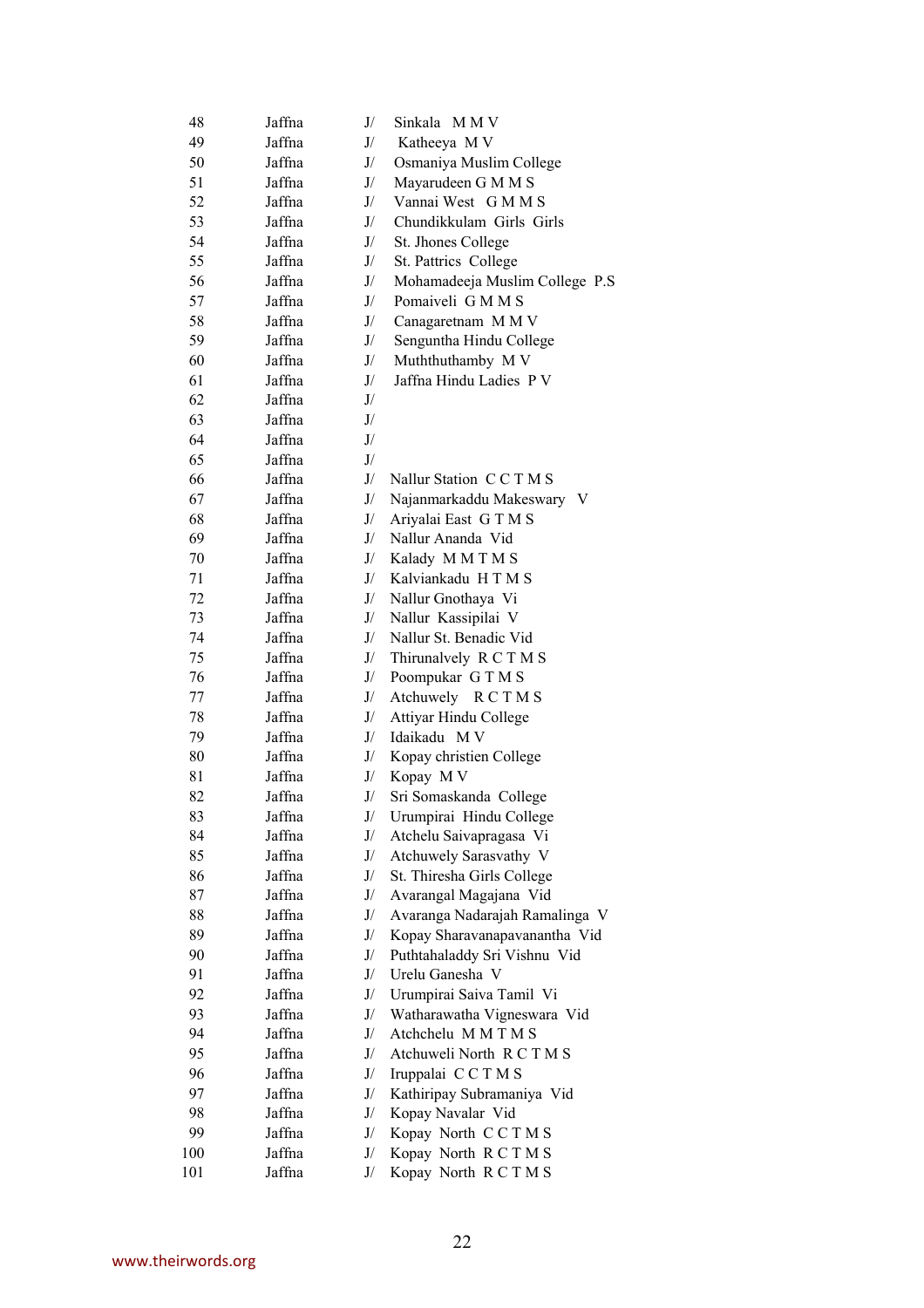| 102 | Jaffna   | Kopay South Skandaverl Vi<br>J/          |                                  |
|-----|----------|------------------------------------------|----------------------------------|
| 103 | Jaffna   | Navatkiri AMTMS<br>J/                    |                                  |
| 104 | Jaffna   | J/<br>Neervely CCTMS                     |                                  |
| 105 | Jaffna   | J/<br>Neervely RCTMS                     |                                  |
| 106 | Jaffna   | Neervely South HTMS<br>J/                |                                  |
| 107 | Jaffna   | J/<br>Pathameni Ratneswary Vid           |                                  |
| 108 | Jaffna   | Pootharmadam GTMS<br>J/                  |                                  |
| 109 | Jaffna   | Puttur MMTMS<br>J/                       |                                  |
| 110 | Jaffna   | J/<br>Siruppiddy G T M S                 |                                  |
| 111 | Jaffna   | Siruppiddy H T M S<br>J/                 |                                  |
| 112 | Jaffna   | J/<br>Thopoor Arulnanthy Vid             |                                  |
| 113 | Jaffna   | Urelu CCTMS<br>J/                        |                                  |
| 114 | Jaffna   | Urumpirai Chandrothaya Vid<br>J/         |                                  |
| 115 | Jaffna   | Urumpirai RCTMS<br>J/                    |                                  |
| 116 | Jaffna   | J/ Valalai A MTMS                        |                                  |
| 117 | Jaffna   | Atchuweli Sri Vipasi Vid<br>J/           |                                  |
| 118 | Jaffna   | J/<br>Puttur Sri Panjeeha Vid            |                                  |
| 119 | Jaffna   | Karanthan Ramupillai V<br>J/             |                                  |
| 120 | Kalkudah | BT/ Kayankerney Saraswathy V             |                                  |
| 121 | Kalkudah | BT/ Kinnayadi Saraswathy V               |                                  |
| 122 | Kalkudah |                                          |                                  |
|     |          | BT/ Komathurai Vinayakar V               |                                  |
| 123 | Kalkudah | BT/ Mylankarraichchai Malaimagal V       |                                  |
| 124 | Kalkudah | BT/ Punanai GTMS                         |                                  |
| 125 | Kalkudah | BT/ Murakkoddanchenai<br>R K M V         |                                  |
| 126 | Kantale  | T/<br>Pavatkulam Stage G S M S           |                                  |
| 127 | Kantale  | Komaradkadawala Maha V<br>T/             |                                  |
| 128 | Kantale  | T/<br>Pulikandy kulam V                  |                                  |
| 129 | Kantale  | T/<br>Kaladyanapura V                    |                                  |
| 130 | Madhu    | Mn/ Ilupaikkadavai GTMS                  | П                                |
| 131 | Madhu    | Mn/ Vellankulangkulam GTMS               | П                                |
| 132 | Madhu    | Mn/ Periyamadu M.V                       | $\rm{II}$                        |
| 133 | Madhu    | Mn/ Adampan R C T M S                    | Ш                                |
| 134 | Madhu    | Mn/ Moonrapiddy G T M S                  | Ш                                |
| 135 | Madhu    | Mn/ Thevanpiddy R CT M S                 | П                                |
| 136 | Madhu    | Mn/ Thuya Josephyass M V                 | 1 <sup>C</sup>                   |
| 137 | Madhu    | Mn/ Kalliyadi GTMS                       | $\mathop{\rm III}$               |
| 138 | Madhu    | Mn/ Aththimoddai G T M S                 | $\rm III$                        |
| 139 | Madhu    | Mn/ Pappamoddai G T M S                  | Ш                                |
| 140 | Madhu    | Mn/ Maraththihanaddi R C T M S           | III                              |
| 141 | Madhu    | Mn/ palayaddipuththukkulam R C T M S     | Ш                                |
| 142 | Madhu    | Mn/ Palaikkuli R C T M S                 | Ш                                |
| 143 | Madhu    | Mn/ Parappukadanthan G T M S             | Ш                                |
| 144 | Madhu    | Mn/ Adampan M M V                        | 1AB                              |
| 145 | Madhu    | Mn/ Koorai G T M S                       | $\rm III$                        |
| 146 | Madhu    | Mn/ Karunkandal R C T M S                | 1 <sup>C</sup>                   |
| 147 | Madhu    | Mn/ Vaddakandal GTMS                     | $\rm{II}$                        |
| 148 | Madhu    | Mn/ Kovilkalam G T M S                   | Ш                                |
| 149 | Madhu    | Mn/ Parappankandal R C T M S             | П                                |
| 150 | Madhu    | Mn/ Andankulam R C T M S                 | П                                |
| 151 | Madhu    | Mn/ Maraththonduwan Velankulam G M T M S | Ш                                |
| 152 | Madhu    | Mn/ Sornapuri G M T M S                  | Ш                                |
| 153 | Madhu    | Mn/ Minukkan G M T M S                   | $\mathop{\mathrm{III}}\nolimits$ |
| 154 | Madhu    | Mn/ Aligar M V                           | 1AB                              |
| 155 | Madhu    | Mn/ Vilankuli Girls G T M S              | Ш                                |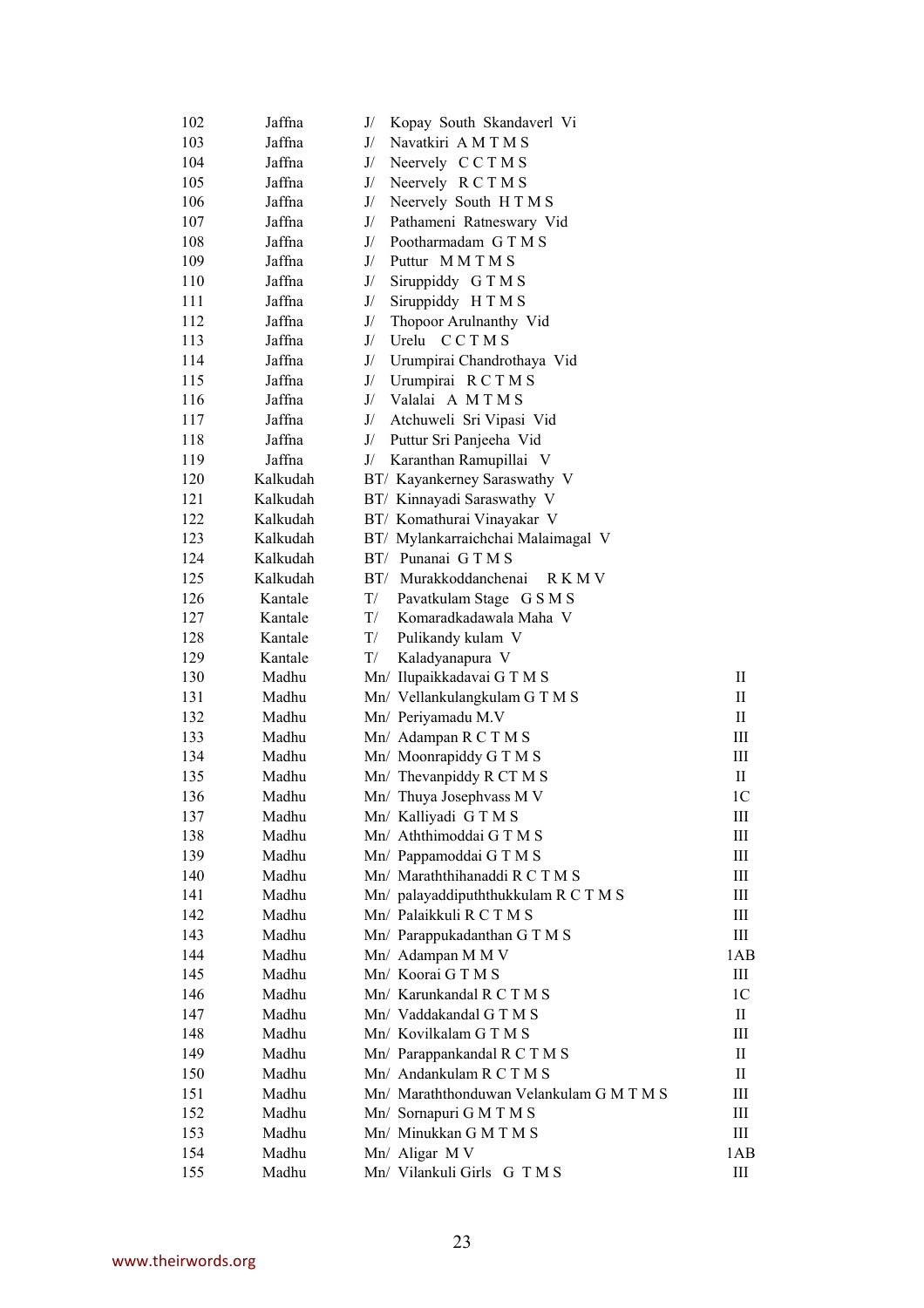| 156 | Madhu      | Mn/ Palampiddy GTMS                 | III                        |
|-----|------------|-------------------------------------|----------------------------|
| 157 | Madhu      | Mn/ Kakkayankulam M V               | $\mathbf{I}$               |
| 158 | Madhu      | Mn/ Thiruketheeswaram HPTMS         | Ш                          |
| 159 | Madhu      | Mn/ Sinnavalayankaddu G T M S       | П                          |
| 160 | Madhu      | Mn/ Periyakunchukkulam R C T M S    | $\mathbf{I}$               |
| 161 | Madhu      | Mn/ Thadchana Maruthamadu G T M S   | $\rm{II}$                  |
| 162 | Madhu      | Mn/ Periyapandiviruchchan GTMS      | 1 <sup>C</sup>             |
| 163 | Madhu      | Mn/ Iranai llupaikulam G T M S      | $\rm{II}$                  |
| 164 | Madhu      | Mn/ Villathikulam G T M S           | Ш                          |
| 165 | Madhu      | Mn/ Periyamurippu GTMS              | Ш                          |
| 166 | Madhu      | Mn/ Kaddaiyadampan R C T M S        | $\rm II$                   |
| 167 | Madhu      | Mn/ Navatkulam R C T M S            | $_{\rm II}$                |
| 168 | Madhu      | Mn/ Mullikulam G T M S              | $\rm{II}$                  |
| 169 | Madhu      | Mn/ Kerrisuddan GTMS                | Ш                          |
| 170 | Madhu      | Mn/ Sinnapandiviruchchan G T M S    | $\rm{II}$                  |
| 171 | Madhu      | Mn/ Sinkala M V                     | $\mathbf{I}$               |
| 172 | Mannar     | MN/ Gowriambal GTMS                 | Fully                      |
| 173 | Mannar     | MN/ Pandaraveli G M M S             | Fully                      |
| 174 | Mannar     | MN/ Musali MV                       | Fully                      |
| 175 | Mannar     | MN/ Kaddukarankudiyiruppu R C T M S | Damaged                    |
| 176 | Mannar     | MN/ Talaimannar Pier G T M S        | Damaged                    |
| 177 | Mannar     | MN/ Vannamoddai<br>G T M S          | Damaged                    |
| 178 | Mannar     | MN/ Uyilankulam RETMS               | Damaged                    |
| 179 | Mannar     | MN/ Erukalampiddy Muslim M M V      | Damaged                    |
| 180 | Mannar     | MN/ Moddaikadai GTMS                | Damaged                    |
| 181 | Mannar     | MN/ Katkidanthakulam R C T M S      | Damaged                    |
| 182 | Mannar     | MN/ Puthukkudiyiruppu G M M S       | Damaged                    |
| 183 | Mannar     | MN/ Al/Azar M V                     | Damaged                    |
| 184 | Mannar     | MN/ Olaithoduvai<br><b>GTMS</b>     | Damaged                    |
| 185 | Mullaitivu | V/ Nochchikkulam NO.1 J S V         | $\mathbf{I}$               |
| 186 | Mullaitivu | MU/ Puthukkudigiruppu MV            | 1AB                        |
| 187 | Mullaitivu | MU/ Visuamadu MV                    | 1AB                        |
| 188 | Mullaitivu | MU/ Udayarkaddu                     | 1 <sup>C</sup>             |
| 189 | Mullaitivu | MU/ Iranaipalai<br>M V              | 1 <sub>C</sub>             |
| 190 | Mullaitivu | MU/ Barathy                         | 1 <sup>C</sup>             |
| 191 | Mullaitivu | MU/ Puthukkudiyiruppu R C T M S     | $\mathop{\rm II}\nolimits$ |
| 192 | Mullaitivu | MU/ Vallipunam G T M S              | П                          |
| 193 | Mullaitivu | MU/ Suthanthirapuram G T M S        | П                          |
| 194 | Mullaitivu | MU/ Ananthapuram G T M S            | П                          |
| 195 | Mullaitivu | MU/ Thevipuram G T M S              |                            |
| 196 | Mullaitivu | MU/ Arasharatnam GTMS               | П                          |
| 197 | Mullaitivu | MU/ Vigneswara V                    | П                          |
| 198 | Mullaitivu | MU/ Ganesha V                       | П                          |
| 199 | Mullaitivu | MU/ Sri Murukanantha<br>V           | П                          |
| 200 | Mullaitivu | MU/ Kuravil Tamil<br>V              | III                        |
| 201 | Mullaitivu | MU/ Iruddumadu Tamil<br>V           | Ш                          |
| 202 | Mullaitivu | MU/ Theravil Tamil<br>– V           | Ш                          |
| 203 | Mullaitivu | MU/ Mannakandal<br><b>GTMS</b>      | Ш                          |
| 204 | Mullaitivu | MU/ Mullaitivu MV                   | 1AB                        |
| 205 | Mullaitivu | MU/ Vidyanantha College             | 1AB                        |
| 206 | Mullaitivu | MU/ Chemmalai M V                   | 1 <sup>C</sup>             |
| 207 | Mullaitivu | MU/ Kumulamunai<br>M V              | 1 <sup>C</sup>             |
| 208 | Mullaitivu | MU/ Vattapalai<br>M V               | 1 <sup>C</sup>             |
| 209 | Mullaitivu | MU/ Ampalavanpokkanai GTMS          | 1 <sup>C</sup>             |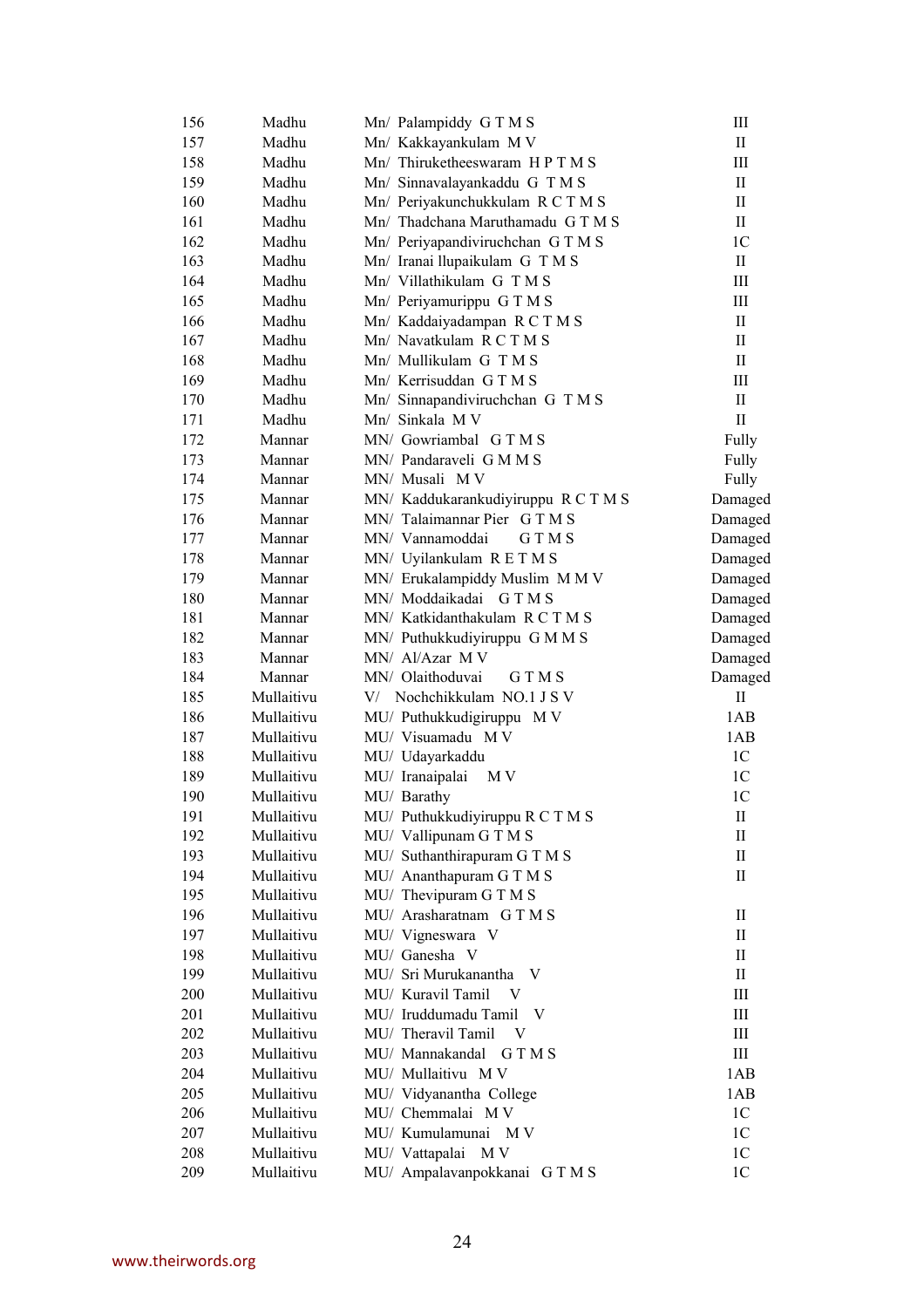| 210 | Mullaitivu | MU/ Alampil R C T M S            | П              |
|-----|------------|----------------------------------|----------------|
| 211 | Mullaitivu | MU/ Kokulai GTMS                 | $\mathbf{I}$   |
| 212 | Mullaitivu | MU/ Kokuthoduwai G T M S         | П              |
| 213 | Mullaitivu | MU/ Mullaivaikkal West GTMS      | П              |
| 214 | Mullaitivu | MU/ Kalaimakal V                 | П              |
| 215 | Mullaitivu | MU/ Uddupukulam Tamil Vid        | П              |
| 216 | Mullaitivu | MU/ Silawattai Tamil V           | П              |
| 217 | Mullaitivu | MU/ Mathalan R C T M S           | П              |
| 218 | Mullaitivu | MU/ Kallapadu GTMS               | Ш              |
| 219 | Mullaitivu | MU/ Mullaitivu RCTMS             | П              |
| 220 | Mullaitivu | MU/ Mulliyawalai Tamil V         | П              |
| 221 | Mullaitivu | MU/ Thannirootu H B T M S        | П              |
| 222 | Mullaitivu | MU/ Valayanmadam G T M S         | Ш              |
| 223 | Mullaitivu | MU/ Edduwaikkal GTMS             | III            |
| 224 | Mullaitivu | MU/ Arumukaththankulam GTMS      | Ш              |
| 225 | Mullaitivu | MU/ Karunadukerney G T M S       | Ш              |
| 226 | Mullaitivu | MU/ Keppapilavu G T M S          | Ш              |
| 227 | Mullaitivu | MU/ Mulliyawalai RCTMS           | Ш              |
| 228 | Mullaitivu | MU/ Mulliwaikkal Tamil GTMS      | Ш              |
| 229 | Mullaitivu | MU/ Mullaitivu H B T M S         | Ш              |
| 230 | Mullaitivu | MU/ Thannimurippu G T M S        | Ш              |
| 231 | Mullaitivu | MU/ Thannirootu Muslim V         | III            |
| 232 | Mullaitivu | MU/ Mullaitivu Muslim V          | Ш              |
| 233 | Mullaitivu | MU/ Nayaru G S M S               | Ш              |
| 234 | Mullaitivu | MU/ Unappilavu G T M S           | Ш              |
| 235 | Muthur     | T/<br>Sinkala MV                 | $\mathbf{I}$   |
| 236 | Muthur     | T/<br>Arafa Nagar G T M S        | Ш              |
| 237 | Muthur     | T/<br>Alimchnai G T M S          | Ш              |
| 238 | Muthur     | T/<br>Allai Nagar G T M S        | П              |
| 239 | Muthur     | T/<br>Alfalaut Vid               | 1C             |
| 240 | Muthur     | T/<br>Kalaimahal Hindu College   | 1 <sup>C</sup> |
| 241 | Muthur     | T/<br>Sampoor M.V                | Ш              |
| 242 | Muthur     | Ilakanthai GTMS<br>T/            | П              |
| 243 | Muthur     | T/<br>Vipulanantha V             | $\mathbf{I}$   |
| 244 | Muthur     | T/<br>Mannampodiveddai GTMS      | П              |
| 245 | Muthur     | T/<br>Paddithidal G T M S        | П              |
| 246 | Muthur     | T/<br>Senaiyoor Central College  | IAB            |
| 247 | Muthur     | Killiveddy M.V<br>T/             | П              |
| 248 | Muthur     | Agathiyar V<br>T/                | П              |
| 249 | Muthur     | Mengamam G T M S<br>T/           | П              |
| 250 | Muthur     | Mallikaitheevu M.V<br>$\rm T/$   | 1 <sup>C</sup> |
| 251 | Muthur     | Periyaweli G T M S<br>T/         | Ш              |
| 252 | Muthur     | T/<br>Sanpaga M.V                | 1 <sup>C</sup> |
| 253 | Muthur     | Thiruvalluwar V<br>T/            | П              |
| 254 | Muthur     | Verugal Mugathuvaram GTMS<br>T/  | П              |
| 255 | Muthur     | Mavadichchenai GTMS<br>T/        | П              |
| 256 | Muthur     | Upporal Sivasakthi V<br>T/       | Ш              |
| 257 | Muthur     | T/<br>Upparu Al/Hidaya V         | Ш              |
| 258 | Muthur     | T/<br>Sunkankuly G T M S         | Ш              |
| 259 | Muthur     | Varagathnagar Vid<br>T/          | Ш              |
| 260 | Muthur     | T/<br>Kalladivedduwan Buhary Vid | Ш              |
| 261 | Muthur     | T/<br>Alankerney vinayagar V     | 1 <sup>C</sup> |
| 262 | Paddiruppu | BT/ Cheddipalayam M V            |                |
| 263 | Paddiruppu | BT/Paddiruppu MMV                |                |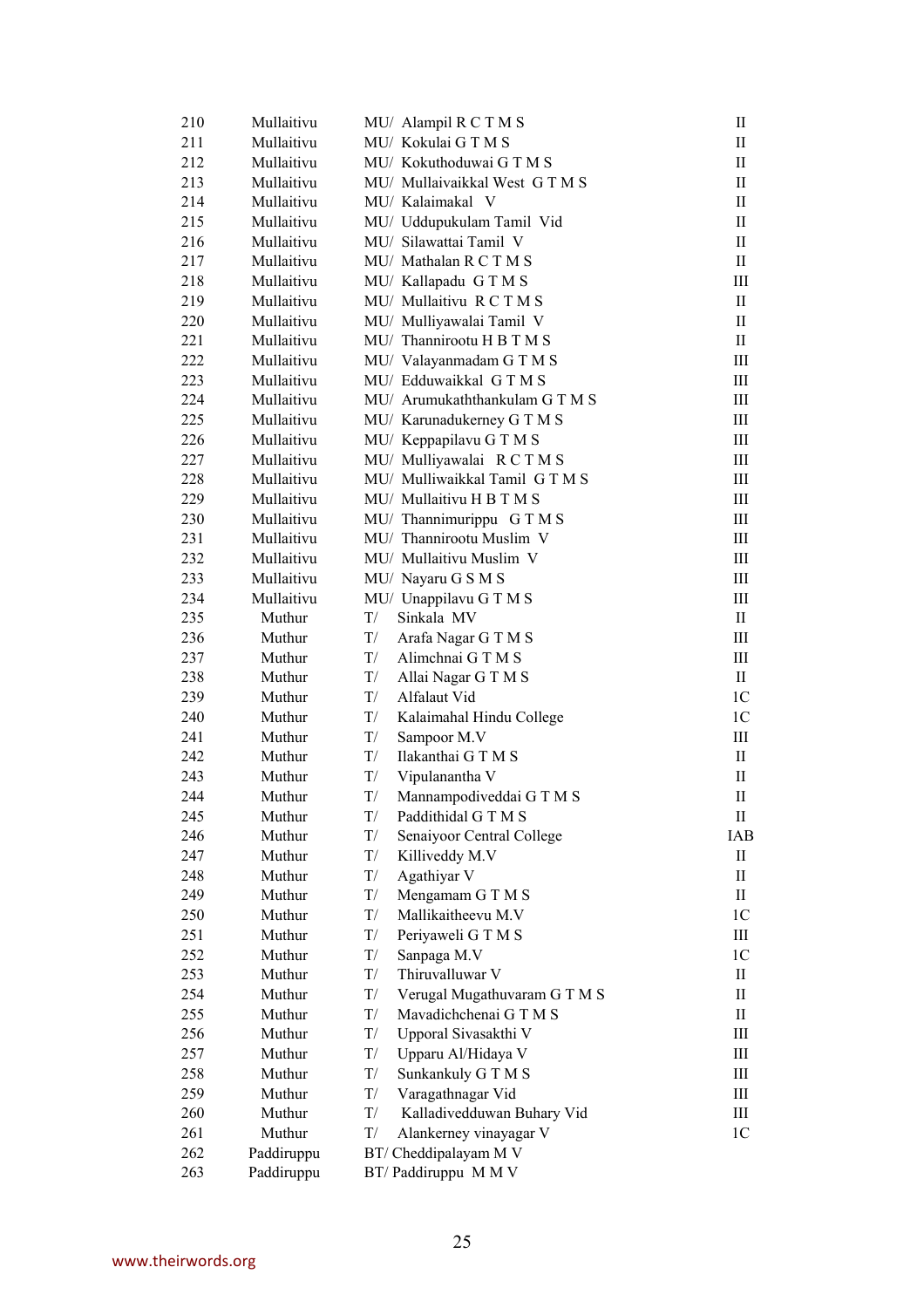| 264 | Paddiruppu  | BT/Mandur 13 Vigneswara Vid                           |                |
|-----|-------------|-------------------------------------------------------|----------------|
| 265 | Paddiruppu  | BT/Sinnawaththai GTMS                                 |                |
| 266 | Paddiruppu  | BT/Kaluwanchikudy Vinajakar Vid                       |                |
| 267 | Paddiruppu  | BT/ Periyakallar MMMTMS                               |                |
| 268 | Paddiruppu  | BT/Vellavey Kalaimagal V                              |                |
| 269 | Paddiruppu  | BT/Katchenai GTMS                                     |                |
| 270 | Thunukkai   | MU/ Oddusuddan Vid                                    |                |
| 271 | Thunukkai   | MU/ Katsilaimadu GTMS                                 |                |
| 272 | Thunukkai   | MU/ Periyakulam G T M S                               |                |
| 273 | Thunukkai   | MU/ Othiyamalai GTMS                                  |                |
| 274 | Thunukkai   | MU/ Periya lththimadu GTMS                            |                |
| 275 | Thunukkai   | MU/ Allaikallupoddakulam GTMS                         |                |
| 276 | Thunukkai   | MU/ Muththayankaddu Left Bank G T M S                 |                |
| 277 | Thunukkai   | MU/ Oddusuddan GTMS                                   |                |
| 278 | Thunukkai   | MU/ Oddusuddan HTM S                                  |                |
| 279 | Thunukkai   | MU/ Karipaddamurrippu G T M S                         |                |
| 280 | Thunukkai   | MU/ Ollumadu Tamil V                                  |                |
| 281 | Thunukkai   |                                                       |                |
|     | Thunukkai   | MU/ Koolanmurippu G T M S                             |                |
| 282 |             | MU/ Periyapuliyankulam GTMS                           |                |
| 283 | Thunukkai   | MU/ Thirumurrikaandy HTMS<br>MU/ Pannaikkankulam GTMS |                |
| 284 | Thunukkai   |                                                       |                |
| 285 | Thunukkai   | MU/ Mankulam V                                        |                |
| 286 | Thunukkai   | MU/ Mamadupalam Pasi G T M S                          |                |
| 287 | Thunukkai   | MU/ Ampagamam G T M S                                 |                |
| 288 | Thunukkai   | MU/ Pandiyankulam M V                                 |                |
| 289 | Thunukkai   | MU/ Kathaliyar Shammalankulam GTMS                    |                |
| 290 | Thunukkai   | MU/ Palinagar Maha<br>V                               |                |
| 291 | Thunukkai   | MU/ Moonrumurippu GTMS                                |                |
| 292 | Thunukkai   | MU/ Siraddikulam<br><b>GTMS</b>                       |                |
| 293 | Thunukkai   | MU/ Panangamam Moonrumurippu GTMS                     |                |
| 294 | Thunukkai   | MU/ Ampalpuram Tamil V                                |                |
| 295 | Thunukkai   | MU/ Pallaippani Tamil V                               |                |
| 296 | Thunukkai   | MU/ Mallavi Center College                            |                |
| 297 | Thunukkai   | MU/ Yojapuram M V                                     |                |
| 298 | Trincomalee | T/<br>Salliampal V                                    | 1 <sup>C</sup> |
| 299 | Trincomalee | Vilgamulla V<br>$\mathrm{T}/$                         | Ш              |
| 300 | Trincomalee | T/<br>Kannija G T M S                                 | П              |
| 301 | Trincomalee | T/<br>Barathy V                                       | П              |
| 302 | Trincomalee | T/<br>Sagarapura sinhala M V                          | П              |
| 303 | Trincomalee | T/<br>Thiriyai M V                                    | Ш              |
| 304 | Trincomalee | T/<br>KallampaththaiG T M S                           | 1 <sup>C</sup> |
| 305 | Trincomalee | T/<br>IrranaikerneyG T M S                            | Ш              |
| 306 | Trincomalee | T/<br>ThenamaravadiG T M S                            | $\mathbf{I}$   |
| 307 | Trincomalee | Irrakakandy sinhala M V<br>T/                         | $\rm{II}$      |
| 308 | Trincomalee | Iiunthaikulam M M V<br>T/                             | Ш              |
| 309 | Trincomalee | Kallarawa St. Antony Vid<br>T/                        | Ш              |
| 310 | Trincomalee | Rottewewa Muslim V<br>T/                              | Ш              |
| 311 | Trincomalee | NochchikulamG T M S<br>T/                             | П              |
| 312 | Trincomalee | MuthalikulamG T M S<br>T/                             | Ш              |
| 313 | Trincomalee | PankulamG T M S<br>T/                                 | Ш              |
| 314 | Trincomalee | PanmathavachchiG T M S<br>T/                          | Ш              |
| 315 | Trincomalee | AvvainagarG T M S<br>T/                               | П              |
| 316 | Trincomalee | T/<br>NallakuddiyaruG M M S                           | Ш              |
| 317 | Trincomalee | T/<br>ManmarithidalG T M S                            | Ш              |
|     |             |                                                       |                |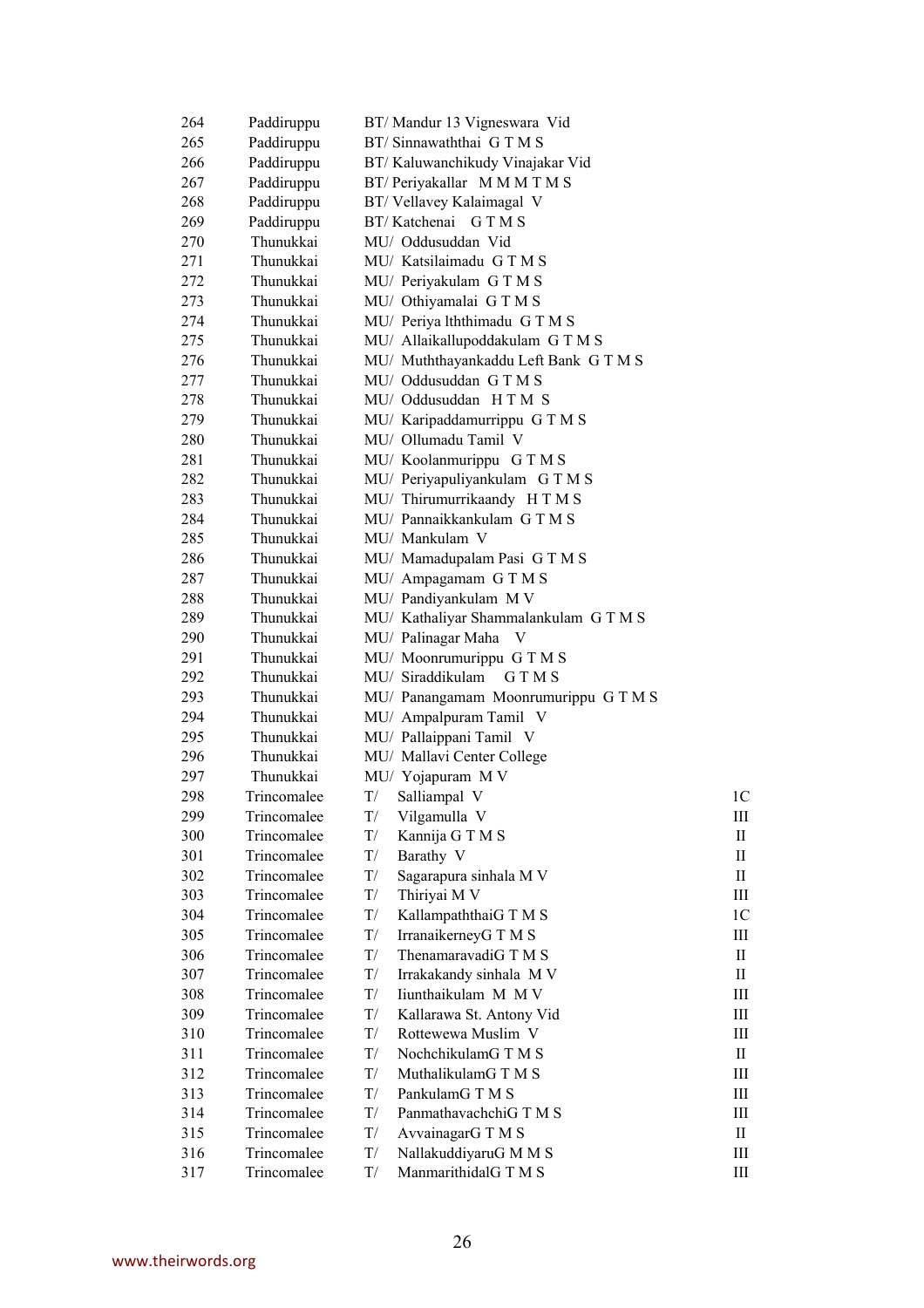| 318 | Vadamaradchchi | J/ | Vetrilaikerney parameswara<br>V       |
|-----|----------------|----|---------------------------------------|
| 319 | Vadamaradchchi | J/ | Kaddaikadu RCTMS                      |
| 320 | Vadamaradchchi | J/ | Uduththurai M V                       |
| 321 | Vadamaradchchi | J/ | Aliyavalai CCTMS                      |
| 322 | Vadamaradchchi | J/ | Thalayadi R C T M S                   |
| 323 | Vadamaradchchi | J/ | Chempiyanpattu R C T M S              |
| 324 | Vadamaradchchi | J/ | Vertilaikerney R C T M S              |
| 325 | Vadamaradchchi | J/ | Pokkaruppu GTMS                       |
| 326 | Vadamaradchchi | J/ | Nagarkovil MV                         |
| 327 | Vadamaradchchi | J/ | Nagarkovil AM T M S                   |
| 328 | Vadamaradchchi | J/ | Kervil<br><b>GTMS</b>                 |
| 329 | Vadamaradchchi | J/ | <b>Iuduppiddy Girls College</b>       |
| 330 | Vadamaradchchi | J/ | Iuduppiddy A M<br>College             |
| 331 | Vadamaradchchi | J/ | majana GTMS                           |
| 332 | Vadamaradchchi | J/ | Nelliyady MMV                         |
| 333 | Valikamam      | J/ | Innuvil Centrel College               |
| 334 | Valikamam      | J/ | Elalai Saiva Mahajana V               |
| 335 | Valikamam      | J/ | Elalai North A M T M S                |
| 336 | Valikamam      | J/ | Elalai South A M T M S                |
| 337 | Valikamam      | J/ | Kandarodai Tamil Kandaiya V           |
| 338 | Valikamam      | J/ | Koddaikadu GTMS                       |
| 339 | Valikamam      | J/ | Punnalaikadduwan M V                  |
| 340 | Valikamam      | J/ | Punnalaikadduwan GTMS                 |
| 341 | Valikamam      | J/ | Vaddu Hindu College                   |
| 342 | Valikamam      | J/ | Victoriya College                     |
| 343 | Valikamam      | J/ | Arali Hindu College                   |
| 344 | Valikamam      | J/ | Sanganai Sivapragasa M V              |
| 345 | Valikamam      | J/ | Sulipuram North Arumugam V            |
| 346 | Valikamam      | J/ | Kaddupulam G T M S                    |
| 347 | Valikamam      | J/ | <b>RCTMS</b><br>Sillalai              |
| 348 | Valikamam      | J/ | Pandatharippu Girls Heigh School      |
| 349 | Valikamam      | J/ | Pandatharippu Jasintha R C T M S      |
| 350 | Valikamam      | J/ | Illawalai St.Condry College           |
| 351 | Valikamam      | J/ | Mathagal St.Josephs V                 |
| 352 | Valikamam      | J/ | Illawalai RC Boys School              |
| 353 | Valikamam      | J/ | Mareesankoodal<br>R C T M S           |
| 354 | Valikamam      | J/ | Navali St. Peeter s R C T M S         |
| 355 | Valikamam      | J/ | Navali Isthana AMTMS                  |
| 356 | Valikamam      | J/ | Sandilippai North T M S               |
| 357 | Valikamam      | J/ | Mareeshankoodal Subramaniya V         |
| 358 | Valikamam      | J/ | Mathagal St. Thomas R C T M S         |
| 359 | Valikamam      | J/ | Mathagal Vigneswara<br>V              |
| 360 | Valikamam      | J/ | Manippay Mahalir                      |
| 361 | Valikamam      | J/ | Mahajana College                      |
| 362 | Valikamam      | J/ | Union College                         |
| 363 | Valikamam      | J/ | Illawalai Maikandan M V               |
| 364 | Valikamam      | J/ | Kadduvanpulam M V                     |
| 365 | Valikamam      | J/ | Alaveddy Arunachchalam V              |
| 366 | Valikamam      | J/ | Alaveddy Senankaladdy Gnannothaja Vid |
| 367 | Valikamam      | J/ | Kulanmankal RCTMS                     |
| 368 | Valikamam      | J/ | Pannalai Sir Kanagasabai V            |
| 369 | Valikamam      | J/ | Thellippalai Sivapiragasha V          |
| 370 | Valikamam      |    | J/ Mallagam Kanista<br>V              |
| 371 | Vavuniya North | V/ | Kanakarajankulam M V                  |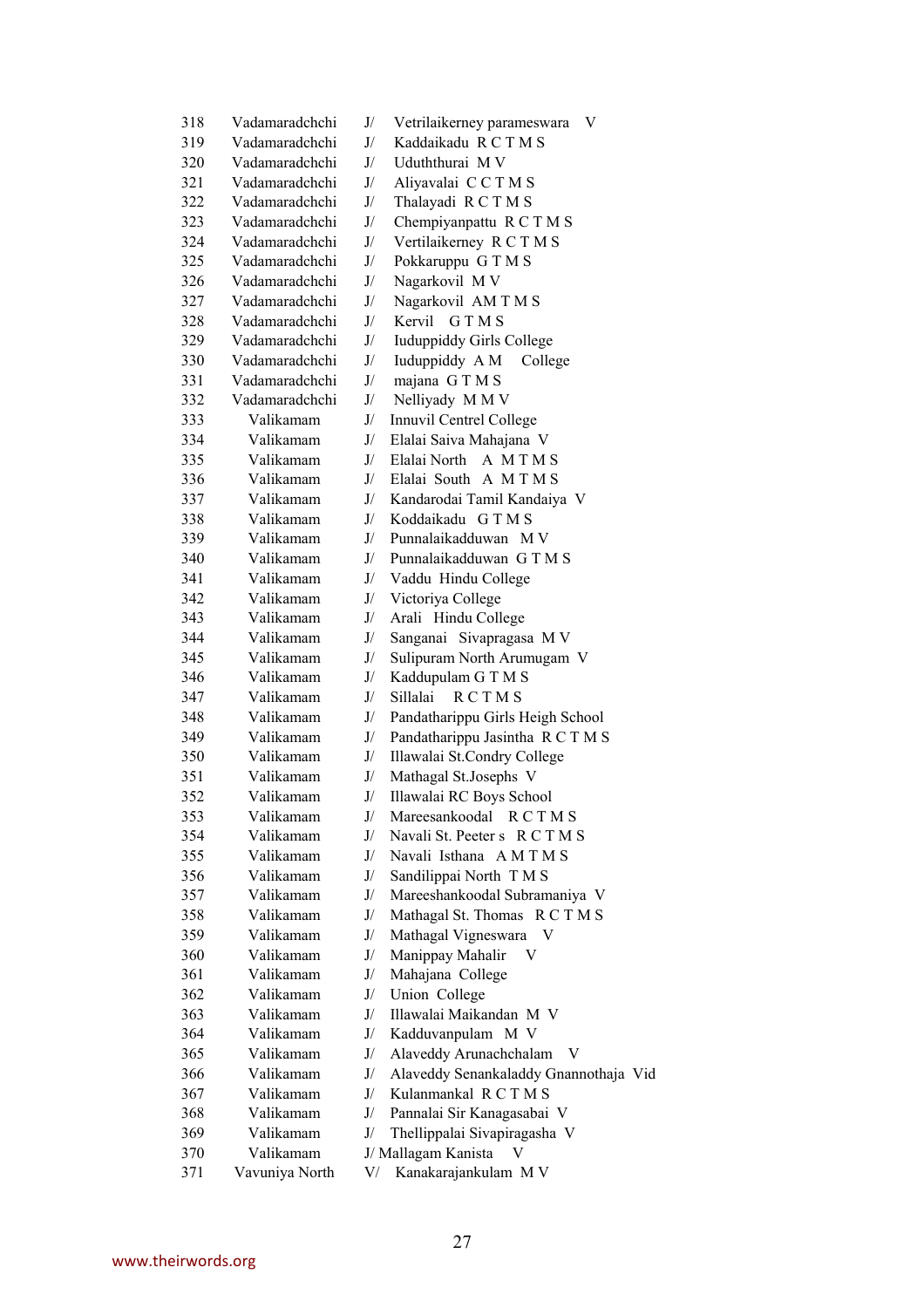| 372 | Vavuniya North                   | V/       | Nedunkerny<br>M V                   | 1AB                              |
|-----|----------------------------------|----------|-------------------------------------|----------------------------------|
| 373 | Vavuniya North                   | V/       | Puthuvilankulam Hindu College       | 1 <sup>C</sup>                   |
| 374 | Vavuniya North                   | V/       | Kulavisuddan GTMS                   | $\mathbf{I}$                     |
| 375 | Vavuniya North                   | V/       | Sinnapoovarashankulam Vicneswara V  | 1 <sub>C</sub>                   |
| 376 | Vavuniya North                   | V/       | Sinnadampan Varathi V               | П                                |
| 377 | Vavuniya North                   | V/       | Maraluppai GTMS                     | $\mathbf{I}$                     |
| 378 | Vavuniya North                   | V/       | Paddikkudiyiruppu GTMS              | $\mathbf{I}$                     |
| 379 | Vavuniya North                   | V/       | Mannakulam GTMS                     | Ш                                |
| 380 | Vavuniya North                   | V/       | Palayavadi GTMS                     | Ш                                |
| 381 | Vavuniya North                   | V/       | Pothoor<br><b>GTMS</b>              | Ш                                |
| 382 | Vavuniya North                   | V/       | Puthuvilankulam GTMS                | Ш                                |
| 383 | Vavuniya North                   | V/       | <b>GTMS</b><br>Ayilady              | Ш                                |
| 384 | Vavuniya North                   | V/       | Anantharpuliyankulam GTMS           | Ш                                |
| 385 | Vavuniya North                   | V/       | Karappukuththy<br><b>GTMS</b>       | $\mathop{\mathrm{III}}\nolimits$ |
| 386 | Vavuniya North                   | V/       | Katkulam<br><b>GTMS</b>             | Ш                                |
| 387 | Vavuniya North                   | V/       | Koramoddai<br><b>GTMS</b>           | Ш                                |
| 388 | Vavuniya North                   | V/       | Mathiyamadu Vivekanada V            | П                                |
| 389 | Vavuniya North                   | V/       | Nainamadu GTMS                      | Ш                                |
| 390 | Vavuniya North                   | V/       | Nochchikulam No.2 G T M S           | Ш                                |
| 391 | Vavuniya North                   | V/       | Periyakulam G T M S                 | $\rm III$                        |
| 392 | Vavuniya North                   | V/       | Alankulam Muruganantha V            | $\rm III$                        |
| 393 | Vavuniya North                   | V/       | Vignankulam Navaratnam V            | $\mathop{\mathrm{III}}\nolimits$ |
| 394 | Vavuniya North                   | V/       | Sannasipaanthan Selvavinayagar V    | $\rm III$                        |
| 395 | Vavuniya North                   | V/       | Kurisuddakulam<br><b>GTMS</b>       | $\rm III$                        |
| 396 | Vavuniya North                   | V/       | Chenaipulavu Umayal V               | Ш                                |
| 397 | Vavuniya North                   | V/       | Kovilpuliyankulam GTMS              | Ш                                |
| 398 | Vavuniya North                   | V/       | Navalarpannai N V                   | Ш                                |
| 399 | Vavuniya North                   | V/       | Unchalkaddi<br><b>GTMS</b>          | Ш                                |
| 400 | Vavuniya North                   | V/       | Puthukkulam Pandithamani V          | Ш                                |
| 401 | Vavuniya North                   | V/       | Kollarpuliyankulam Sri Ramakrisna V | III                              |
| 402 | Vavuniya North                   | V/       | Rmanoor Thaninajakam Adikalar V     | Ш                                |
| 403 | Vavuniya North                   | V/       | Kanchukkulam Pandaravanniyan V      | Ш                                |
| 404 | Vavuniya North                   | V/       | Periyadampan Sri Kanesha V          | Ш                                |
| 405 | Vavuniya North                   | V/       | Mamadu vaani V                      | Ш                                |
| 406 | Vavuniya North                   | V/       | Omanthai CC                         | 1AB                              |
| 407 |                                  | $\rm V/$ | Puthukkulam M V                     | 1AB                              |
| 408 | Vavuniya North<br>Vavuniya North | $\rm V/$ | Nochchimoddai J S V                 | П                                |
| 409 | Vavuniya North                   | V/       | Kalmadu Unit 1 GTMS                 | 1 <sup>C</sup>                   |
| 410 | Vavuniya North                   | V/       | Karunkaligkulam GTMS                | Ш                                |
| 411 | Vavuniya North                   | V/       | Kothondar Nochchikulam GTMS         | Ш                                |
| 412 | Vavuniya North                   | V/       | Shanmugananda M V                   | 1 <sup>C</sup>                   |
| 413 | Vavuniya North                   | V/       | Thavasiyakulam GTMS                 | $\rm III$                        |
| 414 | Vavuniya North                   | V/       | Kalmadu Unit 11 G T M S             | Ш                                |
| 415 | Vavuniya North                   |          | Chemamadu Unit II G T M S           | Ш                                |
|     |                                  | V/       | Ilamaruthankulam GTMS               | III                              |
| 416 | Vavuniya North                   | V/       |                                     |                                  |
| 417 | Vavuniya North                   | V/       | Maruthoddai GTMS                    | Ш                                |
| 418 | Vavuniya North                   | V/       | Puthiyasinnakkulam GTMS             | Ш                                |
| 419 | Vavuniya North                   | V/       | Paranaddakallu GTMS                 | Ш                                |
| 420 | Vavuniya North                   | V/       | Matharpanikkaramahilankulam JSV     | П                                |
| 421 | Vavuniya North                   | V/       | Arumugathan Puthukkulam GTMS        | Ш                                |
| 422 | Vavuniya North                   | V/       | Koliyakulam GTMS                    | Ш                                |
| 423 | Vavuniya North                   | V/       | Kovilkunchukulam<br><b>GTMS</b>     | $\rm III$                        |
| 424 | Vavuniya North                   | V/       | Konthakarankulam GTMS               | Ш                                |
| 425 | Vavuniya North                   | V/       | Marayadiththakulam GTMS             | Ш                                |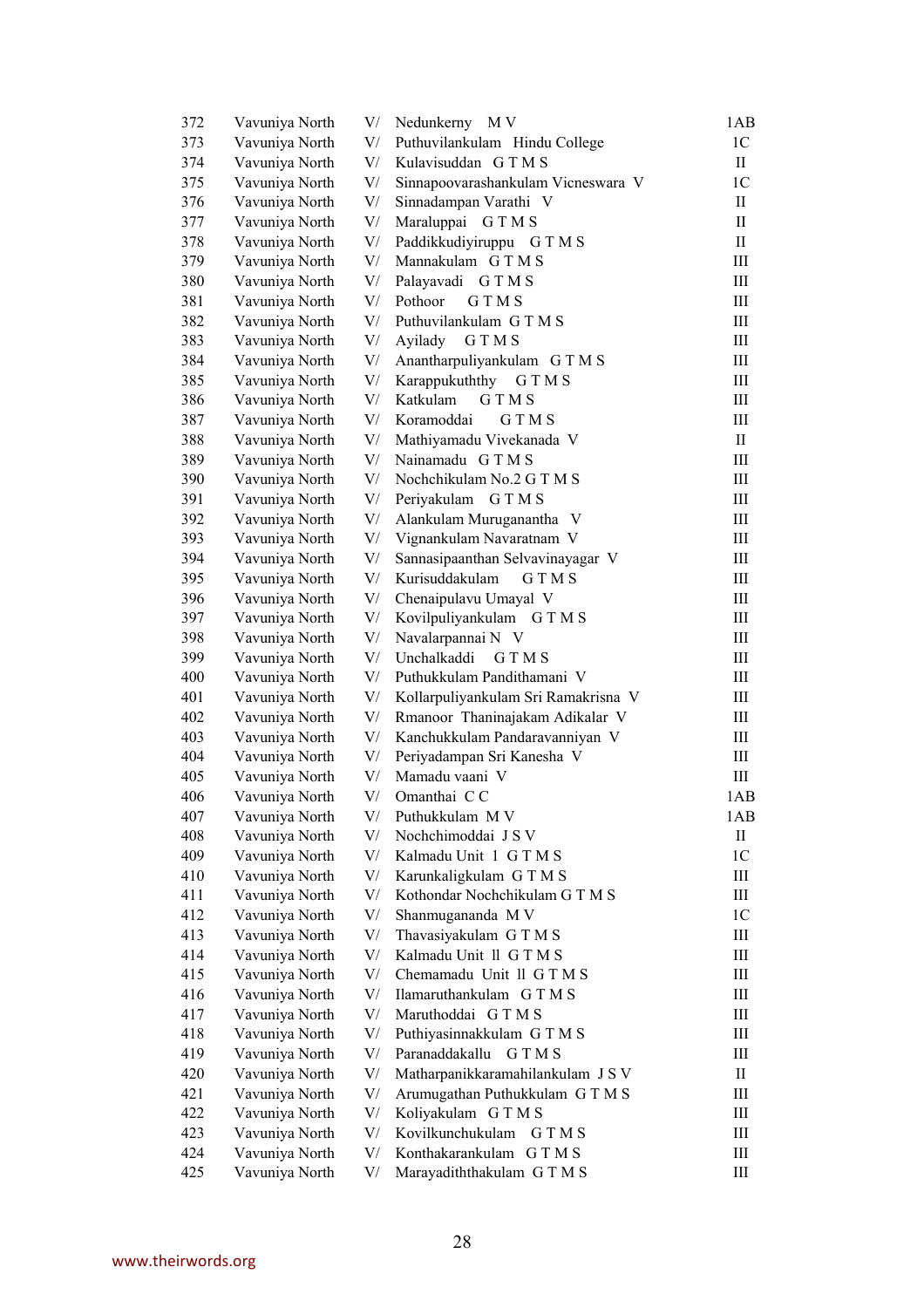| 426 | Vavuniya North | V/                                                                                                                                                                                                                                                                                                                                                                                                                                                                            | Pantrikeithakulam GTMS           | $\rm{II}$      |
|-----|----------------|-------------------------------------------------------------------------------------------------------------------------------------------------------------------------------------------------------------------------------------------------------------------------------------------------------------------------------------------------------------------------------------------------------------------------------------------------------------------------------|----------------------------------|----------------|
| 427 | Vavuniya North | V/                                                                                                                                                                                                                                                                                                                                                                                                                                                                            | Palamoddai GTMS                  | Ш              |
| 428 | Vavuniya North | V/                                                                                                                                                                                                                                                                                                                                                                                                                                                                            | Vedarmakilankulam GTMS           | Ш              |
| 429 | Vavuniya North | V/                                                                                                                                                                                                                                                                                                                                                                                                                                                                            | Kovilpuliyankulam Maththamil V   | 1 <sup>C</sup> |
| 430 | Vavuniya North | V/                                                                                                                                                                                                                                                                                                                                                                                                                                                                            | Kovilmoddaivelankulam GTMS       | Ш              |
| 431 | Vavuniya North | V/                                                                                                                                                                                                                                                                                                                                                                                                                                                                            | Pampaimadu GTMS                  | Ш              |
| 432 | Vavuniya North | V/                                                                                                                                                                                                                                                                                                                                                                                                                                                                            | Madukkulam Navajothy V           | Ш              |
| 433 | Vavuniya North | V/                                                                                                                                                                                                                                                                                                                                                                                                                                                                            | Marukarampalai<br><b>GTMS</b>    | Ш              |
| 434 | Vavuniya North | V/                                                                                                                                                                                                                                                                                                                                                                                                                                                                            | Poompukar Kannaki V              | П              |
| 435 | Vavuniya North | V/                                                                                                                                                                                                                                                                                                                                                                                                                                                                            | Suntharapuram<br><b>GTMS</b>     | Ш              |
| 436 | Vavuniya North | V/                                                                                                                                                                                                                                                                                                                                                                                                                                                                            | Ananthakumarashamy V             | Ш              |
| 437 | Vavuniya North | V/                                                                                                                                                                                                                                                                                                                                                                                                                                                                            | Nampankulam Muthumary V          | Ш              |
| 438 | Vavuniya North | V/                                                                                                                                                                                                                                                                                                                                                                                                                                                                            | Rambaikulam Nadarajanantha V     | Ш              |
| 439 | Vavuniya North | V/                                                                                                                                                                                                                                                                                                                                                                                                                                                                            | Vilathikkulam Sithamparam V      | Ш              |
| 440 | Vavuniya North | V/                                                                                                                                                                                                                                                                                                                                                                                                                                                                            | Varoodayarelluppaikulam GTMS     | Ш              |
| 441 | Vavuniya North | V/                                                                                                                                                                                                                                                                                                                                                                                                                                                                            | Navvi Srivani<br>$\mathbf{V}$    | Ш              |
| 442 | Vavuniya North | V/                                                                                                                                                                                                                                                                                                                                                                                                                                                                            | Manikkailuppaikulam              | Ш              |
| 443 | Vavuniya North | V/                                                                                                                                                                                                                                                                                                                                                                                                                                                                            | Veeramamunivar V                 | Ш              |
| 444 | Vavuniya North | V/                                                                                                                                                                                                                                                                                                                                                                                                                                                                            | Sengatpadai Thirukkumaran V      | Ш              |
| 445 | Vavuniya North | V/                                                                                                                                                                                                                                                                                                                                                                                                                                                                            | Sinnathampanai Srikrishna V      | Ш              |
| 446 | Vavuniya North |                                                                                                                                                                                                                                                                                                                                                                                                                                                                               | V/ Periyamadu Ambal<br>Vid       | Ш              |
| 447 | Vavuniya South | J/                                                                                                                                                                                                                                                                                                                                                                                                                                                                            | Peyadiukulankulam GTMS           |                |
| 448 | Vavuniya South | J/                                                                                                                                                                                                                                                                                                                                                                                                                                                                            | Pavarkulam M V                   |                |
| 449 | Vavuniya South | J/                                                                                                                                                                                                                                                                                                                                                                                                                                                                            | Christokulam G T M S             |                |
| 450 | Vavuniya South | J/                                                                                                                                                                                                                                                                                                                                                                                                                                                                            | Kannaddy GTMS                    |                |
| 451 | Vavuniya South | J/                                                                                                                                                                                                                                                                                                                                                                                                                                                                            | Sinnathampannai GTMS             |                |
| 452 | Vavuniya South | J/                                                                                                                                                                                                                                                                                                                                                                                                                                                                            | Parayanalankulam GTMS            |                |
| 453 | Vavuniya South | J/                                                                                                                                                                                                                                                                                                                                                                                                                                                                            | Periyakaddu GTMS                 |                |
| 454 | Vavuniya South | J/                                                                                                                                                                                                                                                                                                                                                                                                                                                                            | Kandashamynagar Vipulanantha Vid |                |
| 455 | Vavuniya South | J/                                                                                                                                                                                                                                                                                                                                                                                                                                                                            | Veeramany Thirumagal Vid         |                |
| 456 | Vavuniya South | J/                                                                                                                                                                                                                                                                                                                                                                                                                                                                            | Piramanalankulam Vigneswara V    |                |
| 457 | Vavuniya South | J/                                                                                                                                                                                                                                                                                                                                                                                                                                                                            | Neeliyamoddai Saraswathy Vid     |                |
| 458 | Vavuniya South | J/                                                                                                                                                                                                                                                                                                                                                                                                                                                                            | Koolankulam Navalar Vid          |                |
| 459 | Vavuniya South | J/                                                                                                                                                                                                                                                                                                                                                                                                                                                                            | Niththiyannagar Logeswara V      |                |
| 460 | Vavuniya South | J/                                                                                                                                                                                                                                                                                                                                                                                                                                                                            | Manijarkulam Vithiyananda V      |                |
| 461 | Vavuniya South | $\mathrm{J}/% \mathcal{S}=\mathrm{J}/% \mathcal{S}=\mathrm{J}/% \mathcal{S}=\mathrm{J}/% \mathcal{S}=\mathrm{J}/% \mathcal{S}=\mathrm{J}/% \mathcal{S}=\mathrm{J}/% \mathcal{S}=\mathrm{J}/% \mathcal{S}=\mathrm{J}/% \mathcal{S}=\mathrm{J}/% \mathcal{S}=\mathrm{J}/% \mathcal{S}=\mathrm{J}/% \mathcal{S}=\mathrm{J}/% \mathcal{S}=\mathrm{J}/% \mathcal{S}=\mathrm{J}/% \mathcal{S}=\mathrm{J}/% \mathcal{S}=\mathrm{J}/% \mathcal{S}=\mathrm{J}/% \mathcal{S}=\mathrm{J$ | Mukaththankulam Vigneswara V     |                |
| 462 | Vavuniya South | J/                                                                                                                                                                                                                                                                                                                                                                                                                                                                            | Kangankulam GTMS                 |                |
| 463 | Vavuniya South | J/                                                                                                                                                                                                                                                                                                                                                                                                                                                                            | Thirunavukkarasar V              |                |
| 464 | Vavuniya South | J/                                                                                                                                                                                                                                                                                                                                                                                                                                                                            | Aruvithoddam Sivanantha V        |                |
| 465 | Vavuniya South | J/                                                                                                                                                                                                                                                                                                                                                                                                                                                                            | Poosanipiddy Thaumanavar V       |                |
| 466 | Vavuniya South | J/                                                                                                                                                                                                                                                                                                                                                                                                                                                                            | Kallaru Sri Siththivinajakar V   |                |
| 467 | Vavuniya South | J/                                                                                                                                                                                                                                                                                                                                                                                                                                                                            | Puliyadimurippu Somaskanda V     |                |
| 468 | Vavuniya South | J/                                                                                                                                                                                                                                                                                                                                                                                                                                                                            | Pirapanmadduwa G S M S           |                |
| 469 | Vavuniya South | J/                                                                                                                                                                                                                                                                                                                                                                                                                                                                            | Koweliya GSMS                    |                |
| 470 | Vavuniya South | J/                                                                                                                                                                                                                                                                                                                                                                                                                                                                            | Varikuttiyoor V                  |                |
| 471 | Vavuniya South | J/                                                                                                                                                                                                                                                                                                                                                                                                                                                                            | Palaya Ooruwa<br>G S M S         |                |

www.theirwords.org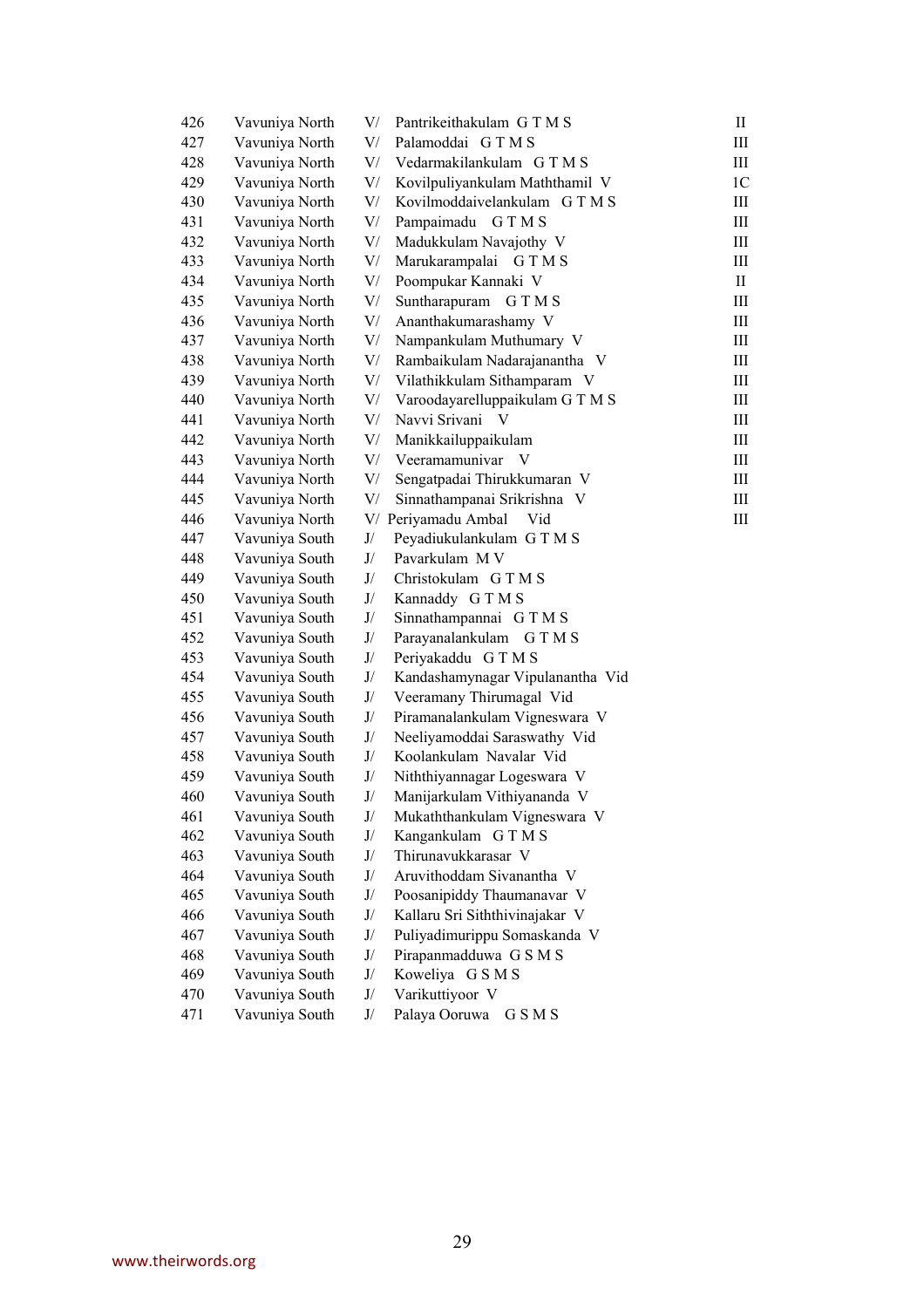# **Annexure**

### **Child welfare programmes**

### **in the Northeast run by**

### **Indigenous organizations and the**

### **LTTE**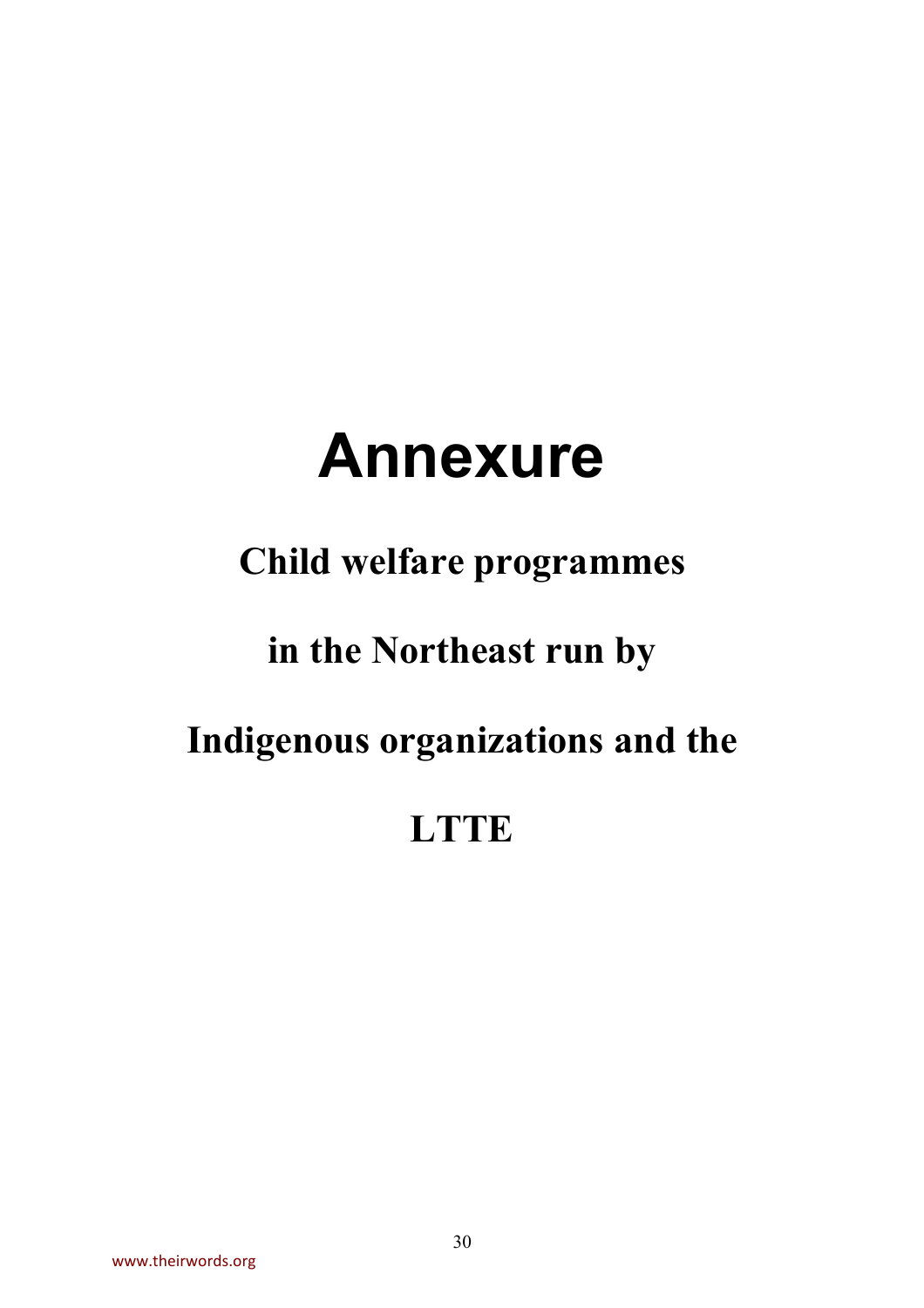#### **Annexure**

One in 300 children in the Northeast has lost both parents. Many more have hardships due to parental injury and illness. One in 12 children is out of school. Most of the children out of school are involved in hazardous child labour. A survey by the Education Council of Tamil Eelam found that almost 100 percent of the children have suffered major or minor under nourishment. The distressing statistics can go on.

#### **1. Early efforts: Senchcholai the beginning of children homes in Northeast**

The Tamil community under the leadership of LTTE began its efforts to nurture the vulnerable children of Northeast more than a decade ago. In March 1991 Senchcholai was opened to care for children who lost parents in the war. Children in children's home have been traditionally viewed as in orphanages and the children as orphans. These children were



viewed with sympathy and pity and the general public considered it a good deed to help them. In the wider society these children had only a second class status.



Senchcholai children says,

Senchcholai raises children in a home environment where children know that they have a place in society, that they have status amongst their peers, and that they have a support system. Those who care for the children at Senchcholai are not merely staff members, but take the role of family members, nurturing healthy relationships with the children. Janani, Head of Senchcholai, capturing the belief in

**"From the time Senchcholai was created the word 'orphan' was forbidden inside Senchcholai and among those working for Senchcholai. Although the children have lost their family they have not lost their rights. These children have all the rights that children with parents enjoy. Senchcholai generated a status for these**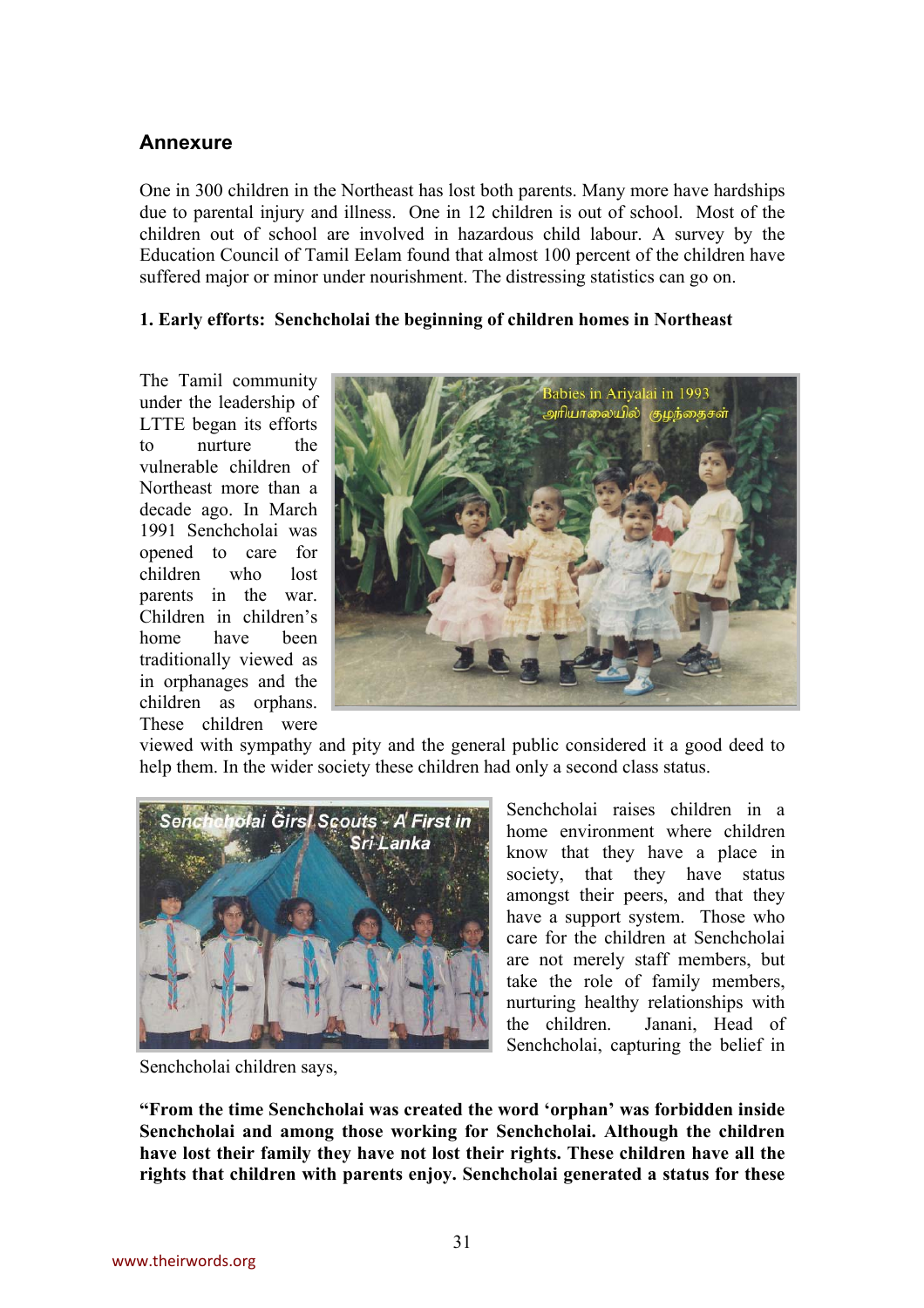**children that are in par with the status of other children. A new outlook was created along the line, 'These are children of Tamileelam. These are our children. There are none among them who have no one.'"** 

During the war years Senchcholai has seen a growth in intake of children; it has assured that they are given a strong educational foundation in order for them to stand on their own feet. More than 100 children left Senchcholai to join their own family when ever it was possible to trace the family that was separated from the child as a result of the war.

| <b>Education Level of Children at the Time of Joining</b> |          |                |                 |  |  |  |  |
|-----------------------------------------------------------|----------|----------------|-----------------|--|--|--|--|
| Joining                                                   | No of    | No of Children | % of Children   |  |  |  |  |
| Age                                                       | Children | without        | over 5 Yrs Old  |  |  |  |  |
|                                                           | Joining  | Education      | Joining without |  |  |  |  |
|                                                           |          |                | Education       |  |  |  |  |
| $0 - 2$                                                   | 31       |                |                 |  |  |  |  |
| $3 - 5$                                                   | 36       |                |                 |  |  |  |  |
| $6 - 7$                                                   | 44       | 27             | 61%             |  |  |  |  |
| $8 - 10$                                                  | 108      | 98             | 91%             |  |  |  |  |
| $11 - 13$                                                 | 97       | 74             | 76%             |  |  |  |  |
| 14-16                                                     | 59       | 48             | 81%             |  |  |  |  |
| >16                                                       | 8        | 6              | 75%             |  |  |  |  |
| Total                                                     | 383      | 253            | 80%             |  |  |  |  |

Senchcholai found that it was necessary to set up its own internal school because most of the children joining Senchcholai have dropped out of school for several years as

| <b>Vocational Status of school graduates</b> |                |  |  |  |  |  |
|----------------------------------------------|----------------|--|--|--|--|--|
| University of Jaffna                         | 1              |  |  |  |  |  |
| <b>Teacher Training</b>                      | 1              |  |  |  |  |  |
| Teachers without formal training             | $\overline{2}$ |  |  |  |  |  |
| Voice of Tigers                              | 2              |  |  |  |  |  |
| Studying at Vanni Tech                       | $\overline{2}$ |  |  |  |  |  |
| <b>Basic Computing</b>                       | 8              |  |  |  |  |  |
| Kavalthurai                                  | $\overline{2}$ |  |  |  |  |  |
| <b>Customs Department</b>                    | $\overline{2}$ |  |  |  |  |  |
| Woodwork                                     | 3              |  |  |  |  |  |
| Machinist                                    | 17             |  |  |  |  |  |
| <b>Chef Training</b>                         | 4              |  |  |  |  |  |
| Videography                                  | 5              |  |  |  |  |  |
| <b>Basic Medics</b>                          | 1              |  |  |  |  |  |
| Medical Laboratory Technician                | 1              |  |  |  |  |  |
| Nursing                                      | 2              |  |  |  |  |  |
| <b>Office Assistant</b>                      | 1              |  |  |  |  |  |
| Fibre glass technician                       | 2              |  |  |  |  |  |
| Venpura Technician                           | 1              |  |  |  |  |  |
| Factory work                                 | 1              |  |  |  |  |  |
| <b>Driver</b>                                | 1              |  |  |  |  |  |
| Mother                                       | 7              |  |  |  |  |  |
| Uncertain                                    | 44             |  |  |  |  |  |

shown in the adjacent table. Also Sri Lanka's school system's focus is limited to educating children whose background fits into a narrow criterion. This school system does not address issues such as children who have missed several years of school or who do not have birth certificates. Senchcholai Girls School creates a learning environment in which, knowledge, skill, and attitude were made the central precepts in which life and learning were combined.

Young women who grew up in Senchcholai have created fulfilling lives for themselves; some are working professionally, some are furthering their education and some have married and began families. Achievements of children who grew up at Senchcholai are given in the table below.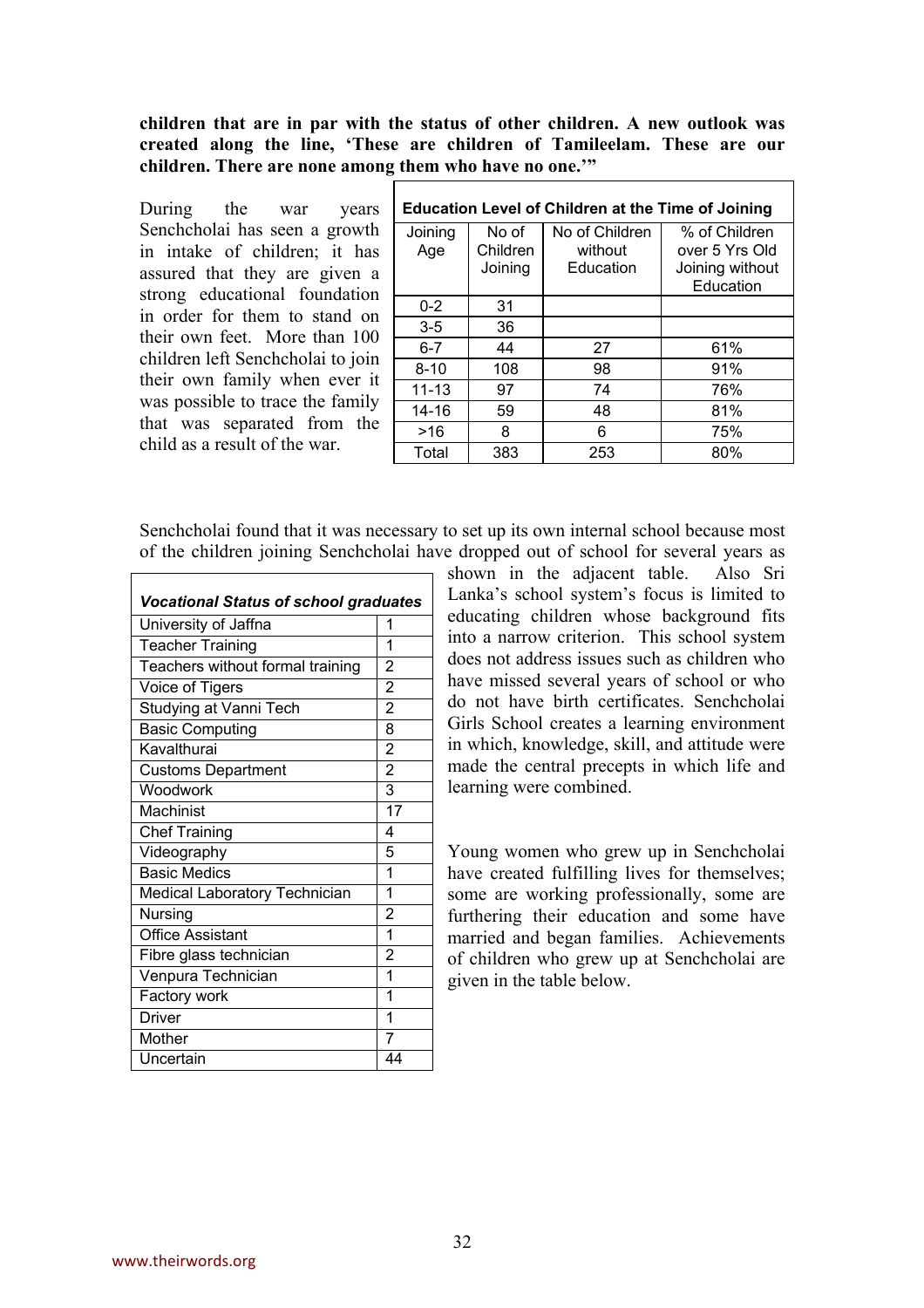#### **2. Today's programs: NGOs carrying on the early efforts**



Today the early efforts have grown in depth and breadth and are lead by indigenous organizations like Tamils Rehabilitation Organisation (TRO), Centre for Women's Development & Rehabilitation (CWDR), Rural Education and Economic Development Organisation (REERDO) as well as by the LTTE. International NGOs have more recently played a part in this effort only because of the strong foundation provided by indigenous NGOs.

#### **2.1 The creation of more children's homes**



One-hundred-and-sixty-five (165) children's homes are caring for 9,577 children. Although there are thousands more children in the wider community who are not receiving adequate nourishment and education in a secure environment, children's homes continued to be set up by indigenous organizations to care for children 24 hours a day 7 days a week. These children's homes provide food, clothing and education in a secure, loving environment.



Iniya Vazhvu Illam (Good Life Home) was created for children with sight, hearing and speech impairment and addresses their special educational needs. The home is run by TRO and cares for 80 children. In addition to education, Iniya Vazhvu Illam conducts musical and computer activities and also has a library so children are able to exercise their talents and develop skills as intelligent children. Iniya Vazhvu Illam is proud of four of their children who have moved on to attend Jaffna University.

A common problem faced by children homes in other areas in Sri Lanka as well as across the world is child abuse. Child abuse is non-existent and unthinkable in children's homes in LTTE administered areas. UNICEF, operating its offices throughout the Northeast can attest to this.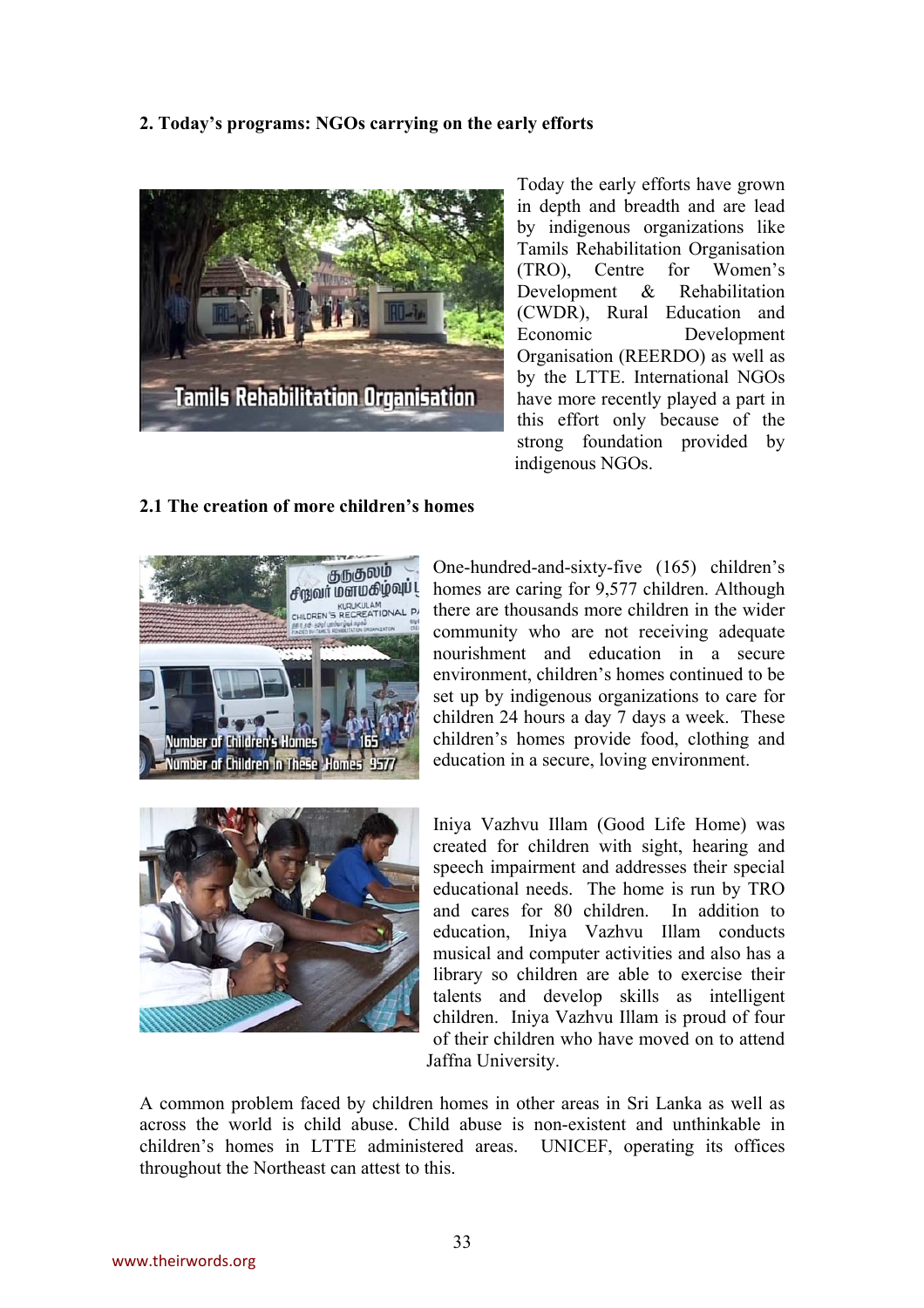Anthropologists agree that Tamil culture is child centred. What does it suggest if, in this culture, many children are being cared for in a children's home? It shows that the devastation has left thousands of children in critical situations. It also shows this child centred culture has responded in ways that prevents destitute children being left on the street.

#### **2.2 Support for families**

In addition to providing care for children without parents, programs have also been created to provide care for families raising their own children.



#### *2.2.1 Mother-Child Nutrition Centres*

Mother-Child Nutrition Centres care for the nutritional requirement of pregnant mothers, nursing mothers, and children under five years old with their mothers, who otherwise would not receive adequate nourishment.

#### *2.2.2 Mother-Child Care Centres*

Mother-Child Care Centres are run by CWDR for mothers made destitute by

war. There are thousands more widowed and destitute mothers in Northeast who need to be supported to ensure the needs of their children are met.

#### **2.3 Education program**



#### *2.3.1 Preschools*

Preschools have been started by TRO from urban centres to the remotest areas. TRO runs more than 2,400 preschools that have a total of 70,000 preschoolers. There are other programs to complement the mainstream education system that is seriously under resourced.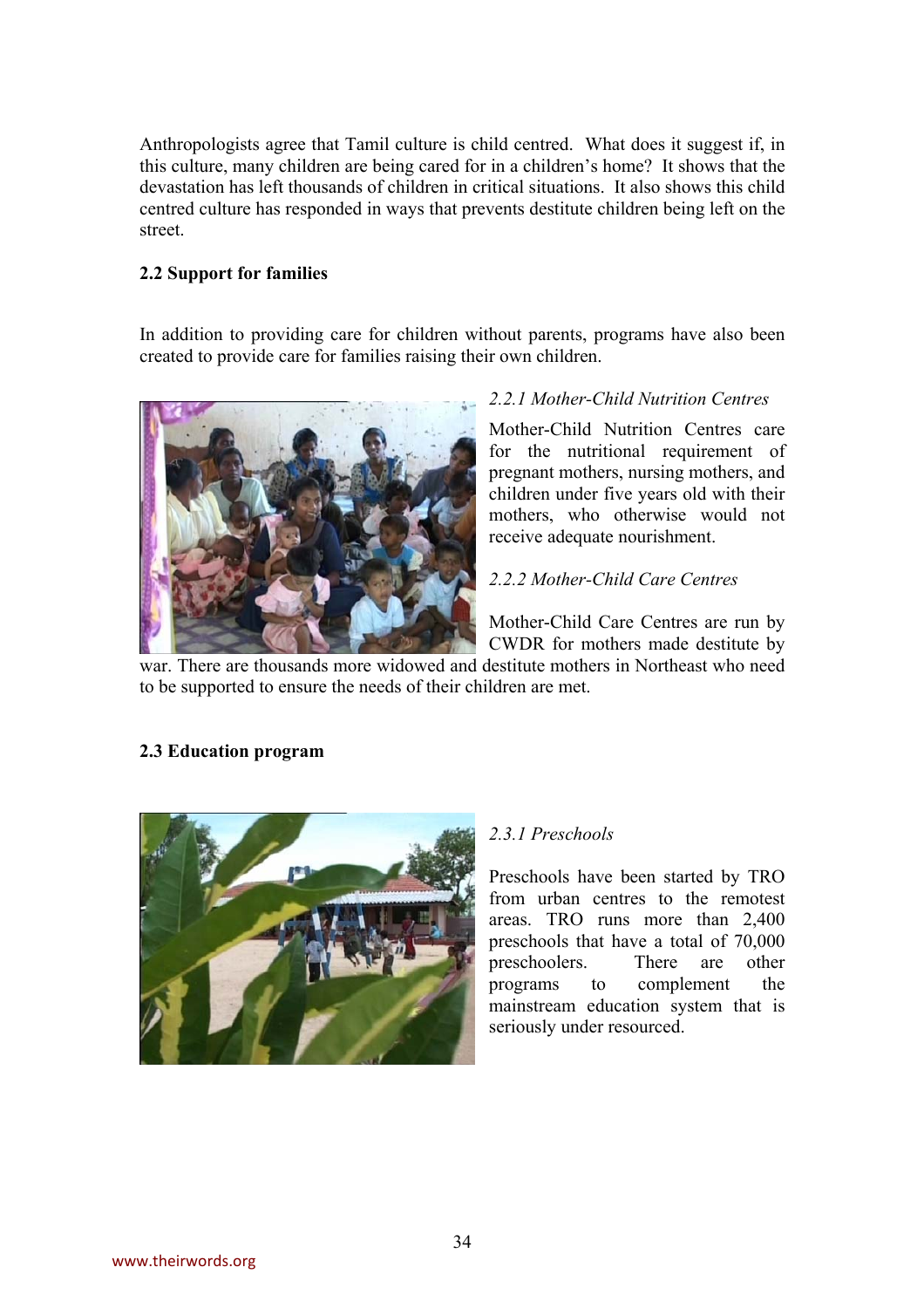

#### *2.3.2 Volunteer teachers*

Many state schools in the Northeast face a teacher shortage. Volunteer teachers are employed and their salaries are paid by the Education Council of Tamil Eelam to fill some of these vacancies. Graduate teachers are also employed by the Student Organisation of Tamil Eelam to teach in state schools.



#### *2.3.3 Free evening classes*

The Student Organization of Tamil Eelam arranges free evening classes where children can do their homework.

*2.3.4 Further educational opportunities* 



Three years after the ceasefire most of the children in the Northeast still have not seen a computer or any of the modern educational facilities. The Student Organisation of Tamil Eelam inaugurated a trial model complex for child development in Killinochchi to ameliorate this situation. There is a long way to go to make this available to more children of Northeast, but the Student Organisation has this far been able to run a preschool, a children's Free Computer Park, and Multimedia facility.

#### **2.4 Article 38 of the Convention of the Rights of the Child**

Article 38 of the Convention of the Rights of the Child:

"States Parties undertake to respect and to ensure respect for rules of international humanitarian law applicable to them in armed conflicts which are relevant to the child.

State Parties shall take all feasible measures to ensure that persons who have not attained the age of fifteen years do not take a direct part in hostilities.